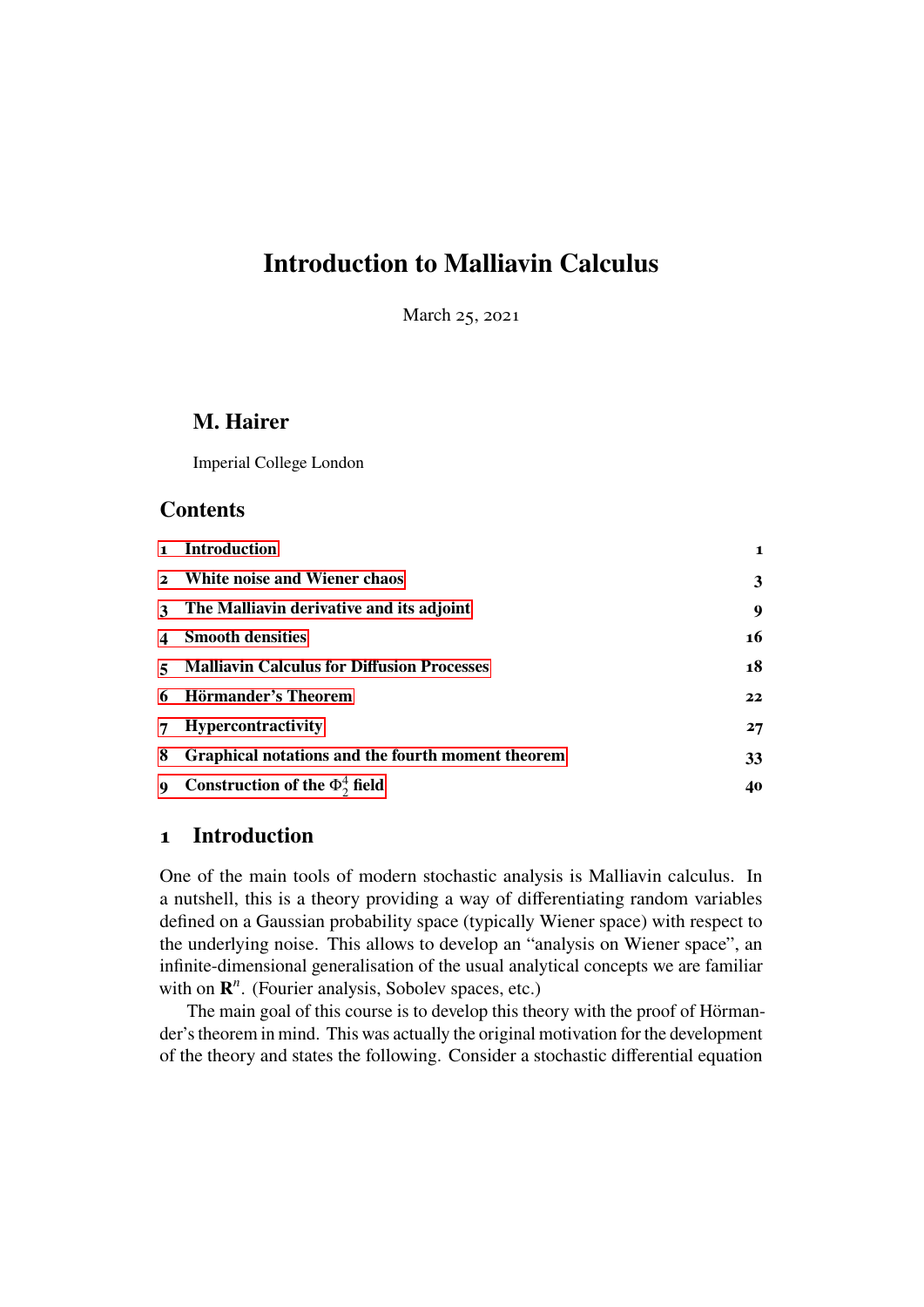INTRODUCTION **2** 

on  $\mathbf{R}^n$  given by

$$
dX_j(t) = V_{j,0}(X(t)) dt + \sum_{i=1}^m V_{j,i}(X(t)) \circ dW_i(t)
$$
  
=  $V_{j,0}(X) dt + \frac{1}{2} \sum_{i=1}^m \sum_{k=1}^d V_{k,i}(X) \partial_k V_{j,i}(X) dt + \sum_{i=1}^m V_{j,i}(X) dW_i(t)$ ,

where the  $V_{i,k}$  are smooth functions, the  $W_i$  are i.i.d. Wiener processes, ∘ $dW_i$ denotes Stratonovich integration, and  $dW_i$  denotes Itô integration. We also write this in the shorthand notation

<span id="page-1-0"></span>
$$
dX_t = V_0(X_t) dt + \sum_{i=1}^{m} V_i(X_t) \circ dW_i(t) , \qquad (1.1)
$$

where the  $V_i$  are smooth vector fields on  $\mathbb{R}^n$  with all derivatives bounded. One might then ask under what conditions it is the case that the law of  $X_t$  has a density with respect to Lebesgue measure for  $t > 0$ . One clear obstruction would be the existence of a (possibly time-dependent) submanifold of  $\mathbb{R}^n$  of strictly smaller dimension (say  $k < n$ ) which is invariant for the solution, at least locally. Indeed,  $n$ -dimensional Lebesgue measure does not charge any such submanifold, thus ruling out that transition probabilities are absolutely continuous with respect to it.

If such a submanifold exists, call it say  $M \subset \mathbb{R} \times \mathbb{R}^n$ , then it must be the case that the vector fields  $\partial_t - V_0$  and  $\{V_i\}_{i=1}^m$  $\sum_{i=1}^{m}$  are all tangent to M. This implies in particular that all Lie brackets between the  $V_j$ 's (including  $j = 0$ ) are tangent to  $M$ , so that the vector space spanned by them is of dimension strictly less than  $n + 1$ . Since the vector field  $\partial_t - V_0$  is the only one spanning the "time" direction, we conclude that if such a submanifold exists, then the dimension of the vector space  $\mathcal{V}(x)$  spanned by  $\{V_i(x)\}_{i=1}^m$  as well as all the Lie brackets between the  $V_j$ 's evaluated at  $x$ , is strictly less than  $n$  for some values of  $x$ .

This suggests the following definition. Define  $\mathcal{V}_0 = \{V_i\}_{i=1}^m$  $_{i=1}^{m}$  and then set recursively

$$
\mathcal{V}_{n+1} = \mathcal{V}_n \cup \{ [V_i, V] : V \in \mathcal{V}_n, i \ge 0 \}, \qquad \mathcal{V} = \bigcup_{n \ge 0} \mathcal{V}_n,
$$

as well as  $\mathcal{V}(x) = \text{span}\{V(x) : V \in \mathcal{V}\}.$ 

**Definition 1.1** Given a collection of vector fields as above, we say that it satisfies the parabolic Hörmander condition if dim  $\mathcal{V}(x) = n$  for every  $x \in \mathbb{R}^n$ .

Conversely, Frobenius's theorem (see for example [\[Law77\]](#page-43-0)) is a deep theorem in Riemannian geometry which can be interpreted as stating that if dim  $\mathcal{V}(x) = k < n$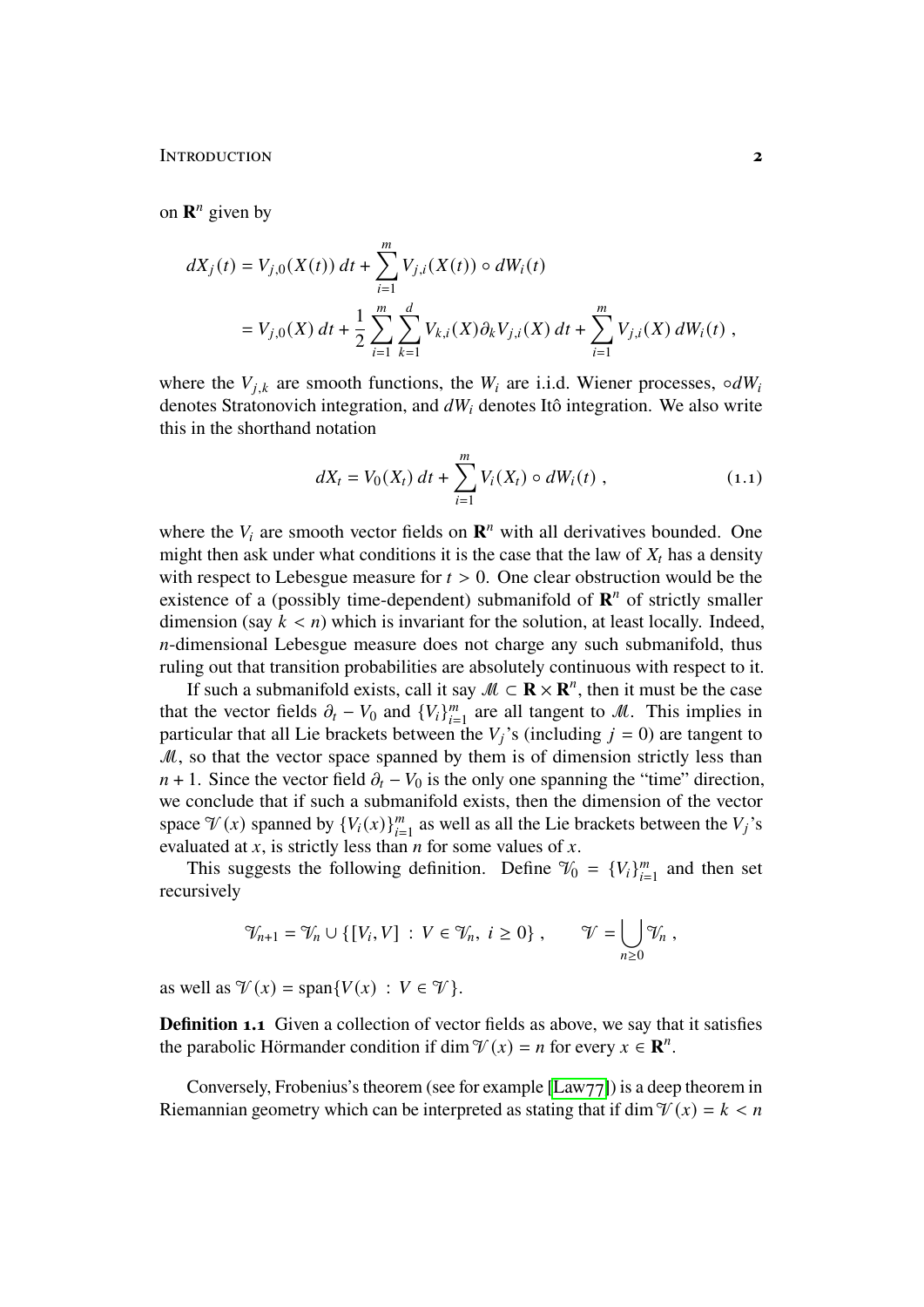for all x in some open set  $\odot$  of  $\mathbb{R}^n$ , then  $\mathbb{R} \times \odot$  can be foliated into  $k + 1$ -dimensional submanifolds with the property that  $\partial_t - V_0$  and  $\{V_i\}_{i=1}^m$  $_{i=1}^{m}$  are all tangent to this foliation. This discussion points towards the following theorem.

<span id="page-2-1"></span>**Theorem 1.2 (Hörmander)** *Consider* [\(1.1\)](#page-1-0), as well as the vector spaces  $\mathcal{V}(x) \subset$ **R**<sup>n</sup> constructed as above. If the parabolic Hörmander condition is satisfied, then *the transition probabilities for [\(1.1\)](#page-1-0) have smooth densities with respect to Lebesgue measure.*

The original proof of this result goes back to [\[Hör67\]](#page-43-1) and relied on purely analytical techniques. However, since it has a clear probabilistic interpretation, a more "pathwise" proof of Theorem [1.2](#page-2-1) was sought for quite some time. The breakthrough came with Malliavin's seminal work [\[Mal78\]](#page-43-2), where he laid the foundations of what is now known as the "Malliavin calculus", a differential calculus in Wiener space, and used it to give a probabilistic proof of Hörmander's theorem. This new approach proved to be extremely successful and soon a number of authors studied variants and simplifications of the original proof [\[Bis81b,](#page-42-0) [Bis81a,](#page-42-1) [KS84,](#page-43-3) [KS85,](#page-43-4) [KS87,](#page-43-5) [Nor86\]](#page-44-0). Even now, more than three decades after Malliavin's original work, his techniques prove to be sufficiently flexible to obtain related results for a number of extensions of the original problem, including for example SDEs with jumps [\[Tak02,](#page-44-1) [IK06,](#page-43-6) [Cas09,](#page-42-2) [Tak10\]](#page-44-2), infinite-dimensional systems [\[Oco88,](#page-44-3) [BT05,](#page-42-3) [MP06,](#page-44-4) [HM06,](#page-43-7) [HM11\]](#page-43-8), and SDEs driven by Gaussian processes other than Brownian motion [\[BH07,](#page-42-4) [CF10,](#page-42-5) [HP11,](#page-43-9) [CHLT15\]](#page-42-6).

#### **1.1 Original references**

The material for these lecture notes was taken mostly from the monographs [\[Nua06,](#page-44-5) [Mal97\]](#page-43-10), as well as from the note [\[Hai11\]](#page-43-11). Additional references to some of the original literature can be found at the end.

#### <span id="page-2-0"></span>**2 White noise and Wiener chaos**

Let  $H = L^2(\mathbf{R}_+, \mathbf{R}^m)$  (but for the purpose of much of this section, H could be any real separable Hilbert space), then *white noise* is a linear isometry  $W: H \to L^2(\Omega, \mathbf{P})$ for some probability space  $(\Omega, \mathbf{P})$ , such that each  $W(h)$  is a real-valued centred Gaussian random variable. In other words, for all  $f, g \in H$ , one has

$$
\mathbf{E}W(h) = 0 , \qquad \mathbf{E}W(h)W(g) = \langle h, g \rangle ,
$$

and each  $W(h)$  is Gaussian. Such a construct can easily be shown to exist.

Indeed, it suffices to take a sequence  $\{\xi_n\}_{n>0}$  of i.i.d. normal random variables and an orthonormal basis  $\{e_n\}_{n\geq 0}$  of H. For  $h = \sum_{n\geq 0} h_n e_n \in H$ , it then suffices to set  $W(h) = \sum_{n\geq 0} h_n \xi_n$ , with the convergence taking place in  $L^2(\Omega, \mathbf{P})$ .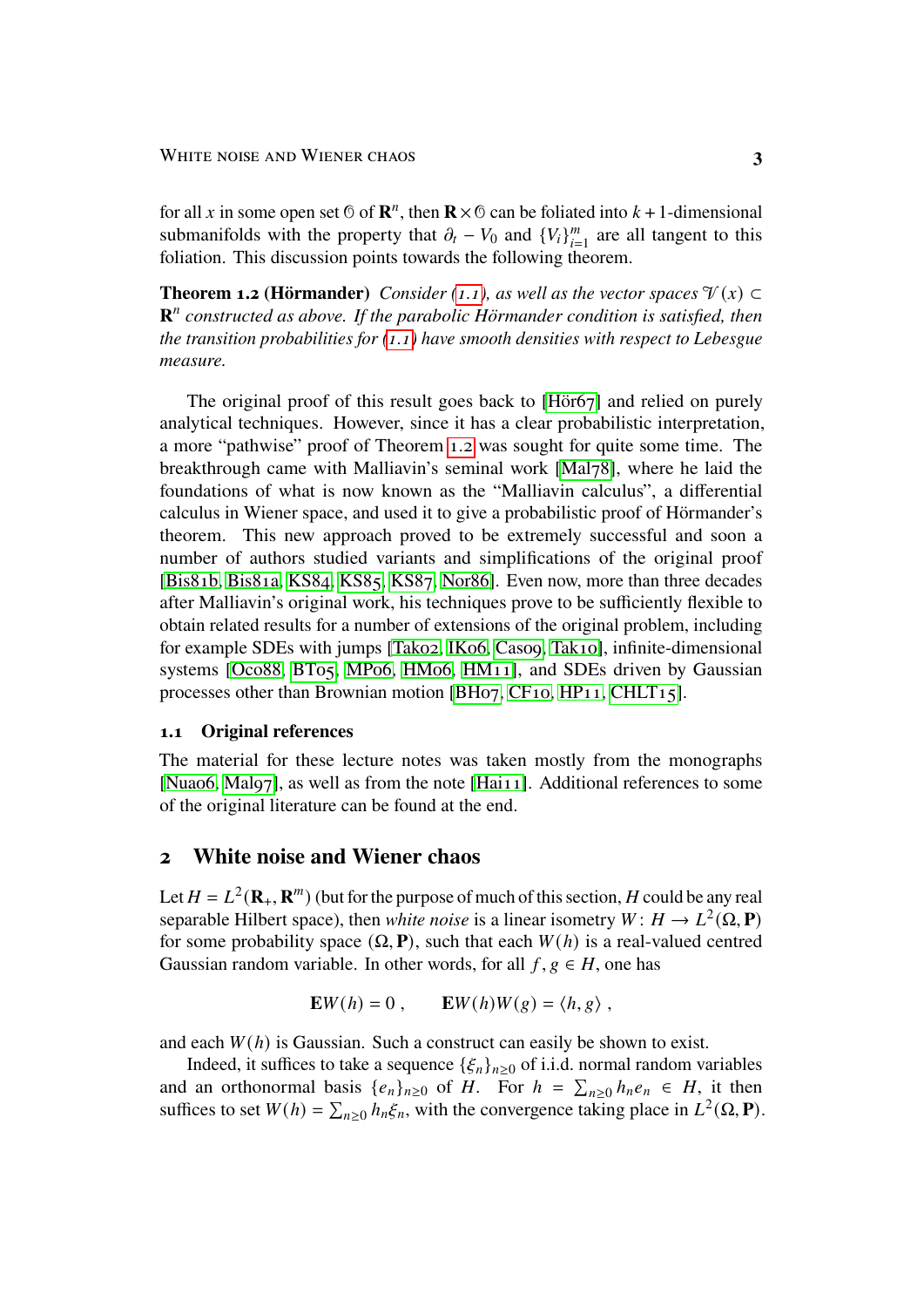Conversely, given a white noise, it can always be recast in this form (modulo possible modifications on sets of measure 0) by setting  $\xi_n = W(e_n)$ .

A white noise determines an  $m$ -dimensional Wiener process, which we call again *W*, in the following way. Write  $\mathbf{1}_{\text{I}_0}^{(i)}$  $\binom{(i)}{[0,t)}$  for the element of H given by

$$
(\mathbf{1}_{[0,t)}^{(i)})_j(s) = \begin{cases} 1 & \text{if } s \in [0,t) \text{ and } j = i, \\ 0 & \text{otherwise,} \end{cases}
$$
 (2.1)

and set  $W_i(t) = W(\mathbf{1}_{\text{no}}^{(i)})$  $\binom{(i)}{[0,t)}$ . It is then immediate to check that one has indeed

$$
\mathbf{E}W_i(s)W_j(t) = \delta_{ij}(s \wedge t) ,
$$

so that this is a standard Wiener process. For arbitrary  $h \in H$ , one then has

$$
W(h) = \sum_{i=1}^{m} \int_0^{\infty} h_i(s) \, dW_i(s) \,, \tag{2.2}
$$

with the right hand side being given by the usual Wiener–Itô integral.

Let now  $H_n$  denote the *n*th Hermite polynomial. One way of defining these is to set  $H_0 = 1$  and then recursively by imposing that

<span id="page-3-1"></span><span id="page-3-0"></span>
$$
H'_n(x) = nH_{n-1}(x)
$$
 (2.3)

and that, for  $n \geq 1$ ,  $\mathbf{E}H_n(X) = 0$  for a normal Gaussian random variable X with variance 1. This determines the  $H_n$  uniquely, since the first condition determines  $H_n$ up to a constant, with the second condition determining the value of this constant uniquely. The first few Hermite polynomials are given by

$$
H_1(x) = x
$$
,  $H_2(x) = x^2 - 1$ ,  $H_3(x) = x^3 - 3x$ .

**Remark 2.1** Beware that the definition given here differs from the one given in [Nuao6] by a factor *n*!, but coincides with the one given in most other parts of the mathematical literature, for example in [\[Mal97\]](#page-43-10). In the physical literature, they tend to be defined in the same way, but with  $X$  of variance  $1/2$ , so that they are orthogonal with respect to the measure with density  $exp(-x^2)$  rather than  $\exp(-x^2/2)$ .

There is an analogy between expansions in Hermite polynomials and expansion in Fourier series. In this analogy, the factor  $n!$ ! plays the same role as the factor  $2\pi$ that appears in Fourier analysis. Just like there, one can shift it around to simplify certain expressions, but one can never quite get rid of it.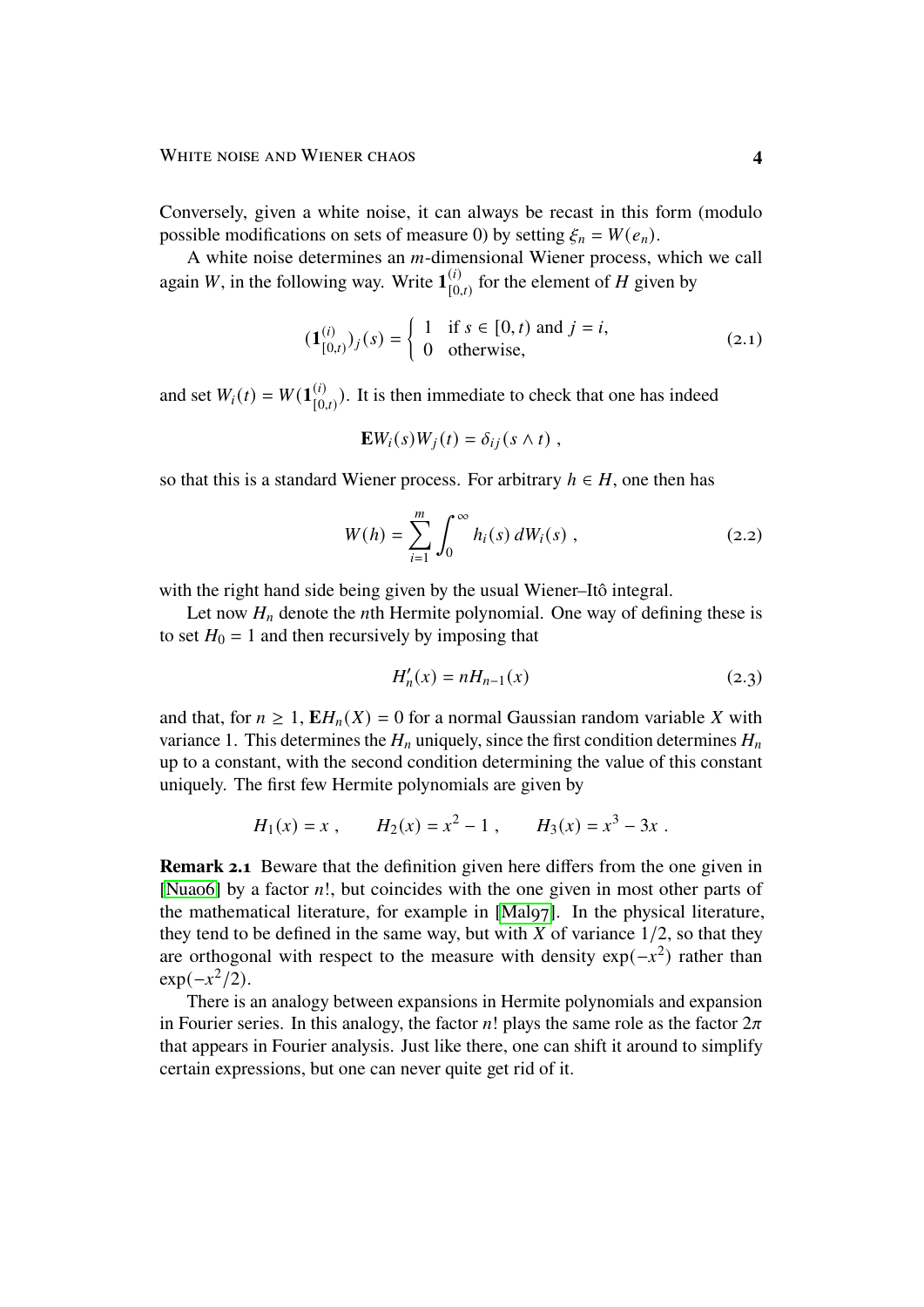An alternative characterisation of the Hermite polynomials is given by

<span id="page-4-0"></span>
$$
H_n(x) = \exp\left(-\frac{D^2}{2}\right)x^n,
$$
\n(2.4)

where  $D$  represents differentiation with respect to the variable  $x$ . (Yes, this is the *inverse* heat flow appearing here!) To show that this is the case, and since it is obvious that  $DH_n = nH_{n-1}$ , it suffices to verify that  $EH_n(X) = 0$  for  $n \ge 1$  and  $H_n$ as in [\(2.4\)](#page-4-0). Since the Fourier transform of  $x^n$  is  $c_n \delta^{(n)}$  for some constant  $c_n$  and since  $\exp(-x^2/2)$  is a fixed point for the Fourier transform, one has for  $n > 0$ 

$$
\int e^{-\frac{x^2}{2}} e^{-\frac{D^2}{2}} x^n dx = c_n \int e^{-\frac{k^2}{2}} e^{\frac{k^2}{2}} \delta^{(n)}(k) dk = c_n \int \delta^{(n)}(k) dk = 0,
$$

as required.

A different recursive relation for the  $H_n$ 's is given by

$$
H_{n+1}(x) = xH_n(x) - H'_n(x) , \qquad n \ge 0 . \tag{2.5}
$$

To show that  $(2.5)$  holds, it suffices to note that

<span id="page-4-1"></span>
$$
[f(D),x]=f'(D),
$$

so that indeed

$$
H_{n+1}(x) = \exp\left(-\frac{D^2}{2}\right)x x^n = xH_n(x) + \left[\exp\left(-\frac{D^2}{2}\right), x\right] x^n
$$

$$
= xH_n(x) - D \exp\left(-\frac{D^2}{2}\right) x^n = xH_n(x) - H'_n(x) .
$$

Combining both recursive characterisations of  $H_n$ , we obtain for  $n, m \geq 0$  the identity

$$
\int H_n(x)H_m(x)e^{-x^2/2} dx = \frac{1}{n+1} \int H'_{n+1}(x)H_m(x)e^{-x^2/2} dx
$$
  
=  $\frac{1}{n+1} \int H_{n+1}(x)(xH_m(x) - H'_m(x))e^{-x^2/2} dx$   
=  $\frac{1}{n+1} \int H_{n+1}(x)H_{m+1}e^{-x^2/2} dx$ .

Combining this with the fact that  $\mathbf{E}H_n(X) = 0$  for  $n \ge 1$  and  $\mathbf{E}H_0^2$  $^{2}_{0}(X) = 1$ , we immediately obtain the identity

$$
\mathbf{E}H_n(X)H_m(X)=n!\delta_{n,m}.
$$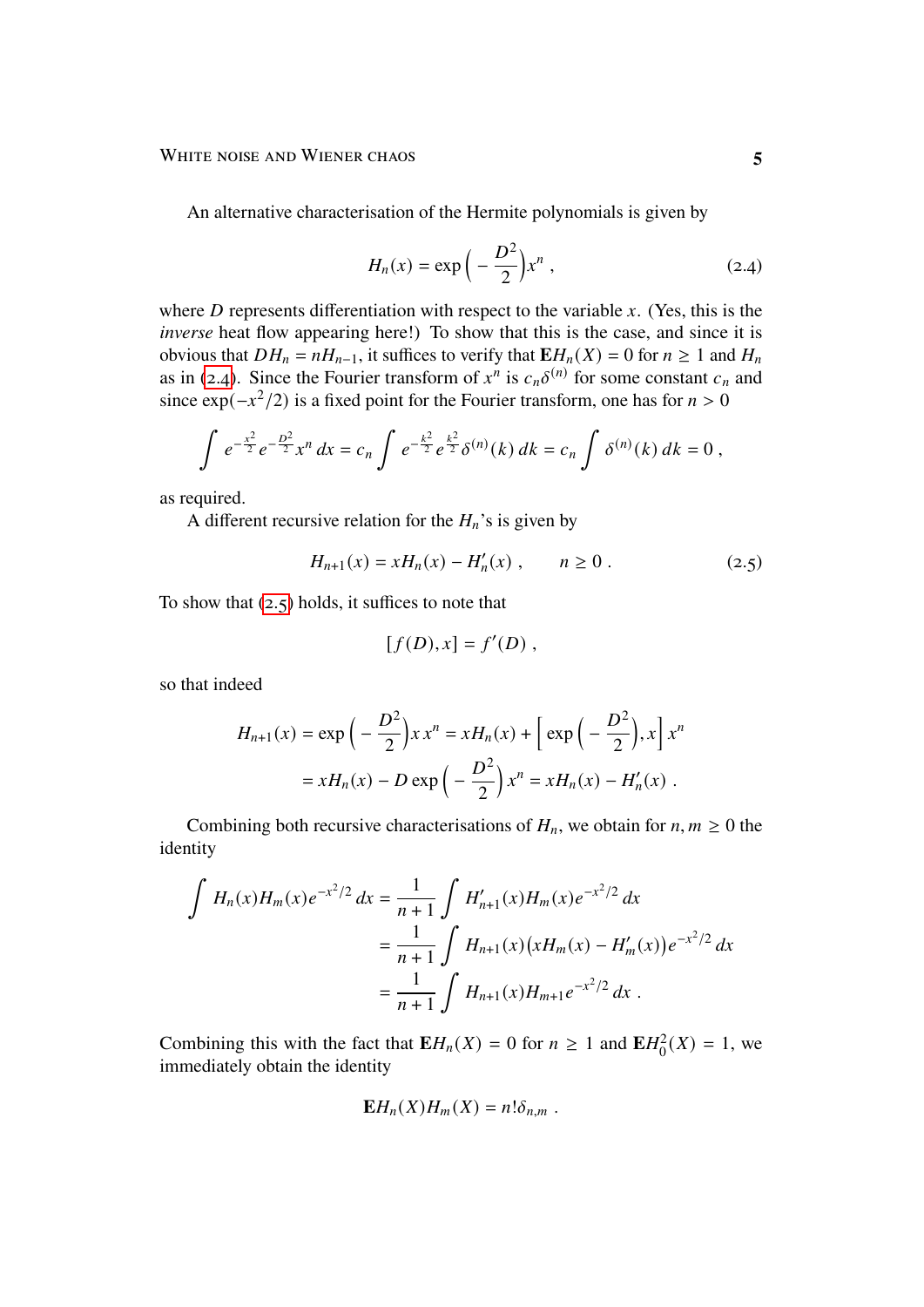Fix now an orthonormal basis  $\{e_i\}_{i \in \mathbb{N}}$  of H. For every multiindex k, which we view as a function  $k : \mathbb{N} \to \mathbb{N}$  such that all but finitely many values vanish, we then define a random variable  $\Phi_k$  by

<span id="page-5-2"></span><span id="page-5-0"></span>
$$
\Phi_k \stackrel{\text{def}}{=} \prod_{i \in \mathbb{N}} H_{k_i}(W(e_i)) . \tag{2.6}
$$

It follows immediately from the above that

$$
\mathbf{E}\Phi_k\Phi_\ell = k!\delta_{k,\ell} \;, \qquad k! = \prod_i k_i! \; . \tag{2.7}
$$

Write now  $H^{\otimes_s n}$  for the subspace of  $H^{\otimes n}$  consisting of symmetric tensors. There is a natural projection  $\Pi: H^{\otimes n} \to H^{\otimes_s n}$  given as follows. For any permutation  $\sigma$  of  $\{1,\ldots,n\}$  write  $\Pi_{\sigma}: H^{\otimes n} \to H^{\otimes n}$  for the linear map given by

$$
\Pi_{\sigma}\big(h_1\otimes\ldots\otimes h_n\big)=h_{\sigma(1)}\otimes\ldots\otimes h_{\sigma(n)}.
$$

We then set  $\Pi = \frac{1}{n!} \sum_{\sigma} \Pi_{\sigma}$ , where the sum runs over all permutations.

Writing  $|k| = \sum_i k_i$ , we set  $e_k = \prod_i \bigotimes_i e_i^{\otimes k_i}$  $\frac{\otimes k_i}{i}$ , which is an element of  $H^{\otimes_s |k|}$ . Note that the vectors  $e_k$  are not orthonormal, but that instead one has

<span id="page-5-1"></span>
$$
\langle e_k, e_\ell \rangle = \frac{k!}{|k|!} \delta_{k,\ell}.
$$

Comparing this to  $(2.7)$ , we conclude that the maps

$$
I_n: e_k \mapsto \frac{1}{\sqrt{n!}} \Phi_k , \qquad |k| = n , \qquad (2.8)
$$

yield, for every  $n \geq 0$ , an isometry between  $H^{\otimes_s n}$  and some closed subspace  $\mathcal{H}_n$ of  $L^2(\Omega, \mathbf{P})$ . This space is called the *n*th homogeneous Wiener chaos after the terminology of the original article [\[Wie38\]](#page-44-6) by Norbert Wiener where a construction similar to this was first introduced, but with quite a different motivation. As a matter of fact, Wiener's construction was based on the usual monomials instead of Hermite polynomials and, as a consequence, the analogues of the maps  $I_n$  in his context were not isometries. The first construction equivalent to the one presented here was given almost two decades later by Irving Segal [\[Seg56\]](#page-44-7), motivated in part by constructive quantum field theory.

<span id="page-5-3"></span>We now show that the isomorphisms  $I_n$  are canonical, i.e. they do not depend on the choice of basis  $\{e_i\}$ . For this, it suffices to show that for any  $h \in H$  with on the choice of basis  $\{e_i\}$ . For this, it sumes to show that for any  $n \in H$  with  $||h|| = 1$  one has  $I_n(h^{\otimes n}) = H_n(W(h))/\sqrt{n!}$ . The main ingredient for this is the following lemma.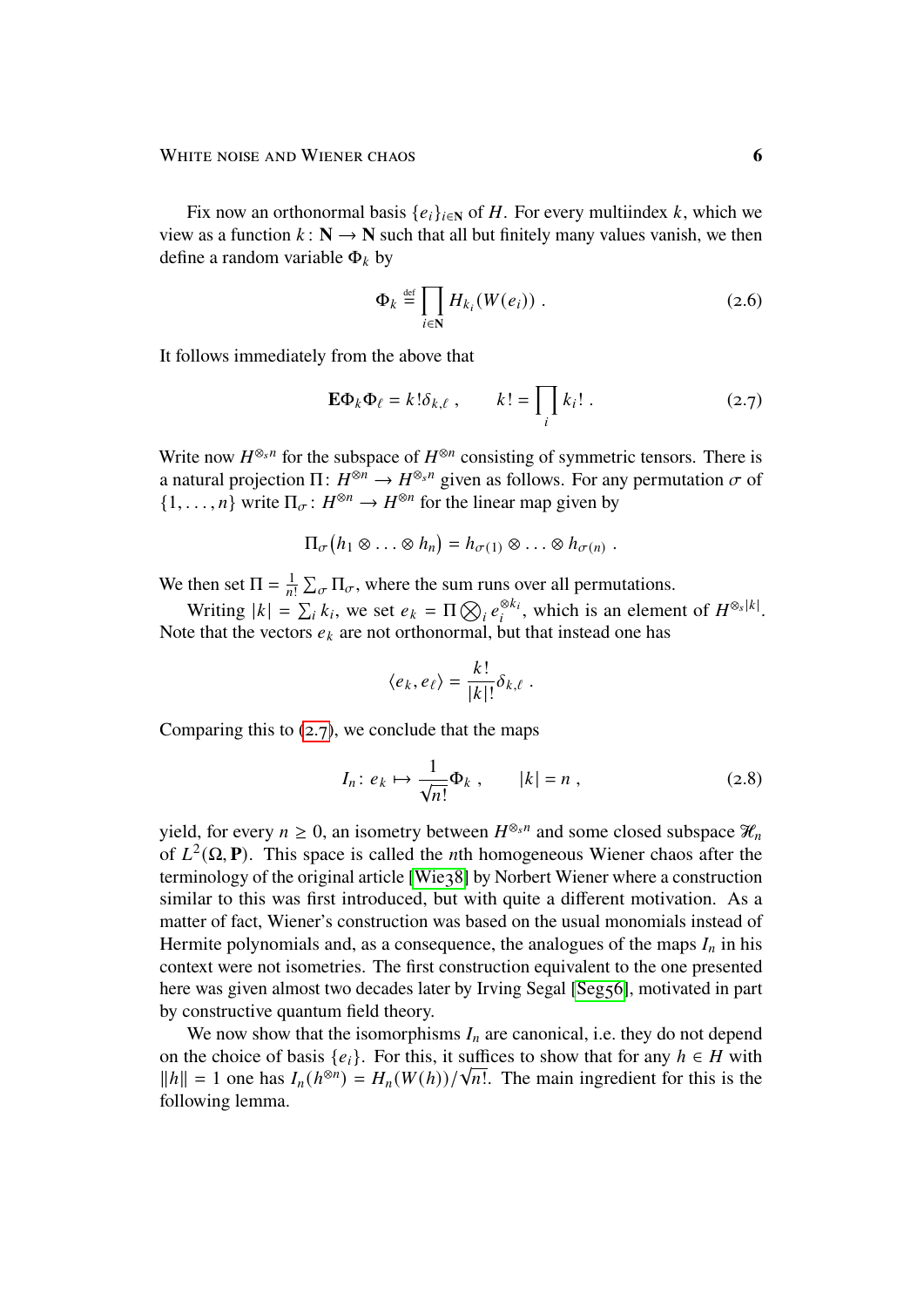**Lemma 2.2** *Let*  $x, y \in \mathbb{R}$  *and*  $a, b$  *with*  $a^2 + b^2 = 1$ *. Then, one has the identity* 

$$
H_n(ax + by) = \sum_{k=0}^n \binom{n}{k} a^k b^{n-k} H_k(x) H_{n-k}(y) .
$$

*Proof.* As a consequence of [\(2.4\)](#page-4-0) we have

$$
H_n(ax + by) = \exp\left(-\frac{D_x^2}{2a^2}\right)(ax + by)^n = \exp\left(-\frac{D_x^2}{2}\right)\exp\left(-\frac{b^2D_x^2}{2a^2}\right)(ax + by)^n.
$$

Noting that  $G(D_x/a)(ax + by)^n = G(D_y/b)(ax + by)^n$ , we conclude that

$$
H_n(ax + by) = \exp\left(-\frac{D_x^2}{2}\right)\exp\left(-\frac{D_y^2}{2}\right)(ax + by)^n.
$$

Applying the binomial theorem to  $(ax + by)^n$  concludes the proof.

Applying this lemma repeatedly and taking limits, we have

**Corollary 2.3** *Let*  $a \in \ell^2$  *with*  $\sum a_i^2$  $\sum_{i=1}^{2} a_i$  and let  $\{x_i\}_{i \in \mathbb{N}}$  be such that  $\sum_{i} a_i x_i$ *converges. Then, one has the identity*

$$
H_n\left(\sum_{i\in\mathbf{N}}a_ix_i\right)=\sum_{|k|=n}\frac{n!}{k!}a^k\prod_{i\in\mathbf{N}}H_{k_i}(x_i)\;,
$$

where  $a^k \stackrel{\text{def}}{=} \prod_i a_i^{k_i}$  $k_i$ . In particular, whenever  $h \in H$  with  $||h|| = 1$ , one has where  $a = \prod_i a_i$ . In particular, whenever  $n \in H$  with  $||n|| = 1$ , one has<br> $I_n(h^{\otimes n}) = H_n(W(h))/\sqrt{n!}$ , independently of the choice of basis used in the *definition of*  $I_n$ .

It turns out that, as long as  $\Omega$  contains no other source of randomness than generated by the white noise W, then the spaces  $\mathcal{H}_n$  span all of  $L^2(\Omega, \mathbf{P})$ . More precisely, denote by  $\mathcal F$  the  $\sigma$ -algebra generated by W, namely the smallest  $\sigma$ -algebra such that the random variables  $W(h)$  are  $\mathcal{F}$ -measurable for every  $h \in H$ . Then, one has

**Theorem 2.4** *In the above context, one has*

$$
L^2(\Omega, \mathcal{F}, \mathbf{P}) = \bigoplus_{n \geq 0} \mathcal{H}_n.
$$

*Proof.* Denote by  $H_N \subset H$  the subspace generated by  $\{e_k\}_{k \leq N}$ , by  $\mathcal{F}_N$  the  $\sigma$ -algebra generated by  $\{W(h) : h \in H_N\}$ , and assume that one has

<span id="page-6-0"></span>
$$
L^{2}(\Omega, \mathcal{F}_{N}, \mathbf{P}) = \bigoplus_{n \geq 0} \mathcal{H}_{n}^{(N)}, \qquad (2.9)
$$

 $\Box$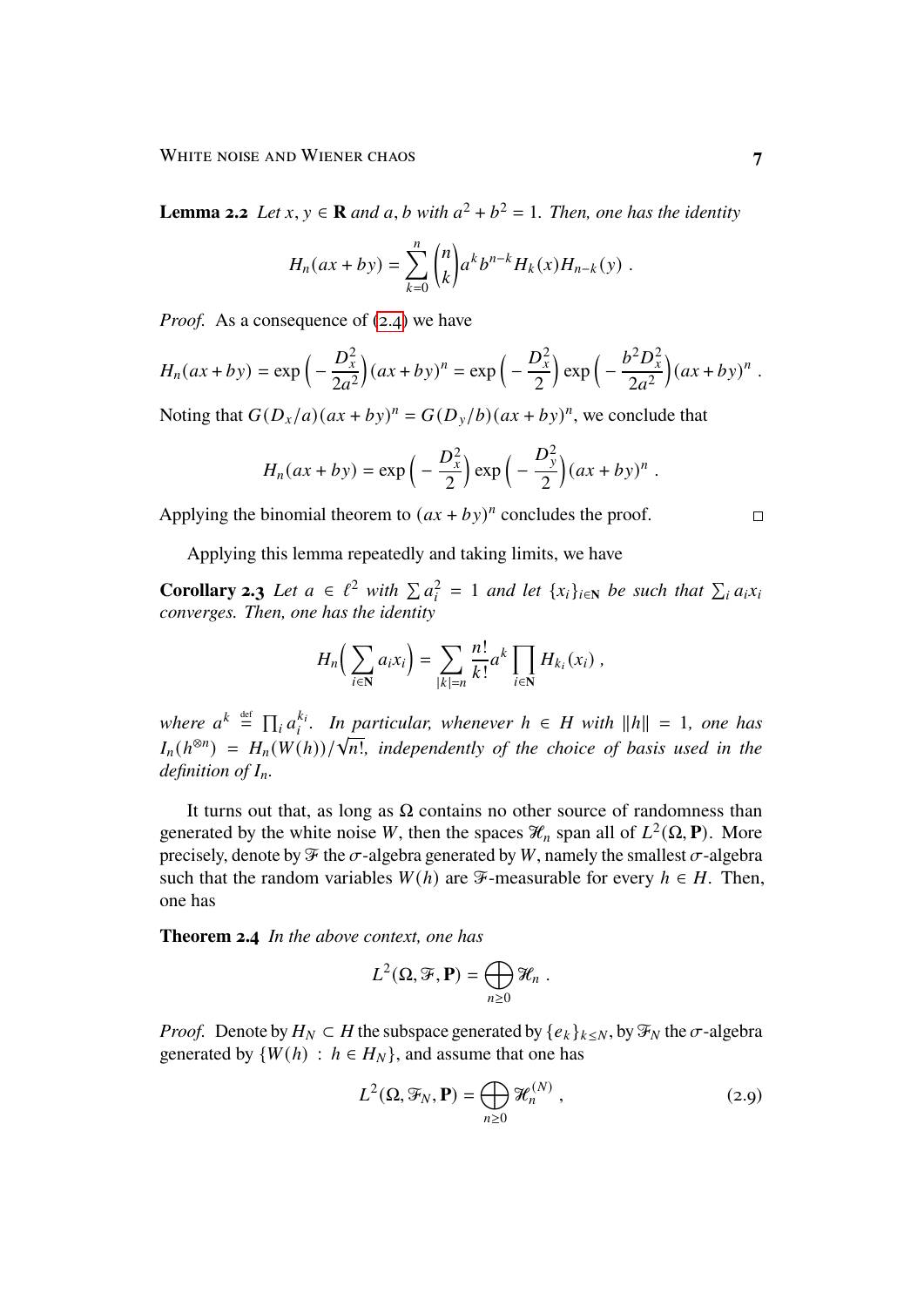where  $\mathcal{H}_n^{(N)} \subset \mathcal{H}_n$  is the image of  $H_N^{\otimes_s n}$  $\frac{\otimes_s n}{N}$  under  $I_n$ . Let now  $X \in L^2(\Omega, \mathcal{F}, \mathbf{P})$  and set  $X_N = \mathbf{E}(X | \mathcal{F}_N)$ . By Doob's martingale convergence theorem, one has  $X_N \to X$ in  $L^2$ , thus showing by [\(2.9\)](#page-6-0) that  $\bigoplus_{n\geq 0}^{\infty} \mathcal{H}_n$  is dense in  $L^2(\Omega, \mathcal{F}, \mathbf{P})$  as claimed.

To show [\(2.9\)](#page-6-0), it only remains to show that if  $X \in L^2(\Omega, \mathcal{F}_N, \mathbf{P})$  satisfies **E***XY* = 0 for every  $Y \in \mathcal{H}_n^{(N)}$  and every  $n \ge 0$ , then  $X = 0$ . We can write  $X(\omega) = f(W(e_1), \ldots, W(e_N))$  (almost surely) for some function  $f: \mathbb{R}^N \to \mathbb{R}$  that is square integrable with respect to the standard Gaussian measure  $\mu_N$  on  $\mathbb{R}^N$ . By assumption, one then has  $\int f(x) P(x) \mu_N(dx) = 0$  for every polynomial P.

Note now that the truncated Taylor expansion  $T_i^{(n)}$  $a_k^{(n)}$  of  $f_k \stackrel{\text{def}}{=} (x \mapsto e^{ikx})$  satisfies the bound  $\dot{m}$ 

$$
|T_k^{(n)}(x)| = \Big| \sum_{|m| \le n} \frac{(ikx)^m}{m!} \Big| \le e^{|kx|} \;,
$$

uniformly over *n*, and  $T_t^{(n)}$  $\mathbf{c}_{k}^{(n)}$  converges of course pointwise to  $f_k$ . Since  $\mu_N$  has subexponential tails it integrates  $e^{|kx|}$  for every  $k \in \mathbb{R}^N$ , and it follows from Lebesgue's dominated convergence theorem that  $\lim_{n\to\infty}T_k^{(n)}$  $J_k^{(n)} = f_k$  in  $L^2(\mu_N)$ .

Since  $\int f(x)T_{k}^{(n)}$  $\kappa_k^{(n)}(x) \mu_N(dx) = 0$  for every  $k \in \mathbb{R}^N$  and every  $N > 0$ , we conclude that one must have  $\int f(x) e^{ikx} \mu_N(dx) = 0$ , whence the claim follows.  $\Box$ 

**Remark 2.5** The fact that  $\mu$  integrates exponentials is crucial here and not just an artefact of our proof. If this condition is dropped, then there are counterexamples to the claim that polynomials are dense in  $L^2(\mu)$ .

Let us now show what a typical element of  $\mathcal{H}_n$  looks like. We have already seen that  $\mathcal{H}_0$  only contains constants and  $\mathcal{H}_1$  contains precisely all random variables of the form [\(2.2\)](#page-3-0). Write  $\Delta_n \subset \mathbb{R}^n_+$  $\frac{n}{+}$  for the cone consisting of points s with  $0 < s_1 < \cdots < s_n$ . We then have

**Lemma 2.6** *Let*  $H = L^2(\mathbf{R}_+, \mathbf{R}^m)$ . For  $n \geq 1$ , the space  $\mathcal{H}_n$  consists of all random *variables of the form*

$$
\tilde{I}_n(\tilde{h}) = \sum_{j_1 \cdots j_n} \int_0^{\infty} \int_0^{s_n} \cdots \int_0^{s_2} \tilde{h}_{j_1, \ldots, j_n}(s_1, \ldots, s_n) dW_{j_1}(s_1) \cdots dW_{j_n}(s_n) ,
$$

*with*  $\tilde{h} \in L^2(\Delta_n, \mathbf{R}^{m^n}).$ 

*Proof.* We identify  $L^2(\Delta_n, \mathbf{R}^{m^n})$  with a subspace of  $H^{\otimes n}$  and define the symmetri-*Proof.* We identify  $L^2(\Delta_n, \mathbf{R}^m)$  with a subspace of  $H^{\otimes n}$  and define the symmetrisation  $\Pi: H^{\otimes n} \to H^{\otimes n}$  as before. The map  $\sqrt{n!}\Pi$  is then an isometry between  $L^2(\Delta_n, \mathbf{R}^{m^n})$  and  $H^{\otimes_s n}$ . Setting  $h = \sqrt{n! \Pi \tilde{h}}$ , we claim that  $\tilde{I}_n(\tilde{h}) = I_n(h)$ , from which the lemma then follows.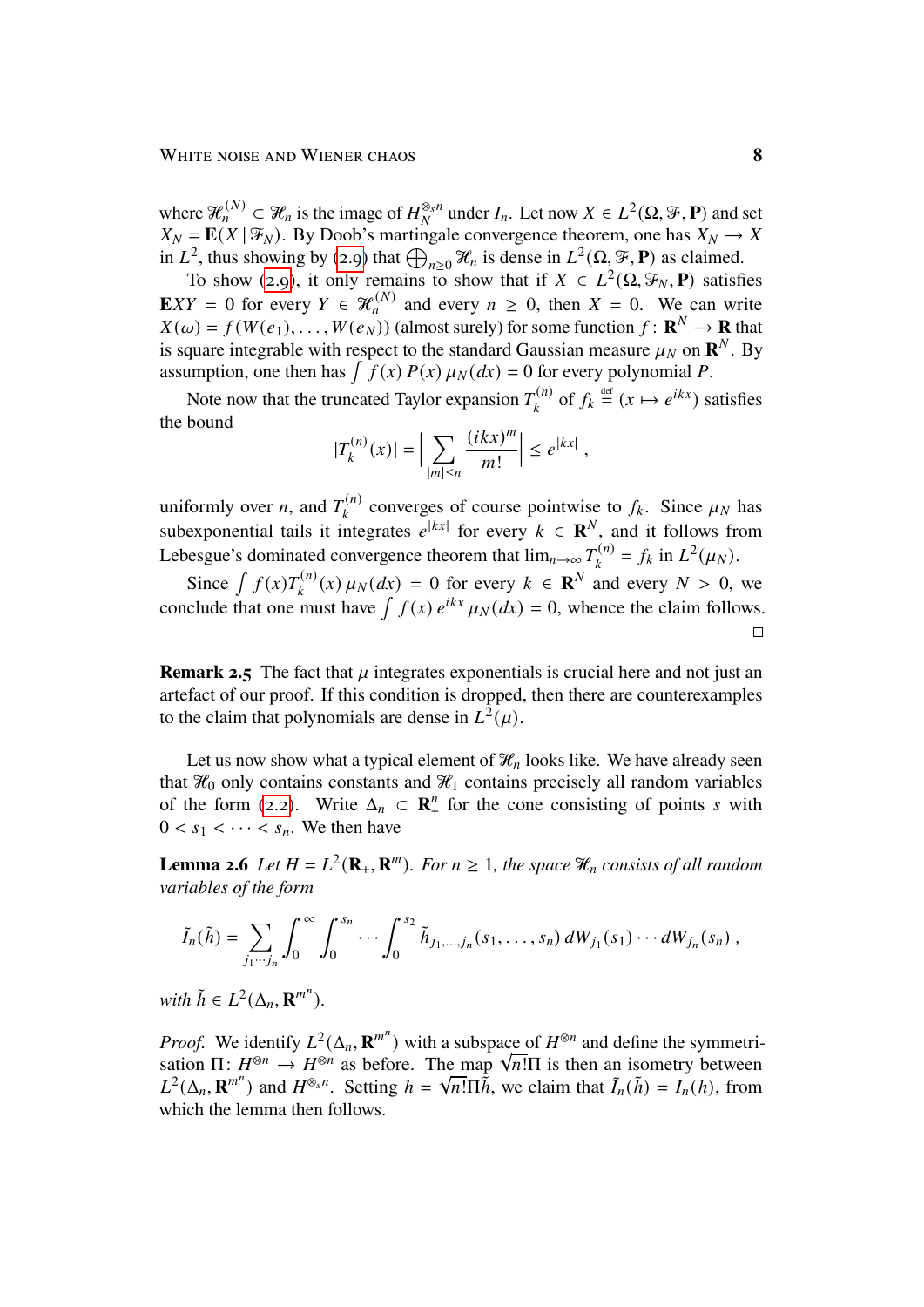Since linear combinations of such elements are dense in  $L^2(\Delta_n)$ , it suffices to hake  $\tilde{h}$  of the form

$$
\tilde{h}_{j_1,\ldots,j_n}(s) = g_{j_1}^{(1)}(s_1)\cdots g_{j_n}^{(n)}(s_n) ,
$$

where the functions  $g^{(i)} \in H$  satisfy  $||g^{(i)}|| = 1$  and have the property that sup supp  $g^{(i)}$  < inf supp  $g^{(i)}$  for  $i < i$ . It then follows from the properties of the supports and standard properties of Itô integration that

$$
\tilde{I}_n(\tilde{h}) = \prod_{i=1}^n W(g^{(i)}) .
$$

Since the functions  $g^{(i)}$  have disjoint supports and are therefore all orthogonal in H, we can view them as the first *n* elements of an orthonormal basis of  $H$ . The claim now follows immediately from the definition [\(2.8\)](#page-5-1) of  $I_n$ .  $\Box$ 

## <span id="page-8-0"></span>**3 The Malliavin derivative and its adjoint**

One of the goals of Malliavin calculus is to make precise the notion of "differentiation with respect to white noise". Let us formally write  $\xi_i(t) = \frac{dW_i}{dt}$ , which actually makes sense as a random distribution. Then, any random variable  $X$  measurable with respect to the filtration generated by the  $W(h)$ 's can be viewed as a function of the  $\xi_i$ 's.

At the intuitive level, one would like to introduce operators  $\mathcal{D}_t^{(i)}$  which take the derivative of a random variable with respect to  $\xi_i(t)$ . What would natural properties of such operators be? On the one hand, one would certainly like to have

<span id="page-8-2"></span><span id="page-8-1"></span>
$$
\mathscr{D}_t^{(i)} W(h) = h_i(t) , \qquad (3.1)
$$

since, at least formally, one has

$$
W(h) = \sum_{i=1}^m \int_0^\infty h_i(t) \xi_i(t) dt.
$$

On the other hand, one would like these operators to satisfy the chain rule, since otherwise they could hardly claim to be "derivatives":

$$
\mathscr{D}_t^{(i)} F(X_1, \dots, X_n) = \sum_{k=1}^n \partial_k F(X_1, \dots, X_n) \mathscr{D}_t^{(i)} X_k . \tag{3.2}
$$

Finally, when viewed as a function of  $t$  (and of the index  $i$ ), the right hand side of  $(3.1)$  belongs to H, and this property is preserved by the chain rule. It is therefore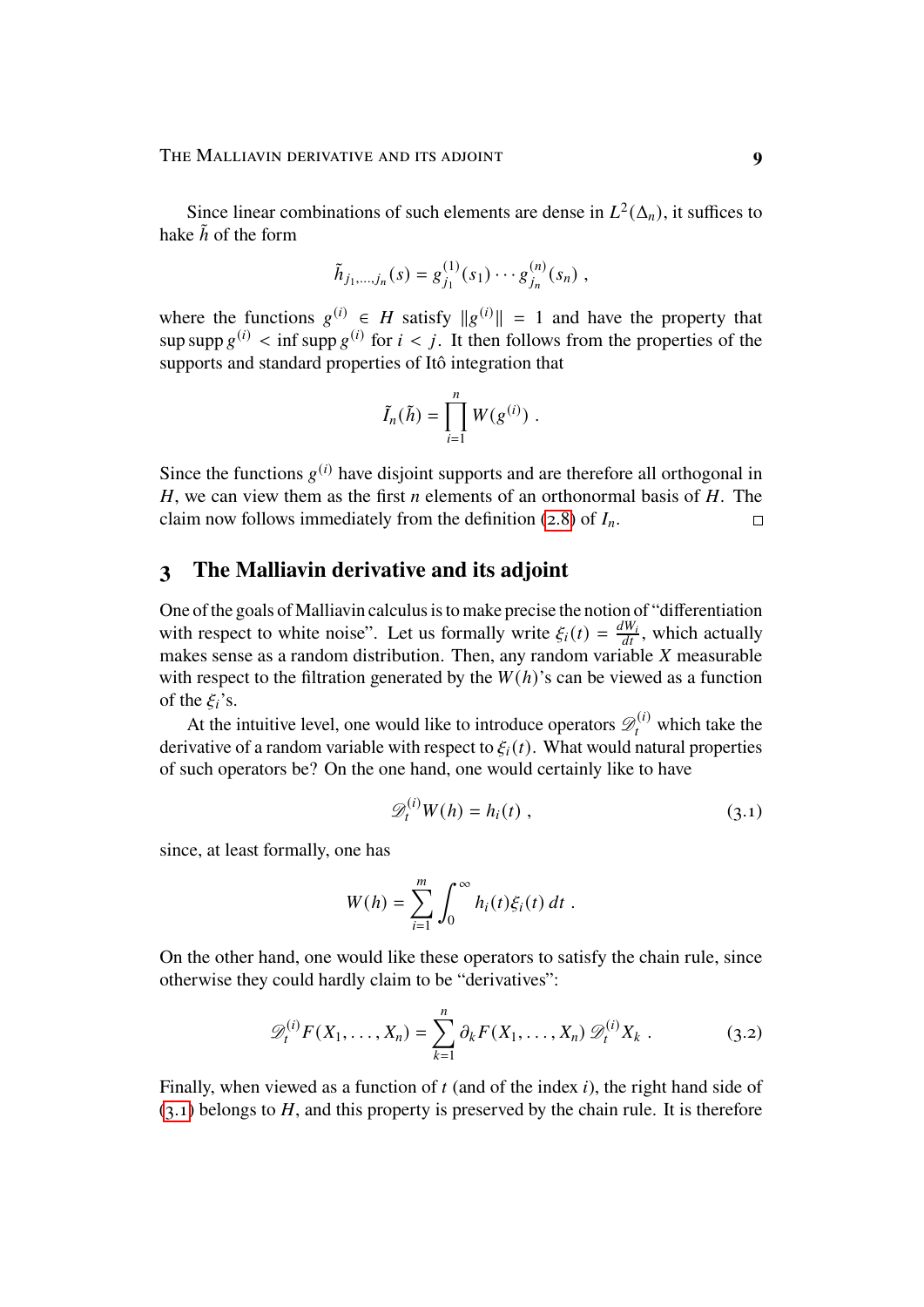natural to ask for an operator  $\mathscr D$  that takes as an argument a sufficiently "nice" random variable and returns an H-valued random variable, such that  $\mathscr{D}W(h) = h$ and such that  $(3.2)$  holds.

Let now  $\mathcal{W} \subset L^2(\Omega, \mathbf{P})$  denote the set of all random variables X such that there exists  $N \geq 0$ , a function  $F: \mathbf{R}^N \to \mathbf{R}$  which, together with its derivatives, grows at most polynomially at infinity, and elements  $h_i \in H$  such that

<span id="page-9-1"></span><span id="page-9-0"></span>
$$
X = F(W(h_1), \dots, W(h_N)).
$$
 (3.3)

Given such a random variable, we define an H-valued random variable  $\mathscr{D}X$  by

$$
\mathscr{D}X = \sum_{k=1}^{N} \partial_k F(W(h_1), \dots, W(h_N)) h_k . \tag{3.4}
$$

One can show that  $\mathscr{D}X$  is well-defined, i.e. does not depend on the choice of representation [\(3.3\)](#page-9-0). Indeed, for  $h \in H$ , one can characterise  $\langle h, \mathscr{D}X \rangle$  as the limit in probability, as  $\varepsilon \to 0$ , of  $\varepsilon^{-1}(\tau_{\varepsilon h}X - X)$ , where the translation operator  $\tau$  is given by

$$
(\tau_h X)(W) = X\Big(W + \int_0^{\cdot} h(s) \, ds\Big) .
$$

This in turn does not depend on the representative of X in  $L^2$  since  $\tau_{\varepsilon h}^* \mathbf{P}$  is equivalent to **P** for every  $h \in H$  as a consequence of the Cameron-Martin theorem, see for example [\[Bog98\]](#page-42-7). Since  $\mathcal{W} \cap \mathcal{H}_n$  is dense in  $\mathcal{H}_n$  for every *n*, we conclude that  $\mathcal{W}$ is dense in  $L^2(\Omega, \mathbf{P})$ , so that  $\mathcal D$  is a densely defined unbounded linear operator on  $L^2(\Omega, \mathbf{P}).$ 

One very important tool in Malliavin calculus is the following integration by parts formula.

**Proposition 3.1** *For every*  $X \in \mathcal{W}$  *and*  $h \in H$ *, one has the identity* 

$$
\mathbf{E}\langle \mathscr{D}X,h\rangle = \mathbf{E}\big(XW(h)\big) .
$$

*Proof.* By Grahm-Schmidt, we can assume that  $X$  is of the form [\(3.3\)](#page-9-0) with the  $h_i$ orthonormal. One then has

$$
\mathbf{E}\langle \mathcal{D}X, h\rangle = \sum_{k=1}^{N} \mathbf{E}\partial_k F(W(h_1), \dots, W(h_N)) \langle h_k, h\rangle
$$
  
= 
$$
\sum_{k=1}^{N} \frac{\langle h_k, h\rangle}{(2\pi)^{N/2}} \int_{\mathbf{R}^N} e^{-|x|^2/2} \partial_k F(x_1, \dots x_k) dx
$$
  
= 
$$
\sum_{k=1}^{N} \frac{\langle h_k, h\rangle}{(2\pi)^{N/2}} \int_{\mathbf{R}^N} e^{-|x|^2/2} F(x_1, \dots x_k) x_k dx
$$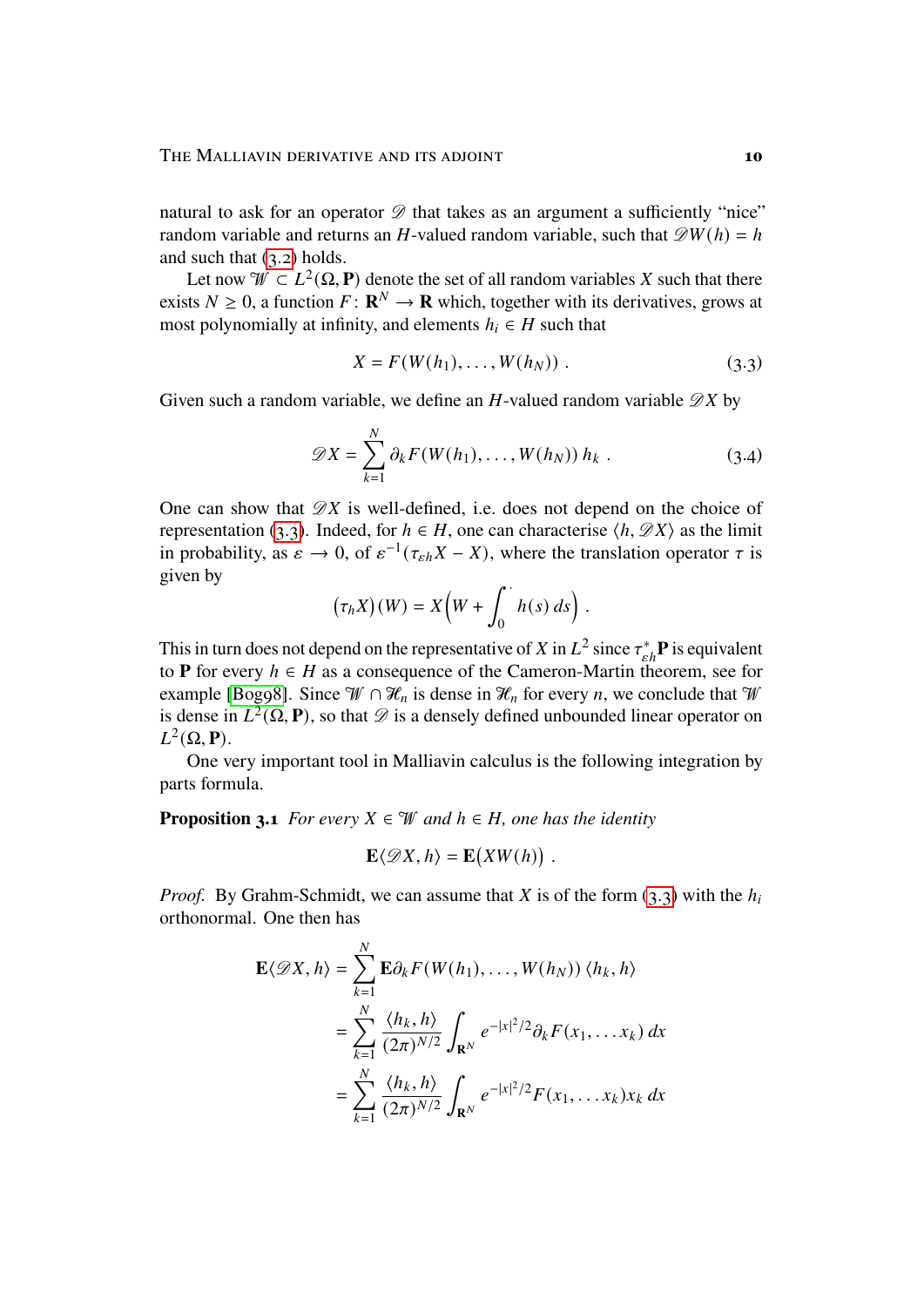THE MALLIAVIN DERIVATIVE AND ITS ADJOINT **11** 

$$
= \sum_{k=1}^N \mathbf{E}(XW(h_k)\langle h_k, h \rangle) = \mathbf{E}(XW(h)) .
$$

To obtain the last identity, we used the fact that  $h = \sum_{k=1}^{\infty} \langle h_k, h \rangle h_k$  for an orthonormal basis  $\{h_k\}$ , together with the fact that  $W(h_k)$  is of mean 0 and independent of X for every  $k > N$ .  $\Box$ 

**Corollary 3.2** *For every*  $X, Y \in \mathcal{W}$  *and every*  $h \in H$ *, one has* 

$$
\mathbf{E}(Y\langle \mathcal{D}X, h\rangle) = \mathbf{E}(XYW(h) - X\langle \mathcal{D}Y, h\rangle) . \tag{3.5}
$$

*Proof.* Note that  $XY \in \mathcal{W}$  and that Leibniz's rule holds.

As a consequence of the integration by parts formula [\(3.5\)](#page-10-0), we can show that the operator  $\mathscr D$  is closable, which guarantees that it is "well-behaved" from a functional-analytic point of view.

**Proposition 3.3** *The operator*  $\mathscr D$  *is closable. In other words if, for some sequence*  $X_n \in \mathcal{W}$ , one has  $X_n \to 0$  in  $L^2(\Omega, \mathbf{P})$  and  $\mathcal{D}X_n \to Y$  in  $L^2(\Omega, \mathbf{P}, H)$ , then  $Y = 0$ .

*Proof.* Let  $X_n$  be as in the statement of the proposition and let  $Z \in \mathcal{W}$ , so that in particular both  $Z$  and  $\mathscr{D}Z$  have moments of all orders. It then immediately follows from  $(3.5)$  that on has

$$
\mathbf{E}(Z\langle Y,h\rangle)=\lim_{n\to\infty}\mathbf{E}(X_nZW(h)-X_n\langle \mathscr{D}Z,h\rangle)=0.
$$

If  $Y$  was non-vanishing, we could find  $h$  such that the real-valued random variable  $\langle Y, h \rangle$  is not identically 0. Since W is dense in  $L^2$ , this would entail the existence of some  $Z \in \mathcal{W}$  such that  $\mathbf{E}(Z \langle Y, h \rangle) \neq 0$ , yielding a contradiction.  $\Box$ 

We henceforth denote by  $\mathcal{W}^{1,2}$  the domain of the closure of  $\mathcal{D}$  (namely those random variables X such that there exists  $X_n \in \mathcal{W}$  with  $X_n \to X$  in  $L^2$  and such that  $\mathscr{D}X_n$  converges to some limit  $\mathscr{D}X$ ) and we do not distinguish between  $\mathscr{D}$  and its closure. We also follow [Nuao6] in denoting the adjoint of  $\mathscr{D}$  by  $\delta$ . One can of course apply the Malliavin differentiation operator repeatedly, thus yielding an unbounded closed operator  $\mathscr{D}^k$  from  $L^2(\Omega, \mathbf{P})$  to  $L^2(\Omega, \mathbf{P}, H^{\otimes k})$ . We denote the domain of this operator by  $\mathcal{W}^{k,2}$ .

<span id="page-10-1"></span>Actually, a similar proof shows that powers of  $\mathscr D$  are closable as unbounded operators from  $L^p(\Omega, \mathbf{P})$  to  $L^p(\Omega, \mathbf{P}, H^{\otimes k})$  for every  $p \geq 1$ . We denote the domain of these operators by  $\mathcal{W}^{k,p}$ . Furthermore, for any Hilbert space K, we denote by  $\mathcal{W}^{k,p}(K)$  the domain of  $\mathcal{D}^k$  viewed as an operator from  $L^p(\Omega, \mathbf{P}, K)$  to  $L^p(\Omega, \mathbf{P}, H^{\otimes k} \otimes K)$ . We call a random variable belonging to  $\mathcal{W}^{k,p}$  for every  $k, p \ge 1$ "Malliavin smooth" and we write  $S = \bigcap_{k,p} \mathcal{W}^{k,p}$  as well as  $S(K) = \bigcap_{k,p} \mathcal{W}^{k,p}(K)$ . The Malliavin smooth random variables play a role analogous to that of Schwartz test functions in finite-dimensional analysis.

<span id="page-10-0"></span> $\Box$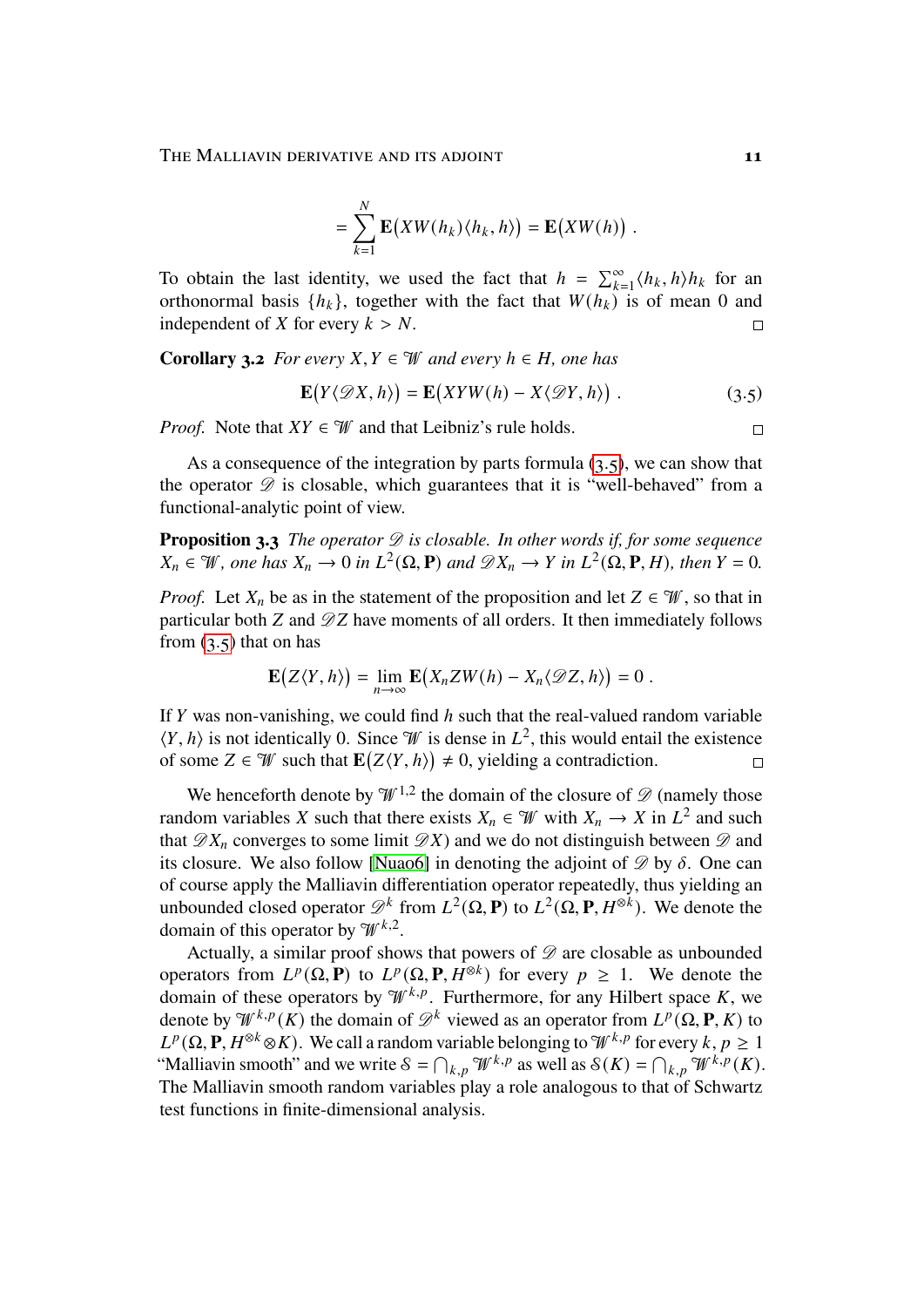**Remark 3.4** As an immediate consequence of Hölder's inequality and the Leibniz rule,  $\delta$  is an algebra.

Let us now try to get some feeling for the domain of  $\delta$ . Recall that, by definition of the adjoint, the domain of  $\delta$  is given by those elements  $u \in L^2(\Omega, \mathbf{P}, H)$  such that there exists  $Y \in L^2(\Omega, \mathbf{P})$  satisfying the identity

$$
\mathbf{E}\langle u,\mathscr{D}X\rangle=\mathbf{E}(YX)\ ,
$$

for every  $X \in \mathcal{W}$ . One then writes  $Y = \delta u$ . Interestingly, it turns out that the operator  $\delta$  is an extension of Itô integration! It is therefore also called the Skorokhod integration operator and, instead of just writing  $\delta u$ , one often writes instead

$$
\int_0^\infty u(t)\,\delta W(t)\;.
$$

We now proceed to showing that it is indeed the case that, if  $u$  is a square integrable stochastic process that is adapted to the filtration generated by the increments of the underlying Wiener process W, then u belongs to the domain of  $\delta$  and  $\delta u$  coincides with the usual Itô integral of  $u$  against  $W$ .

To formulate this more precisely, denote by  $\mathcal{F}_t$  the  $\sigma$ -algebra generated by the random variables  $W(h)$  with supp  $h \subset [0, t]$ . Consider then the set of elementary adapted processes, which consist of all processes of the form

<span id="page-11-1"></span><span id="page-11-0"></span>
$$
u = \sum_{k=1}^{N} Y_k^{(i)} \mathbf{1}_{[s_k, t_k)}^{(i)}, \qquad (3.6)
$$

for some  $N \geq 1$ , some times  $s_k, t_k$  with  $0 \leq s_k < t_k < \infty$ , and some random variables  $Y_i^{(i)}$  $L_k^{(i)} \in L^2(\Omega, \mathcal{F}_{s_k}, \mathbf{P})$ . Summation over *i* is also implied. We denote by  $L^2_a(\Omega, \mathbf{P}, H) \subset L^2(\Omega, \mathbf{P}, H)$  the closure of this set. Recall then that, for an elementary adapted process of the type [\(3.6\)](#page-11-0), its Itô integral is given by

$$
\int_0^\infty u(t) \, dW(t) \stackrel{\text{def}}{=} \sum_{k=1}^N Y_k^{(i)} \big( W_i(t_k) - W_i(s_k) \big) = \sum_{k=1}^N Y_k^{(i)} W\big( \mathbf{1}_{[s_k, t_k]}^{(i)} \big) \; . \tag{3.7}
$$

Using Itô's isometry, this can then be extended to all of  $L<sub>a</sub><sup>2</sup>$ .

**Theorem 3.5** *The space*  $L^2_a(\Omega, \mathbf{P}, H)$  *is included in the domain of*  $\delta$  *and, on it,*  $\delta$ *coincides with the Itô integration operator.*

*Proof.* Let *u* be an elementary adapted process of the form [\(3.6\)](#page-11-0) with each  $Y_k^{(i)}$  $\kappa_k^{(i)}$  in W. For  $X \in \mathcal{W}$  one then has, as a consequence of [\(3.5\)](#page-10-0),

<span id="page-11-2"></span>
$$
\mathbf{E}(\langle u, \mathscr{D}X \rangle) = \sum_{k=1}^{N} \mathbf{E}(Y_k^{(i)} \langle \mathbf{1}_{[s_k, t_k)}^{(i)}, \mathscr{D}X \rangle)
$$
(3.8)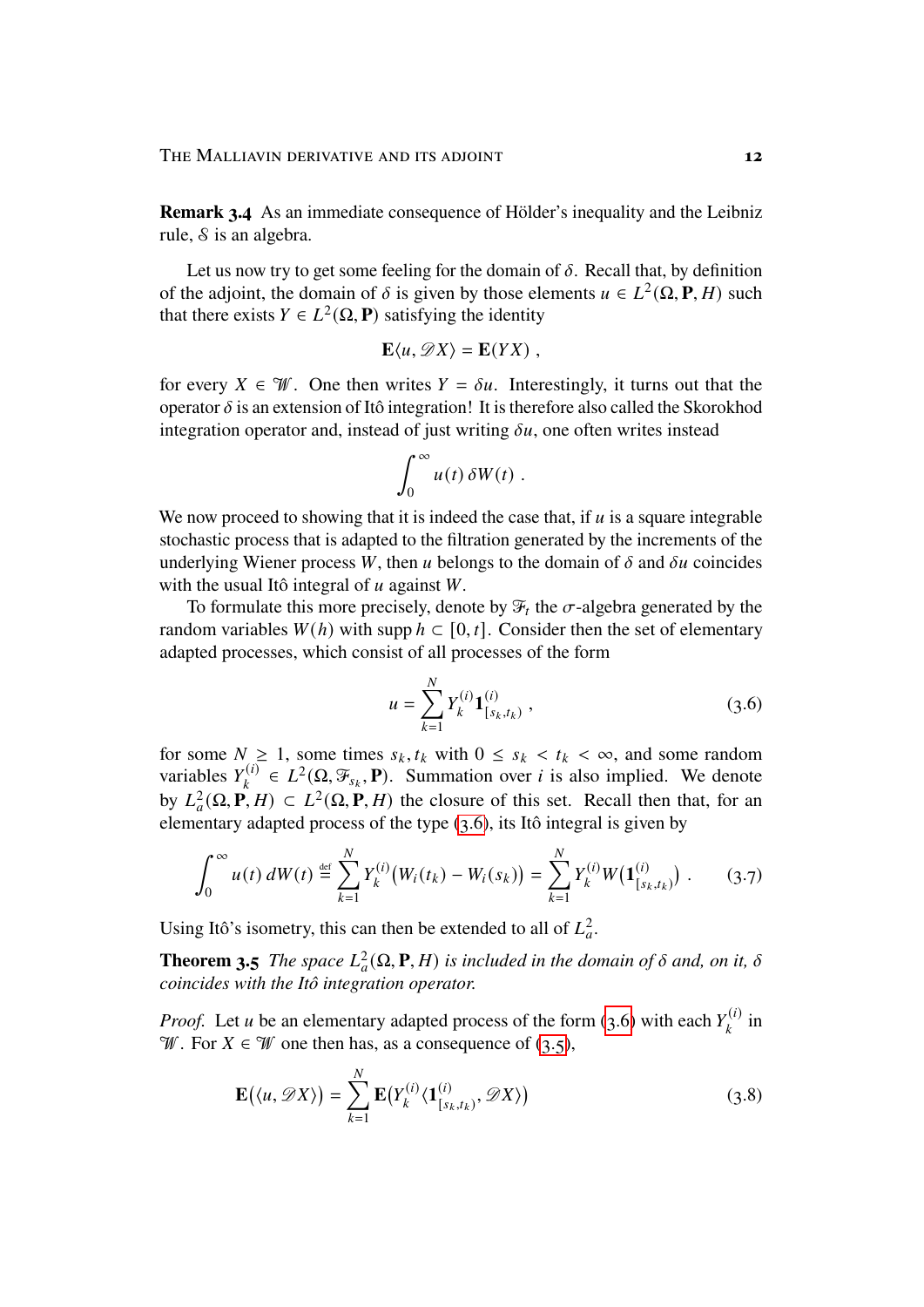THE MALLIAVIN DERIVATIVE AND ITS ADJOINT **13** 

$$
= \sum_{k=1}^N \mathbf{E}\Big(Y_k^{(i)} X W(\mathbf{1}_{[s_k,t_k)}^{(i)}) - X \langle \mathcal{D} Y_k^{(i)}, \mathbf{1}_{[s_k,t_k)}^{(i)} \rangle \Big) .
$$

At this stage, we note that since  $\mathscr{D}Y_k^{(i)}$  $\mathcal{F}_{s_k}^{(i)}$  is  $\mathcal{F}_{s_k}$ -measurable by assumption, it has a representation of the type [\(3.3\)](#page-9-0) with each  $h_i$  satisfying supp  $h_i \in [0, s_k]$ . In particular, one has  $\langle h_j, \mathbf{1}_s^{(i)} \rangle$  $\binom{i}{s_k, t_k} = 0$  so that, by [\(3.4\)](#page-9-1), one has  $\left\langle \mathcal{D}Y_k^{(i)} \right\rangle$  $\bar{\mathbf{1}}_{k}^{(i)}$ ,  $\bar{\mathbf{1}}_{s}^{(i)}$  $\binom{(i)}{[s_k,t_k]} = 0.$ Combining this with the above identity and  $(3.7)$ , we conclude that

$$
\mathbf{E}(\langle u, \mathscr{D}X \rangle) = \mathbf{E}\Big(X \int_0^\infty u(t) dW(t)\Big).
$$

Taking limits on both sides of this identity, we conclude that it holds for every  $u \in L^2_{\alpha}$ , thus completing the proof.  $\Box$ 

One also has the following extension of Itô's isometry.

<span id="page-12-1"></span>**Theorem 3.6** *The space*  $\mathcal{W}^{1,2}(H)$  *is included in the domain of*  $\delta$  *and, on it, the identity*

$$
\mathbf{E}|\delta u|^2 = \mathbf{E} \int_0^\infty |u(t)|^2 dt + \mathbf{E} \int_0^\infty \int_0^\infty \mathcal{D}_s^{(i)} u_j(t) \mathcal{D}_t^{(j)} u_i(s) ds dt
$$

*holds, with summation over repeated indices implied.*

*Proof.* Consider similarly to before u to be a process of the form  $u = \sum_{i=1}^{N} Y^{(i)} h^{(i)}$ with  $Y^{(i)} \in \mathcal{W}$  and  $h^{(i)} \in H$ , but this time without any adaptedness condition on the  $Y$ 's. It then follows from the same calculation as  $(3.8)$  that

<span id="page-12-2"></span><span id="page-12-0"></span>
$$
\delta u = Y^{(i)}W(h^{(i)}) - \langle \mathcal{D}Y^{(i)}, h^{(i)} \rangle , \qquad (3.9)
$$

with summation over  $i$  implied, so that

$$
\mathcal{D}_h \delta u = \mathcal{D}_h Y^{(i)} W(h^{(i)}) + Y^{(i)} \langle h, h^{(i)} \rangle - \langle \mathcal{D}^2 Y^{(i)}, h \otimes h^{(i)} \rangle = \delta \mathcal{D}_h u + \langle h, u \rangle
$$
. (3.10)

(This is nothing but an instance of the "canonical commutation relations" appearing in quantum mechanics!) Integrating by parts, applying [\(3.10\)](#page-12-0), and then integrating by parts again it follows that

$$
\mathbf{E}|\delta u|^2 = \mathbf{E}\langle u, \mathcal{D}\delta u \rangle = \mathbf{E}\langle u, u \rangle + \mathbf{E}Y^{(i)}\delta(\mathcal{D}_{h^{(i)}}Y^{(j)}h^{(j)})
$$
  
=  $\mathbf{E}\langle u, u \rangle + \mathbf{E}\mathcal{D}_{h^{(j)}}Y^{(i)}\mathcal{D}_{h^{(i)}}Y^{(j)},$ 

with summation over  $i$  and  $j$  implied. At this point, we note that

$$
\mathscr{D}_{h^{(j)}} Y^{(i)} \mathscr{D}_{h^{(i)}} Y^{(j)} = \int_0^\infty \int_0^\infty \left( \mathscr{D}_s^{(k)} Y^{(i)} \right) h_k^{(j)}(s) \left( \mathscr{D}_t^{(\ell)} Y^{(j)} \right) h_{\ell}^{(i)}(t) \, ds \, dt
$$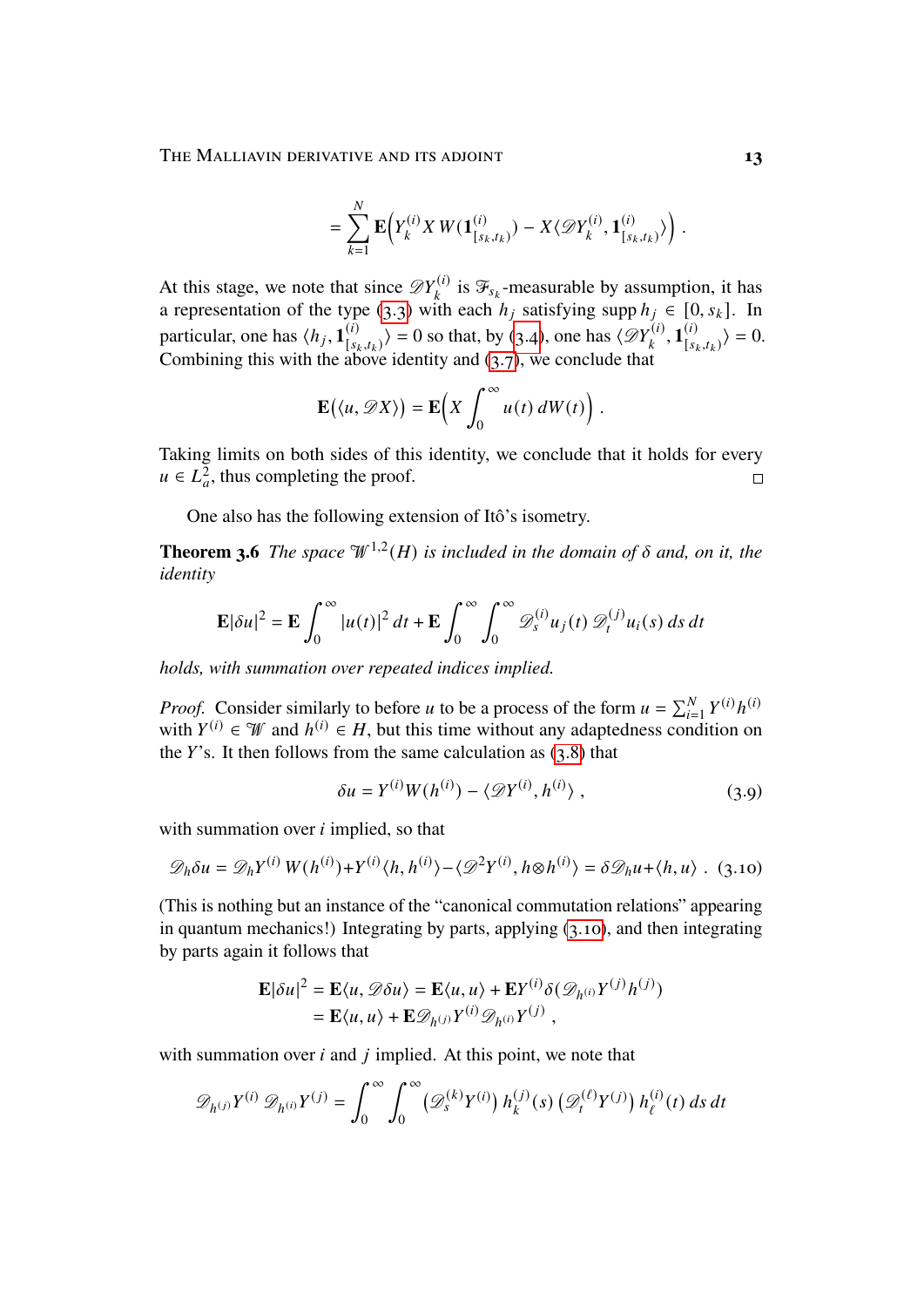$$
= \int_0^\infty \int_0^\infty \left( \mathcal{D}_s^{(k)} Y^{(i)} h_\ell^{(i)}(t) \right) \left( \mathcal{D}_t^{(\ell)} Y^{(j)} h_k^{(j)}(s) \right) ds dt
$$
  

$$
= \int_0^\infty \int_0^\infty \mathcal{D}_s^{(k)} u_\ell(t) \mathcal{D}_t^{(\ell)} u_k(s) ds dt.
$$

It remains to use the density of the class of processes we considered to conclude the proof.  $\Box$ 

In a similar way, we can give a very nice characterisation of the "Ornstein-Uhlenbeck operator"  $\delta \mathscr{D}$ :

<span id="page-13-0"></span>**Proposition 3.7** *The spaces*  $\mathcal{H}_n$  *are invariant for*  $\Delta = \delta \mathcal{D}$  *and one has*  $\Delta X = nX$ *for every*  $X \in \mathcal{H}_n$ .

*Proof.* Fix an orthonormal basis  $\{e_k\}$  of H. Then, by definition, the random variables  $\Phi_k$  as in [\(2.6\)](#page-5-2) with  $|k| = n$  are dense in  $\mathcal{H}_n$ . Recalling that  $\mathcal{D}_k(W(h)) =$  $kH_{k-1}(W(h))h$ , one has

$$
\mathscr{D}\Phi_k=\sum_i k_i \Phi_{k-\delta_i} e_i ,
$$

where  $\delta_i$  is given by  $\delta_i(j) = \delta_{i,j}$ . We now recall that, as in [\(3.8\)](#page-11-2), one has the identity

$$
\delta(Xh) = X W(h) - \langle \mathcal{D}X, h \rangle ,
$$

for every  $X \in \mathcal{W}$  and  $h \in H$ , so that

$$
\Delta \Phi_k = \sum_i k_i \Phi_{k-\delta_i} W(e_i) - \sum_{i,j} k_i (k_j - \delta_{i,j}) \Phi_{k-\delta_i-\delta_j} \langle e_i, e_j \rangle
$$
  
= 
$$
\sum_i k_i (\Phi_{k-\delta_i} W(e_i) - (k_i - 1) \Phi_{k-2\delta_i}).
$$

Recall now that, by  $(2.5)$ , one has

$$
H_{k_i-1}(x)x - (k_i - 1)H_{k_i-2}(x) = H_{k_i}(x) ,
$$

so that one does indeed obtain  $\Delta \Phi_k = \sum_i k_i \Phi_k = n \Phi_k$  as claimed.

An important remark to keep in mind is that while  $\delta$  is an extension of Itô integration it is not the only such extension, and not even the only "reasonable" one. Actually, one may argue that it is not a "reasonable" extension of Itô's integral at all since, for a generic random variable  $X$ , one has in general

$$
\int_0^\infty X u(t) \, \delta W(t) \neq X \int_0^\infty u(t) \, \delta W(t) \; .
$$

 $\Box$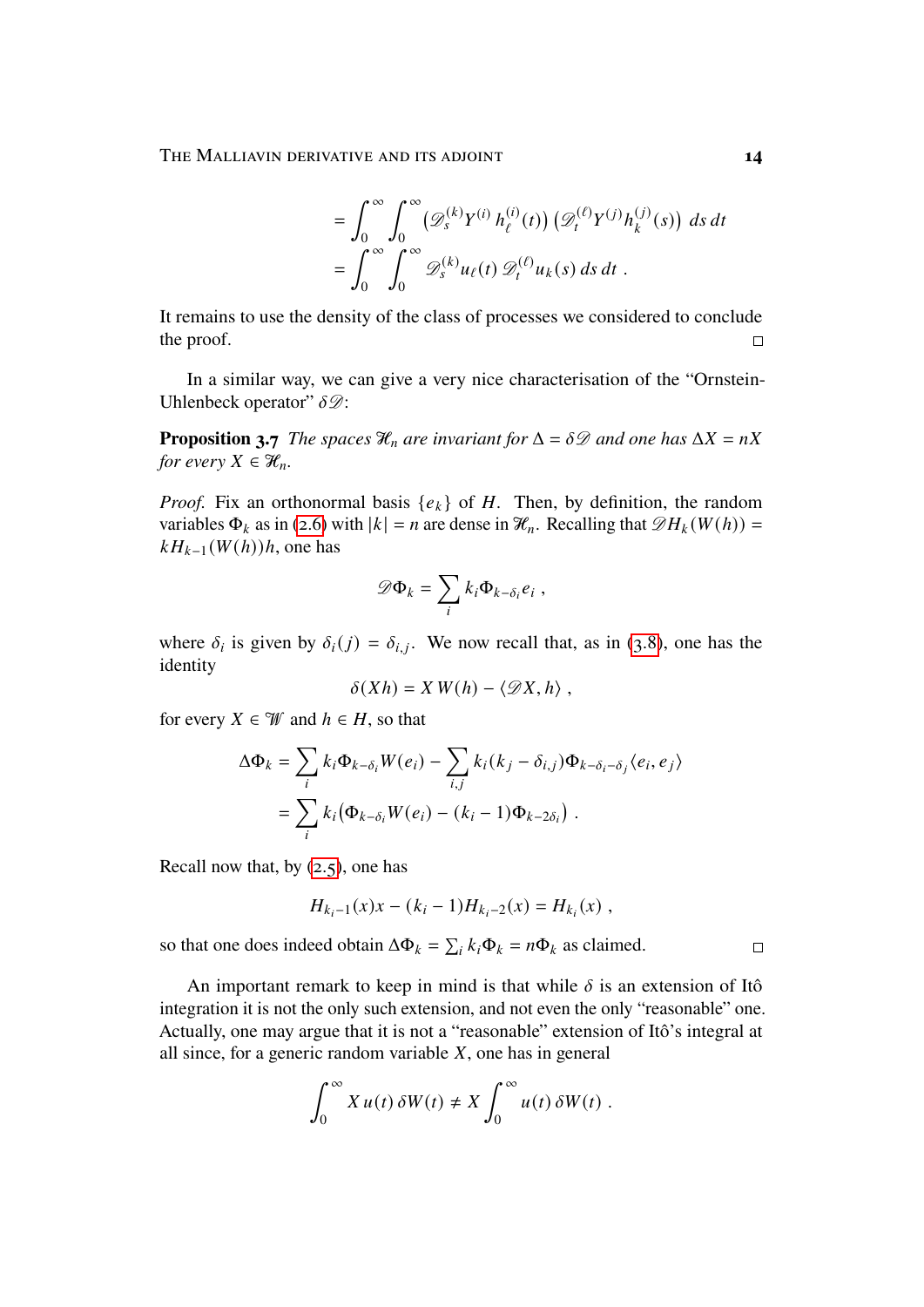Also, if one considers a one-parameter family of stochastic processes  $a \mapsto u(a, \cdot)$ and sets  $G(a) = \int_0^\infty u(a, t) \, \delta W(t)$ , then in general one has

$$
G(X) \neq \int_0^\infty u(X,t) \, \delta W(t) \;,
$$

if  $X$  is a random variable.

It will be useful in the sequel to be able to have a formula for the Malliavin derivative of a random variable that is already given as a stochastic integral. Consider a random variable  $X$  of the type

<span id="page-14-0"></span>
$$
X = \int_0^\infty u(t) \, dW(t) \;, \tag{3.11}
$$

with  $u \in L^2_a$  is sufficiently "nice". At a formal level, one would then expect to have the identity

$$
\mathscr{D}_s^{(i)} X = u_i(s) + \int_0^\infty \mathscr{D}_s^{(i)} u(t) dW(t) . \qquad (3.12)
$$

This is indeed the case, as the following proposition shows.

<span id="page-14-1"></span>**Proposition 3.8** *Let*  $u \in L^2_a(\Omega, \mathbf{P}, H)$  *be such that*  $u_i(t) \in \mathcal{W}^{1,2}$  *for almost every t*  $\int_0^\infty \mathbf{E} \|\mathscr{D}u_i(t)\|^2 dt < \infty$ . Then [\(3.12\)](#page-14-0) holds.

*Proof.* Take *u* of the form [\(3.6\)](#page-11-0) with each  $Y_k^{(i)}$  $Y_k^{(i)}$  in  $W$ , so that  $X = \sum Y_k^{(i)} W(\mathbf{1}_{s_k}^{(i)})$  $\frac{(i)}{[s_k,t_k)}$ . It then follows from the chain rule that

$$
\mathscr{D}X = \sum_{k=1}^N (Y_k^{(i)} \mathbf{1}_{[s_k, t_k)}^{(i)} + \mathscr{D}Y_k^{(i)} W(\mathbf{1}_{[s_k, t_k)}^{(i)})) = u + \int_0^\infty \mathscr{D}u(t) dW(t) ,
$$

and the claim follows from a simple approximation argument, combined with the fact that  $\mathscr{D}$  is closed.  $\Box$ 

Finally, we will use the important fact that the divergence operator  $\delta$  maps  $\delta$ into S. This is a consequence of the following result.

<span id="page-14-2"></span>**Proposition 3.9** *For every*  $p \geq 2$  *there exist constants* k and C such that, for every *separable Hilbert space K and every*  $u \in S(H \otimes K)$ *, one has the bound* 

$$
\mathbf{E}|\delta u|^p \leq C \sum_{0 \leq \ell \leq k} \left(\mathbf{E}|\mathscr{D}^{\ell} u|^{2p}\right)^{1/2}.
$$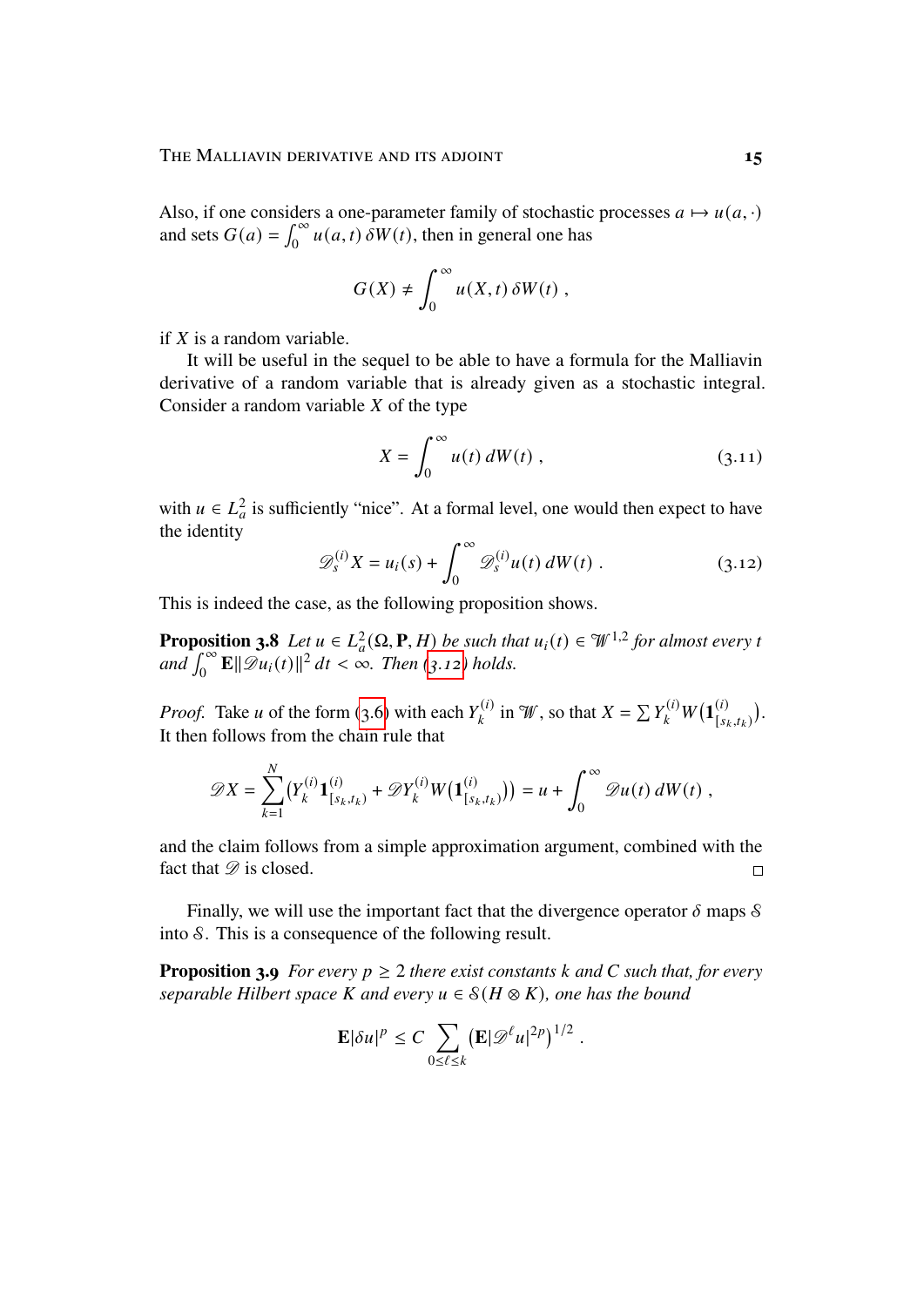*Proof.* For  $p \in [1, 2]$ , the bound follows immediately from Theorem [3.6](#page-12-1) and Jensen's inequality. Take now  $p > 2$ . Using the definition of  $\delta$  combined with the chain rule for  $\mathscr{D}$ , Proposition [3.8,](#page-14-1) and Young's inequality, we obtain the bound

$$
\mathbf{E}|\delta u|^p = (p-1)\mathbf{E}(|\delta u|^{p-2}\langle u, \mathscr{D}\delta u\rangle) = (p-1)\mathbf{E}|\delta u|^{p-2}(|u|^2 + \langle u, \delta \mathscr{D}u\rangle)
$$
  

$$
\leq \frac{1}{2}\mathbf{E}|\delta u|^p + c\mathbf{E}(|u|^p + |u|^{p/2}|\delta \mathscr{D}u|^{p/2}),
$$

for some constant  $c$ . We now use Hölder's inequality which yields

$$
\mathbf{E}(|u|^{p/2}|\delta \mathscr{D} u|^{p/2}) \leq (\mathbf{E}|u|^{2p})^{1/4} (\mathbf{E}|\delta \mathscr{D} u|^{2p/3})^{3/4}.
$$

Combining this with the above, we conclude that there exists a constant  $C$  such that

$$
\mathbf{E}|\delta u|^p \leq C \big(\mathbf{E}|\mathscr{D}^{\ell} u|^{2p}\big)^{1/2} + \big(\mathbf{E}|\delta \mathscr{D} u|^{2p/3}\big)^{3/2}.
$$

The proof is concluded by a simple inductive argument.

**Corollary 3.10** *The operator*  $\delta$  *maps*  $\mathcal{S}(H \otimes K)$  *into*  $\mathcal{S}(K)$ *.* 

*Proof.* In order to estimate  $\mathbf{E}|\mathscr{D}^k \delta u|^p$ , it suffices to first apply Proposition [3.8](#page-14-1) k times and then Proposition [3.9.](#page-14-2)  $\Box$ 

**Remark 3.11** The above argument is very far from being sharp. Actually, it is possible to show that  $\delta$  maps  $\mathcal{W}^{k,p}$  into  $\mathcal{W}^{k-1,p}$  for every  $p \geq 2$  and every  $k \geq 1$ . This however requires a much more delicate argument.

#### <span id="page-15-0"></span>**4 Smooth densities**

In this section, we give sufficient conditions for the law of a random variable  $X$  to have a smooth density with respect to Lebesgue measure. The main ingredient for this is the following simple lemma.

<span id="page-15-2"></span>**Lemma 4.1** *Let X be an*  $\mathbb{R}^n$ -valued random variable for which there exist constants  $C_k$  such that  $|ED^{(k)}G(X)| \leq C_k ||G||_{\infty}$  for every  $G \in \mathcal{C}_0^{\infty}$  and  $k \geq 1$ . Then the law *of* 𝑋 *has a smooth density with respect to Lebesgue measure.*

*Proof.* Denoting by  $\mu$  the law of X, our assumption can be rewritten as

<span id="page-15-1"></span>
$$
\left| \int_{\mathbf{R}^n} D^{(k)} G(x) \,\mu(dx) \right| \le C_k \|G\|_{\infty} \,. \tag{4.1}
$$

Let now  $s > n/2$  so that  $||G||_{\infty} \le ||G||_{H^s}$  by Sobolev embedding. By duality and the density of  $\mathcal{C}_0^{\infty}$  in  $H^s$ , the assumption then implies that every distributional derivative of u belongs to the Sobolev space  $H^{-s}$  so that, as a distribution, u belongs to  $H^{\ell}$  for every  $\ell \in \mathbf{R}$ . The result then follows from the fact that  $H^{\ell} \subset \mathcal{C}^k$ as soon as  $\ell > k + \frac{n}{2}$  $\frac{n}{2}$ .  $\Box$ 

 $\Box$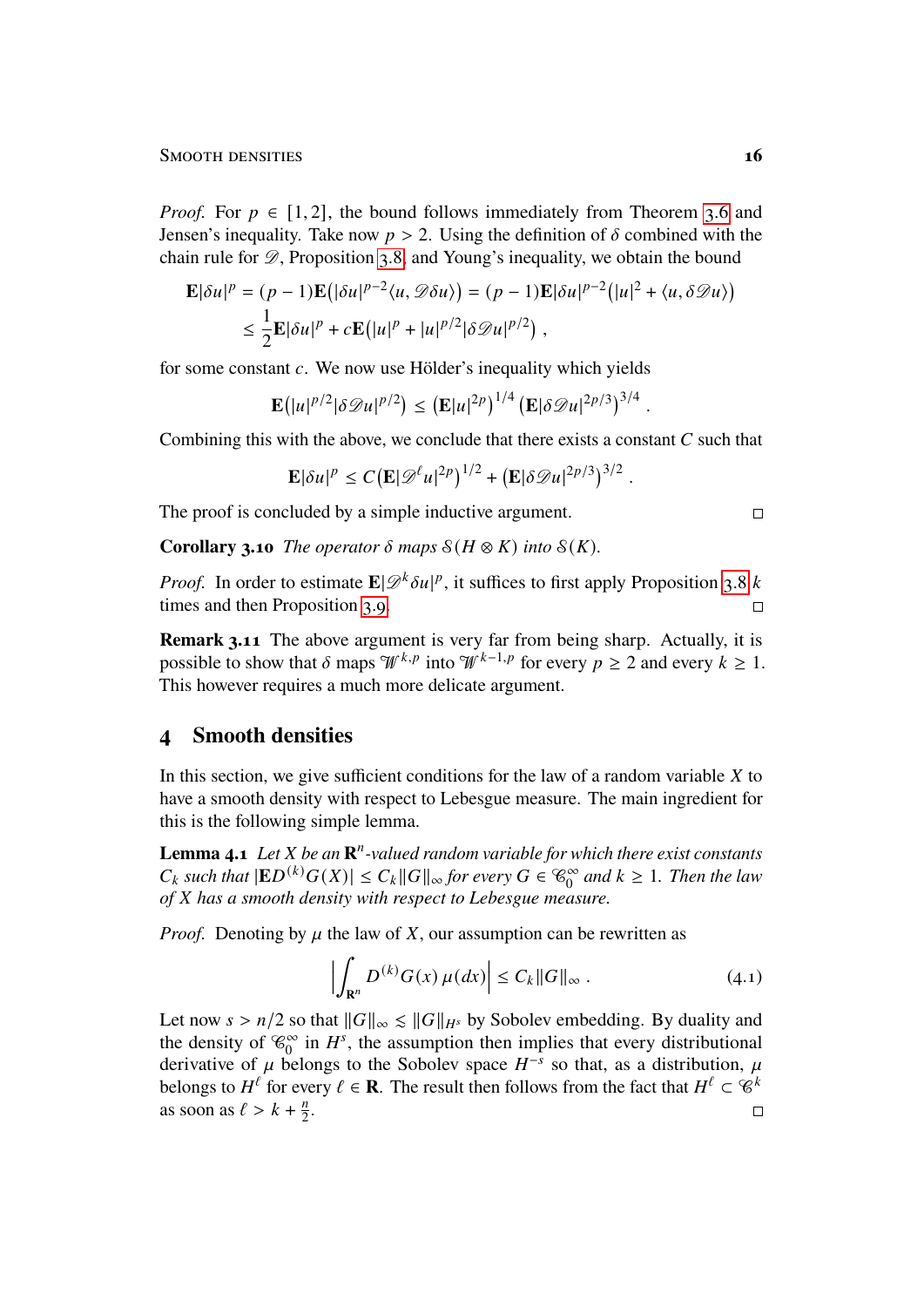#### SMOOTH DENSITIES **17**

**Remark 4.2** If the bound [\(4.1\)](#page-15-1) only holds for  $k = 1$ , then it is still the case that the law of  $X$  has a density with respect to Lebesgue measure.

The idea now is to make repeated use of the integration by parts formula  $(3.5)$ in order to control the expectation of  $D^{(k)}G(X)$ . Consider first the case  $k = 1$  and write  $\langle u, DG \rangle$  for the directional derivative of G in the direction  $u \in \mathbb{R}^n$ . Ideally, for every  $i \in \{1, \ldots, n\}$ , we would like to find an H-valued random variable  $Y_i$ *independent of G* such that

<span id="page-16-0"></span>
$$
\partial_i G(X) = \langle \mathcal{D}G(X), Y_i \rangle , \qquad (4.2)
$$

where the second scalar product is taken in  $H$ , so that one has

$$
\mathbf{E}\partial_i G(X) = \mathbf{E}(G(X)\,\delta Y_i) \; .
$$

If  $Y_i$  can be chosen in such a way that  $\mathbf{E}|\delta Y_i| < \infty$  for every *i*, then the bound [\(4.1\)](#page-15-1) for  $k = 1$  follows. Since  $\mathscr{D}G(X) = \sum_{i} \partial_{i}G(X) \mathscr{D}X_{i}$  as a consequence of the chain rule, a random variable  $Y_i$  as in [\(4.2\)](#page-16-0) can be found only if  $\mathscr{D}X$ , viewed as a random linear map from  $H$  to  $\mathbb{R}^n$ , is almost surely surjective. This suggests that an important condition will be that of the invertibility of the *Malliavin matrix* M defined by

<span id="page-16-1"></span>
$$
\mathcal{M}_{ij} = \langle \mathcal{D}X_i, \mathcal{D}X_j \rangle \tag{4.3}
$$

where the scalar product is taken in  $H$ . Assuming that  $M$  is invertible, the solution with minimal H-norm to the overdetermined system  $\delta_i = \langle \mathcal{D}X, Y_i \rangle$  (where  $\delta_i$ denotes the *i*th canonical basis vector in  $\mathbf{R}^n$ ) is given by

$$
Y_i = (\mathscr{D}X)^* \mathscr{M}^{-1} \delta_i.
$$

Assuming a sufficient amount of regularity, this shows that a bound of the type appearing in the assumption of Lemma  $4.1$  holds for a random variable  $X$  whose Malliavin matrix M is invertible and whose inverse has a finite moment of sufficiently high order. The following theorem should therefore not come as a surprise.

<span id="page-16-3"></span>**Theorem 4.3** *Let X be a Malliavin smooth*  $\mathbb{R}^n$ -valued random variable such that *the Malliavin matrix defined in [\(4.3\)](#page-16-1) is almost surely invertible and has inverse moments of all orders. Then the law of X has a smooth density with respect to Lebesgue measure.*

The main ingredient of the proof of this theorem is the following lemma.

<span id="page-16-4"></span>**Lemma 4.4** *Let X be as above and let*  $Z \in \mathcal{S}$ *. Then, there exists*  $\overline{Z} \in \mathcal{S}$  *such that the identity*

<span id="page-16-2"></span>
$$
\mathbf{E}\big(Z\partial_i G(X)\big) = \mathbf{E}\big(G(X)\bar{Z}\big) \,,\tag{4.4}
$$

*holds for every*  $G \in \mathcal{C}_0^{\infty}$ .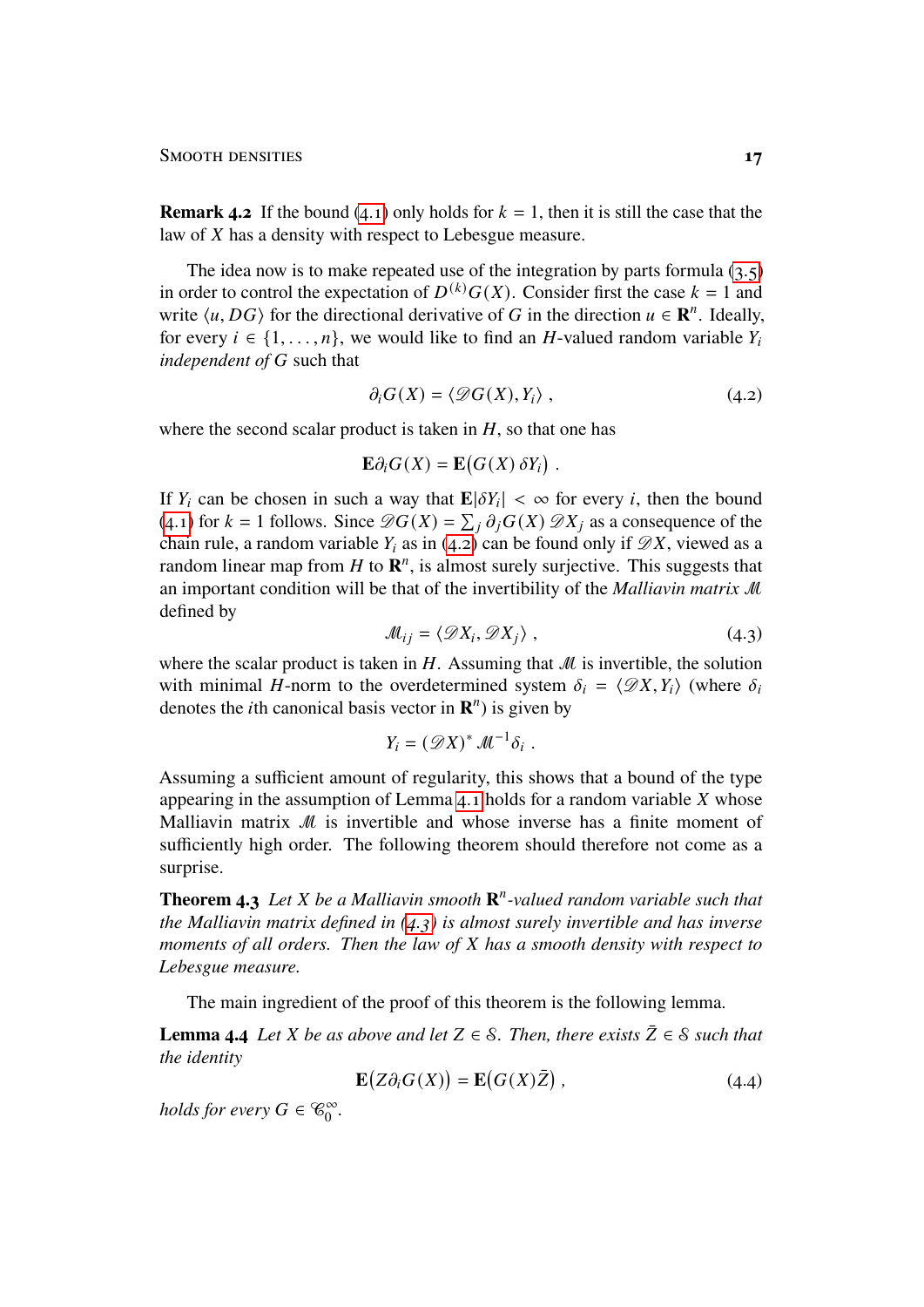*Proof.* Following the calculation above, defining the H-valued random variable  $Y_i$ by

$$
Y_i = \sum_{j=1}^n (\mathscr{D}X_j) \mathscr{M}_{ji}^{-1} ,
$$

we have the identity  $\partial_i G(X) = \langle \mathcal{D}G(X), Y_i \rangle$ . As a consequence, [\(4.4\)](#page-16-2) holds with

$$
\bar{Z} = \delta(Z Y_i) \; .
$$

The claim now follows from Remark [3.4](#page-10-1) and Proposition [3.9,](#page-14-2) as soon as we can show that  $\mathcal{M}_{ii}^{-1} \in \mathcal{S}$ . This however follows from the chain rule for  $\mathcal{D}$  and Remark [3.4,](#page-10-1) since the former shows that  $\mathscr{D}^k \mathscr{M}^{-1}_{ii}$  can be written as a polynomial in  $\mathscr{M}^{-1}_{ii}$  and  $\mathcal{D}^{\ell}X$  for  $\ell < k$ .  $\Box$ 

*Proof of Theorem [4.3.](#page-16-3)* By Lemma [4.1](#page-15-2) it suffices to show that under the assumptions of the theorem, for every multiindex k and every random variable  $Y \in \mathcal{S}$ , there exists a random variable  $Z \in \mathcal{S}$  such that

<span id="page-17-1"></span>
$$
\mathbf{E}(Y D^{k} G(X)) = \mathbf{E}(G(X) Z) .
$$
 (4.5)

We proceed by induction, the claim being trivial for  $k = 0$ . Assuming that [\(4.5\)](#page-17-1) holds for some  $k$ , we then obtain as a consequence of Lemma [4.4](#page-16-4) that

$$
\mathbf{E}(YD^k\partial_i G(X)) = \mathbf{E}(\partial_i G(X)Z) = \mathbf{E}(G(X)\overline{Z}),
$$

for some  $\bar{Z} \in \mathcal{S}$ , which is precisely the required bound [\(4.5\)](#page-17-1), but for  $k + e_i$ .  $\Box$ 

### <span id="page-17-0"></span>**5 Malliavin Calculus for Diffusion Processes**

We are now in possession of all the abstract tools required to tackle the proof of Hörmander's theorem. Before we start however, we discuss how  $\mathscr{D}_s X_t$  can be computed when  $X_t$  is the solution to an SDE of the type [\(1.1\)](#page-1-0). Recall first that, by definition, [\(1.1\)](#page-1-0) is equivalent to the Itô stochastic differential equation

<span id="page-17-2"></span>
$$
dX_t = \tilde{V}_0(X_t) dt + \sum_{i=1}^m V_i(X_t) dW_i(t) , \qquad (5.1)
$$

with  $\tilde{V}_0$  given in coordinates by

$$
(\tilde{V}_0)_i(x) = (V_0)_i(x) + \frac{1}{2} (\partial_k V_j)_i(x) (V_j)_k(x) ,
$$

with summation over repeated indices implied. We assume that  $V_j \in \mathcal{C}_b^{\infty}$ , the space of smooth vector fields that are bounded, together with all of their derivatives. It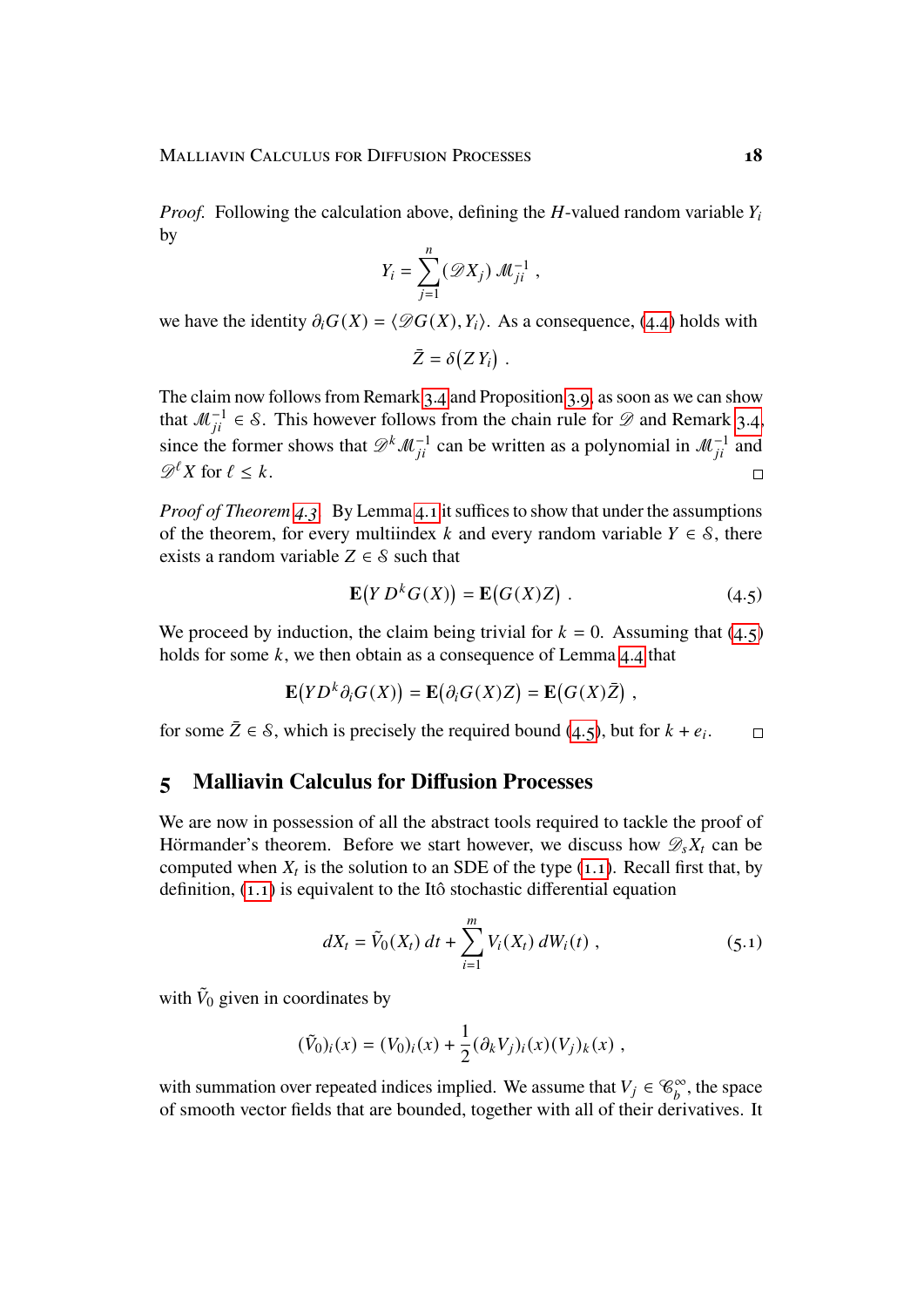immediately follows that, for every initial condition  $x_0 \in \mathbb{R}^n$ , [\(5.1\)](#page-17-2) can be solved by simple Picard iteration, just like ordinary differential equations, but in the space of adapted square integrable processes.

An important tool for our analysis will be the linearisation of  $(1.1)$  with respect to its initial condition. This is obtained by simply formally differentiating both sides of [\(1.1\)](#page-1-0) with respect to the initial conditions  $x_0$ . For any  $s \ge 0$ , this yields the non-autonomous linear equation

$$
dJ_{s,t} = D\tilde{V}_0(X_t) J_{s,t} dt + \sum_{i=1}^m DV_i(X_t) J_{s,t} dW_i(t) , \qquad J_{s,s} = id , \qquad (5.2)
$$

where id denotes the  $n \times n$  identity matrix. This in turn is equivalent to the Stratonovich equation

$$
dJ_{s,t} = DV_0(X_t) J_{s,t} dt + \sum_{i=1}^{m} DV_i(X_t) J_{s,t} \circ dW_i(t) , \qquad J_{s,s} = id . \qquad (5.3)
$$

Higher order derivatives  $J_{0,t}^{(k)}$  with respect to the initial condition can be defined similarly. It is straightforward to verify that this equation admits a unique solution, and that this solution satisfies the identity

<span id="page-18-1"></span><span id="page-18-0"></span>
$$
J_{t,u}J_{s,t}=J_{s,u} \t\t(5.4)
$$

for any three times  $s \le t \le u$ . Under our standing assumptions for SDEs, the Jacobian has moments of all orders:

<span id="page-18-2"></span>**Proposition 5.1** *If*  $V_i \in \mathcal{C}_b^{\infty}$  *for all i, then*  $\sup_{s,t \leq T} \mathbf{E} |J_{s,t}|^p < \infty$  *for every*  $T > 0$ *and every*  $p \geq 1$ *.* 

*Proof.* We write  $|A|$  for the Frobenius norm of a matrix A. A tedious application of Itô's formula shows that for even integers  $p \geq 4$  one has

$$
d|J_{s,t}|^p = p|J_{s,t}|^{p-2} \Big( \langle J_{s,t}, D\tilde{V}_0(X_t) J_{s,t} \rangle dt + \sum_{i=1}^m \langle J_{s,t}, DV_i(X_t) J_{s,t} \rangle dW_i(t) \Big) + \frac{p}{2}|J_{s,t}|^{p-4} \sum_{i=1}^m \Big( (p-2) \langle DV_i(X_t) J_{s,t}, J_{s,t} \rangle^2 + |J_{s,t}|^2 (\text{tr } DV_i(X_t) J_{s,t})^2 \Big) dt.
$$

Writing this in integral form, taking expectations on both sides and using the boundedness of the derivatives of the vector fields, we conclude that there exists a constant  $C$  such that

$$
\mathbf{E}|J_{s,t}|^p \leq n^{p/2} + C \int_s^t \mathbf{E}|J_{s,r}|^p dr ,
$$

so that the claim now follows from Gronwall's lemma. (The  $n^{p/2}$  comes from the initial condition, which equals  $|id|^p = n^{p/2}$ .  $\Box$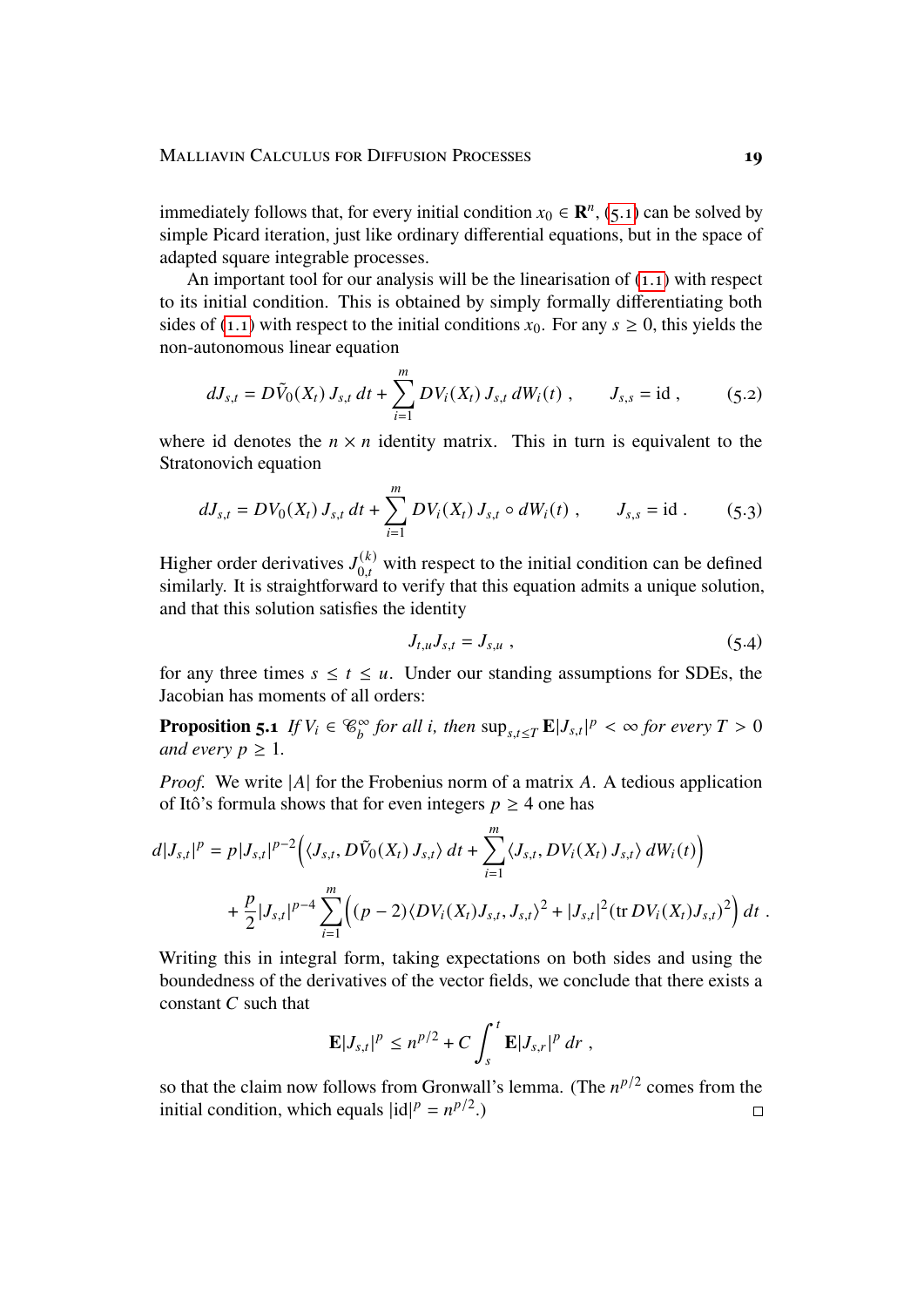As a consequence of [\(5.4\)](#page-18-0), one has  $J_{s,t} = J_{0,t} J_{0,s}^{-1}$ . One can also verify that the inverse  $J_{0,t}^{-1}$  of the Jacobian solves the SDE

$$
dJ_{0,t}^{-1} = -J_{0,t}^{-1} DV_0(X_t) dt - \sum_{i=1}^{m} J_{0,t}^{-1} DV_i(X_t) \circ dW_i . \qquad (5.5)
$$

This follows from the chain rule by noting that if we denote by  $\Psi(A) = A^{-1}$  the map that takes the inverse of a square matrix, then we have  $D\Psi(A)H = -A^{-1}HA^{-1}$ .

On the other hand, we can use [\(3.12\)](#page-14-0) to, at least on a formal level, take the Malliavin derivative of the integral form of [\(5.1\)](#page-17-2), which then yields for  $r \leq t$  the identity

$$
\mathscr{D}_r^{(j)}X(t) = \int_r^t D\tilde{V}_0(X_s) \mathscr{D}_r^{(j)}X_s ds + \sum_{i=1}^m \int_r^t DV_i(X_s) \mathscr{D}_r^{(j)}X_s dW_i(s) + V_j(X_r) .
$$

We see that, save for the initial condition at time  $t = r$  given by  $V_i(X_r)$ , this equation is identical to the integral form of  $(5.2)!$  $(5.2)!$  Using the variation of constants formula, it follows that for  $s < t$  one has the identity

<span id="page-19-2"></span>
$$
\mathscr{D}_s^{(j)} X_t = J_{s,t} V_j(X_s) \tag{5.6}
$$

Furthermore, since  $X_t$  is independent of the later increments of W, we have  $\mathscr{D}_s^{(j)}X_t = 0$  for  $s \geq t$ . This formal manipulation can easily be justified a posteriori, thus showing that the random variables  $X_t$  belongs to  $\mathcal{W}^{1,p}$  for every p. In fact, one has even more than that:

<span id="page-19-1"></span>**Proposition 5.2** If the vector fields  $V_i$  belong to  $\mathscr{C}_b^{\infty}$  and  $X_0 \in \mathbb{R}^n$  is deterministic, *then the solution*  $X_t$  *to* [\(5.1\)](#page-17-2) *belongs to S for every*  $t \geq 0$ *.* 

Before we prove this, let us recall the following bound on iterated Itô integrals.

<span id="page-19-3"></span>**Lemma 5.3** *Let*  $k \geq 1$  *and let*  $v$  *be a stochastic process on*  $\mathbb{R}^k$  *with*  $\mathbb{E} \Vert v \Vert^p$  $_{L^{p}}^{p} < \infty$ *for some*  $p \geq 2$ *. Then, one has the bound* 

<span id="page-19-0"></span>
$$
\mathbf{E}\Big|\int_0^t\cdots\int_0^{s_2}v(s_1,\ldots,s_k)\,dW_{i_1}(s_1)\cdots dW_{i_k}(s_k)\Big|^p\leq Ct^{\frac{k(p-2)}{2}}\mathbf{E}\|v\|_{L^p}^p.
$$

*Proof.* The proof goes by induction over  $k$ . For  $k = 1$ , it follows from the Burkholder-David-Gundy inequality followed by Hölder's inequality that

$$
\mathbf{E}\Big|\int_0^t v(s)\,dW_i(s)\Big|^p \leq C\mathbf{E}\Big|\int_0^t |v(s)|^2\,ds\Big|^{p/2} \leq Ct^{\frac{p-2}{2}}\mathbf{E}\int_0^t |v(s)|^p\,ds\;, \quad (5.7)
$$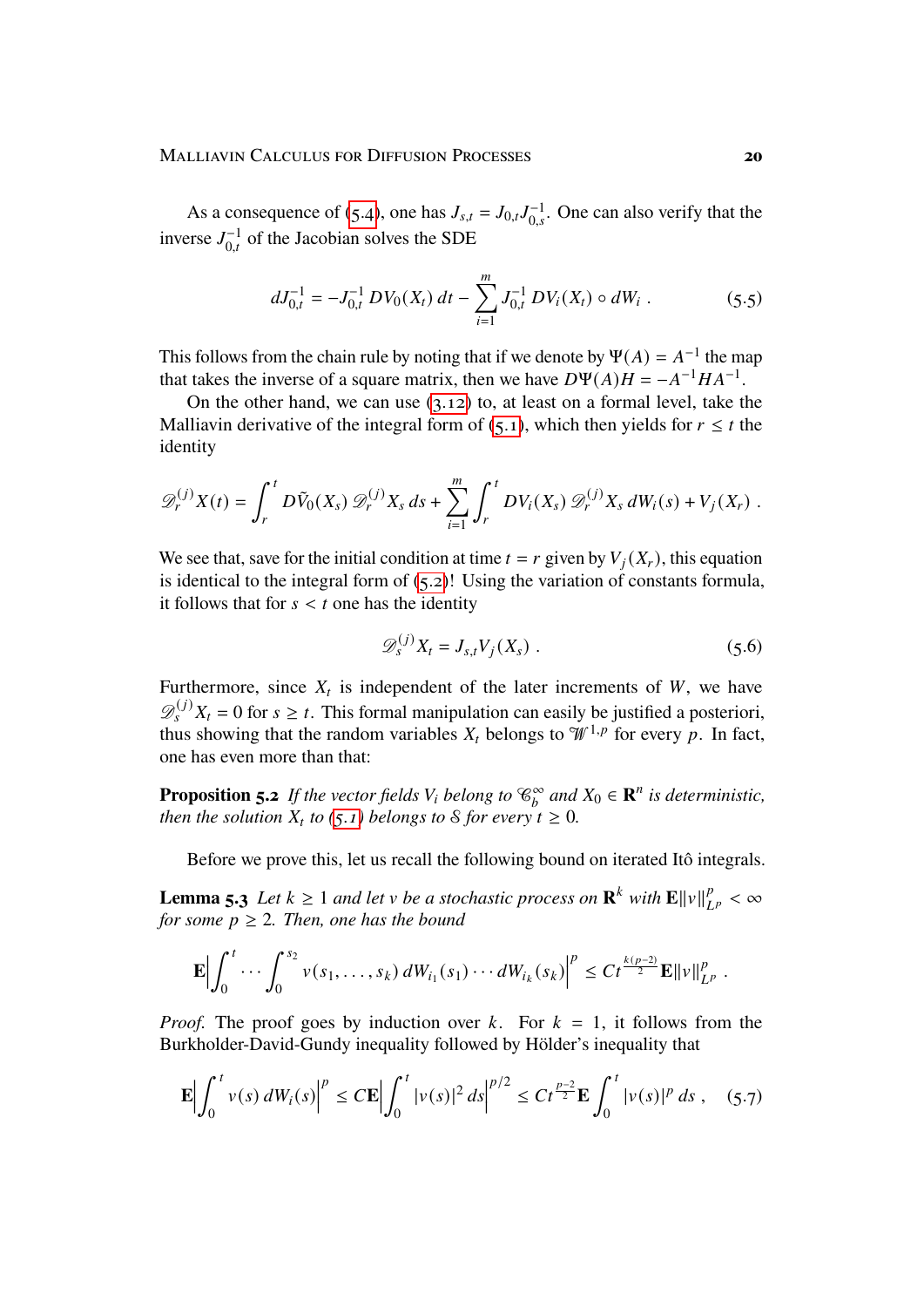as claimed. In the general case, we set

$$
\tilde{v}(s_k) = \int_0^{s_k} \cdots \int_0^{s_2} v(s_1,\ldots,s_k) dW_{i_1}(s_1) \cdots dW_{i_{k-1}}(s_{k-1}).
$$

Combining  $(5.7)$  with the induction hypothesis, we obtain

$$
\mathbf{E} \Big| \int_0^t \tilde{v}(s_k) dW_{i_k}(s_k) \Big|^p \leq Ct^{\frac{p-2}{2}} \int_0^t \mathbf{E} |\tilde{v}(s_k)|^p ds_k
$$
  
\n
$$
\leq Ct^{\frac{p-2}{2}} t^{\frac{(k-1)(p-2)}{2}} \int_0^t \mathbf{E} \Big( \int_0^{s_k} \cdots \int_0^{s_1} |v(s_1,\ldots,s_k)|^p ds_1 \cdots ds_{k-1} \Big) ds_k,
$$

and the claim follows from Fubini's theorem.

*Proof of Proposition [5.2.](#page-19-1)* We first derive an equation for the Malliavin derivative of the Jacobian  $J_{s,t}$ . Differentiating the integral form of [\(5.2\)](#page-18-1) we obtain for  $r < s$ the identity

$$
\mathcal{D}_{r}^{(j)} J_{s,t} = \int_{s}^{t} D \tilde{V}_{0}(X_{u}) \mathcal{D}_{r}^{(j)} J_{s,u} du + \int_{s}^{t} D^{2} \tilde{V}_{0}(X_{u}) (J_{s,u}, \mathcal{D}_{r}^{(j)} X_{u}) du + \sum_{i=1}^{m} \int_{s}^{t} D V_{i}(X_{u}) \mathcal{D}_{r}^{(j)} J_{s,u} dW_{i}(u) + \int_{s}^{t} D^{2} V_{i}(X_{u}) (J_{s,u}, \mathcal{D}_{r}^{(j)} X_{u}) dW_{i}(u) .
$$

Using  $(5.6)$ , we can rewrite this as

$$
\mathcal{D}_{r}^{(j)} J_{s,t} = \int_{s}^{t} D \tilde{V}_{0}(X_{u}) \mathcal{D}_{r}^{(j)} J_{s,u} du + \int_{s}^{t} D^{2} \tilde{V}_{0}(X_{u}) (J_{s,u}, J_{r,u} V_{j}(X_{r})) du + \sum_{i=1}^{m} \int_{s}^{t} D V_{i}(X_{u}) \mathcal{D}_{r}^{(j)} J_{s,u} dW_{i}(u) + \sum_{i=1}^{m} \int_{s}^{t} D^{2} V_{i}(X_{u}) (J_{s,u}, J_{r,u} V_{j}(X_{r})) dW_{i}(u).
$$

Once again, we see that this is nothing but an inhomogeneous version of the equation for  $J_{s,t}$  itself. The variation of constants formula thus yields

$$
\mathscr{D}_r^{(j)} J_{s,t} = \int_s^t J_{u,t} D^2 \tilde{V}_0(X_u) \left( J_{s,u}, J_{r,u} V_j(X_r) \right) du + \sum_{i=1}^m \int_s^t J_{u,t} D^2 V_i(X_u) \left( J_{s,u}, J_{r,u} V_j(X_r) \right) dW_i(u) .
$$

This allows to show by induction that, for any integer  $k$ , the iterated Malliavin derivative  $\mathscr{D}_{r_1}^{(j_1)}$  $p_{r_1}^{(j_1)} \cdots \mathcal{D}_{r_k}^{(j_k)} X(t)$  with  $r_1 \leq \cdots \leq r_k$  can be expressed as a finite sum

 $\Box$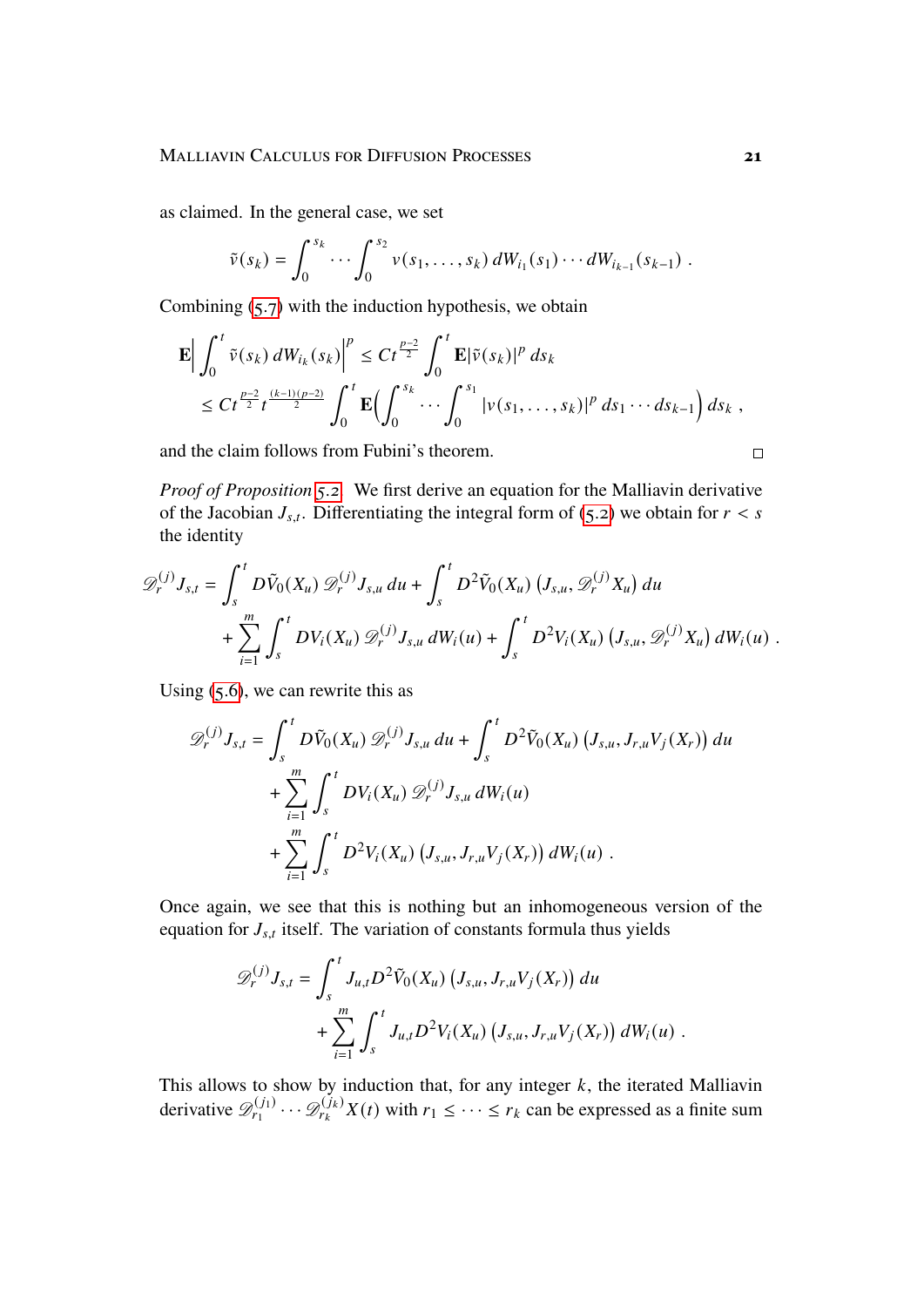of terms consisting of a multiple iterated Wiener / Lebesgue integral with integrand given by a finite product of components of the type  $J_{s_i,s_j}$  with  $i < j$ , as well as functions in  $\mathcal{C}_b^{\infty}$  evaluated at  $X_{s_i}$ . This has moments of all orders as a consequence of Proposition [5.1,](#page-18-2) combined with Lemma [5.3.](#page-19-3)  $\Box$ 

<span id="page-21-1"></span>**Theorem 5.4** *Let*  $x_0 \in \mathbb{R}^n$  *and let*  $X_t$  *be the solution to [\(1.1\)](#page-1-0). If the vector fields*  ${V_j} \subset {\mathcal{C}_b^{\infty}}$  satisfy the parabolic Hörmander condition, then the law of  $X_t$  has a *smooth density with respect to Lebesgue measure.*

*Proof.* Denote by  $\mathcal{A}_{0,t}$  the operator  $\mathcal{A}_{0,t}v = \int_0^t J_{s,t}V(X_s)v(s) ds$ , where v is a square integrable, not necessarily adapted,  $\mathbf{R}^m$ -valued stochastic process and V is the  $n \times m$  matrix-valued function obtained by concatenating the vector fields  $V_i$  for  $j = 1, \ldots, m$ . With this notation, it follows from [\(5.6\)](#page-19-2) that the Malliavin covariance matrix  $\mathcal{M}_{0,t}$  of  $X_t$  is given by

$$
\mathcal{M}_{0,t} = \mathcal{A}_{0,t} \mathcal{A}_{0,t}^* = \int_0^t J_{s,t} V(X_s) V^*(X_s) J_{s,t}^* ds.
$$

It follows from  $(5.6)$  that the assumptions of Theorem [4.3](#page-16-3) are satisfied for the random variable  $\hat{X}_t$ , provided that we can show that  $\|\mathcal{M}^{-1}_{0,t}\|$  has bounded moments of all orders. This in turn follows by combining Lemma [6.2](#page-22-0) with Theorem [6.3](#page-22-1) below.  $\Box$ 

#### <span id="page-21-0"></span>**6 Hörmander's Theorem**

This section is devoted to a proof of the fact that Hörmander's condition is sufficient to guarantee the invertibility of the Malliavin matrix of a diffusion process. For purely technical reasons, it turns out to be advantageous to rewrite the Malliavin matrix as

$$
\mathcal{M}_{0,t} = J_{0,t} \mathcal{C}_{0,t} J_{0,t}^*, \qquad \mathcal{C}_{0,t} = \int_0^t J_{0,s}^{-1} V(X_s) V^*(X_s) \left( J_{0,s}^{-1} \right)^* ds,
$$

where  $\mathcal{C}_{0,t}$  is the *reduced Malliavin matrix* of our diffusion process.

**Remark 6.1** The reason for considering the reduced Malliavin matrix is that the process appearing under the integral in the definition of  $\mathcal{C}_{0,t}$  is adapted to the filtration generated by  $W_t$ . This allows us to use some tools from stochastic calculus that would not be available otherwise.

Since we assumed that  $J_{0,t}$  has inverse moments of all orders, the invertibility of  $\mathcal{M}_{0,t}$  is equivalent to that of  $\mathcal{C}_{0,t}$ . Note first that since  $\mathcal{C}_{0,t}$  is a positive definite symmetric matrix, the norm of its inverse is given by

$$
\|\mathcal{C}_{0,t}^{-1}\|=\left(\inf_{|\eta|=1}\langle \eta, \mathcal{C}_{0,t}\eta\rangle\right)^{-1}\,.
$$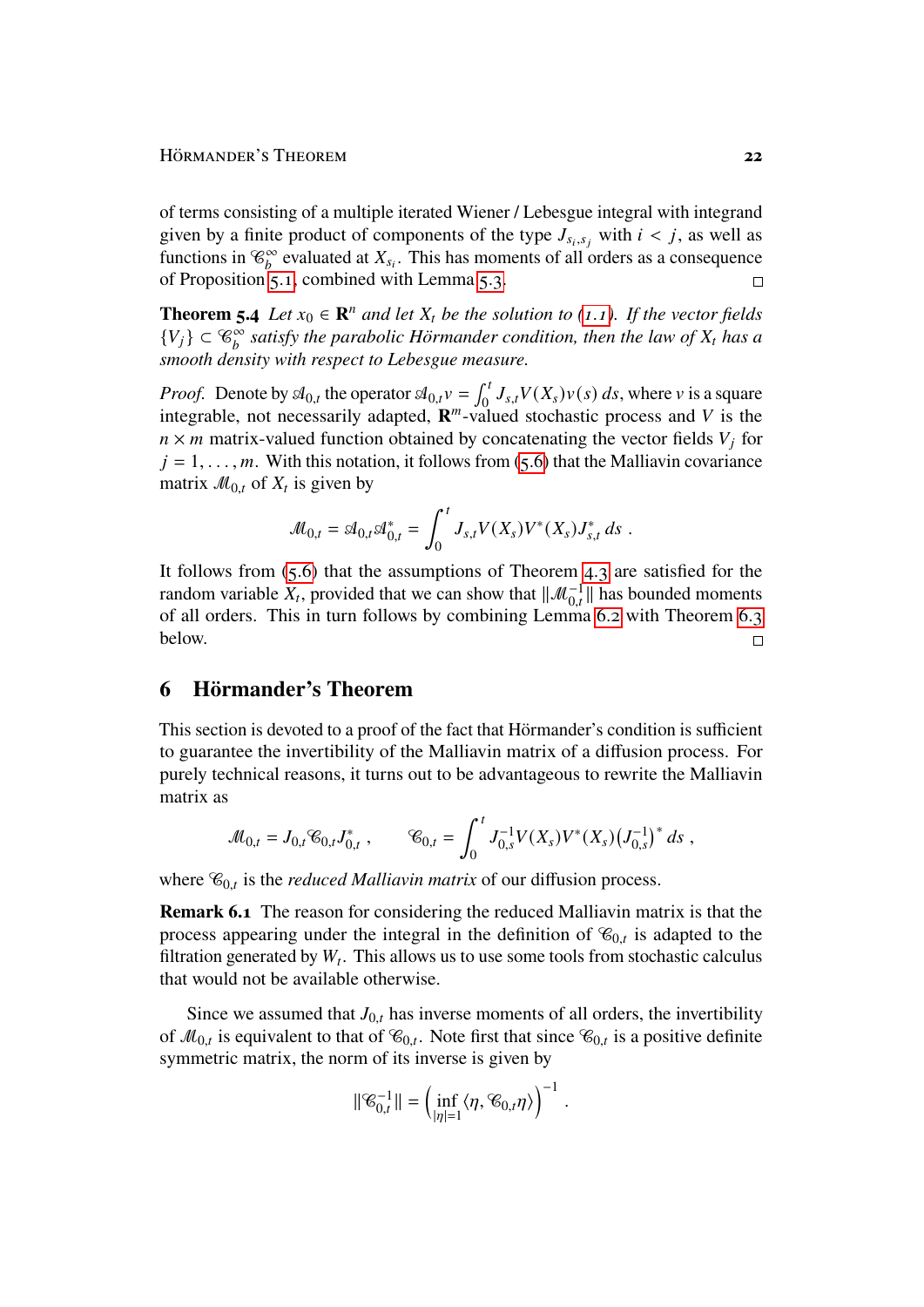Hörmander's Theorem **23** 

A very useful observation is then the following:

<span id="page-22-0"></span>**Lemma 6.2** *Let M be a symmetric positive semidefinite*  $n \times n$  *matrix-valued random variable such that*  $\mathbf{E} ||M||^p < \infty$  *for every*  $p \geq 1$  *and such that, for every*  $p \geq 1$ *there exists*  $C_p$  *such that* 

<span id="page-22-2"></span>
$$
\sup_{|\eta|=1} \mathbf{P}(\langle \eta, M\eta \rangle < \varepsilon) \le C_p \varepsilon^p \,, \tag{6.1}
$$

*holds for every*  $\varepsilon \leq 1$ *. Then,*  $\mathbf{E} ||M^{-1}||^p < \infty$  for every  $p \geq 1$ *.* 

*Proof.* The non-trivial part of the result is that the supremum over  $\eta$  is taken outside of the probability in [\(6.1\)](#page-22-2). For  $\varepsilon > 0$ , let  ${\eta_k}_{k \leq N}$  be a sequence of vectors with  $|\eta_k| = 1$  such that for every  $\eta$  with  $|\eta| \leq 1$ , there exists k such that  $|\eta_k - \eta| \leq \varepsilon^2$ . It is clear that one can find such a set with  $N \leq C \varepsilon^{2-2n}$  for some  $C > 0$  independent of  $\varepsilon$ . We then have the bound

$$
\langle \eta, M\eta \rangle = \langle \eta_k, M\eta_k \rangle + \langle \eta - \eta_k, M\eta \rangle + \langle \eta - \eta_k, M\eta_k \rangle
$$
  
 
$$
\geq \langle \eta_k, M\eta_k \rangle - 2||M||\varepsilon^2,
$$

so that

$$
\mathbf{P}\Big(\inf_{|\eta|=1} \langle \eta, M\eta \rangle \leq \varepsilon\Big) \leq \mathbf{P}\Big(\inf_{k \leq N} \langle \eta_k, M\eta_k \rangle \leq 4\varepsilon\Big) + \mathbf{P}\Big(\|M\| \geq \frac{1}{\varepsilon}\Big)
$$
  

$$
\leq C\varepsilon^{2-2n} \sup_{|\eta|=1} \mathbf{P}\Big(\langle \eta, M\eta \rangle \leq 4\varepsilon\Big) + \mathbf{P}\Big(\|M\| \geq \frac{1}{\varepsilon}\Big).
$$

It now suffices to use  $(6.1)$  for p large enough to bound the first term and Chebychev's inequality combined with the moment bound on  $||M||$  to bound the second term.

 $\Box$ 

As a consequence of this, Theorem [5.4](#page-21-1) is a corollary of:

<span id="page-22-1"></span>**Theorem 6.3** *Under the assumptions of Theorem [5.4,](#page-21-1) for every initial condition*  $x \in \mathbb{R}^n$ , we have the bound

$$
\sup_{|\eta|=1} \mathbf{P}(\langle \eta, \mathcal{C}_{0,1} \eta \rangle < \varepsilon) \leq C_p \varepsilon^p,
$$

*for suitable constants*  $C_p$  *and all*  $p \geq 1$ *.* 

**Remark 6.4** The choice  $t = 1$  as the final time is of course completely arbitrary. Here and in the sequel, we will always consider functions on the time interval [0, 1].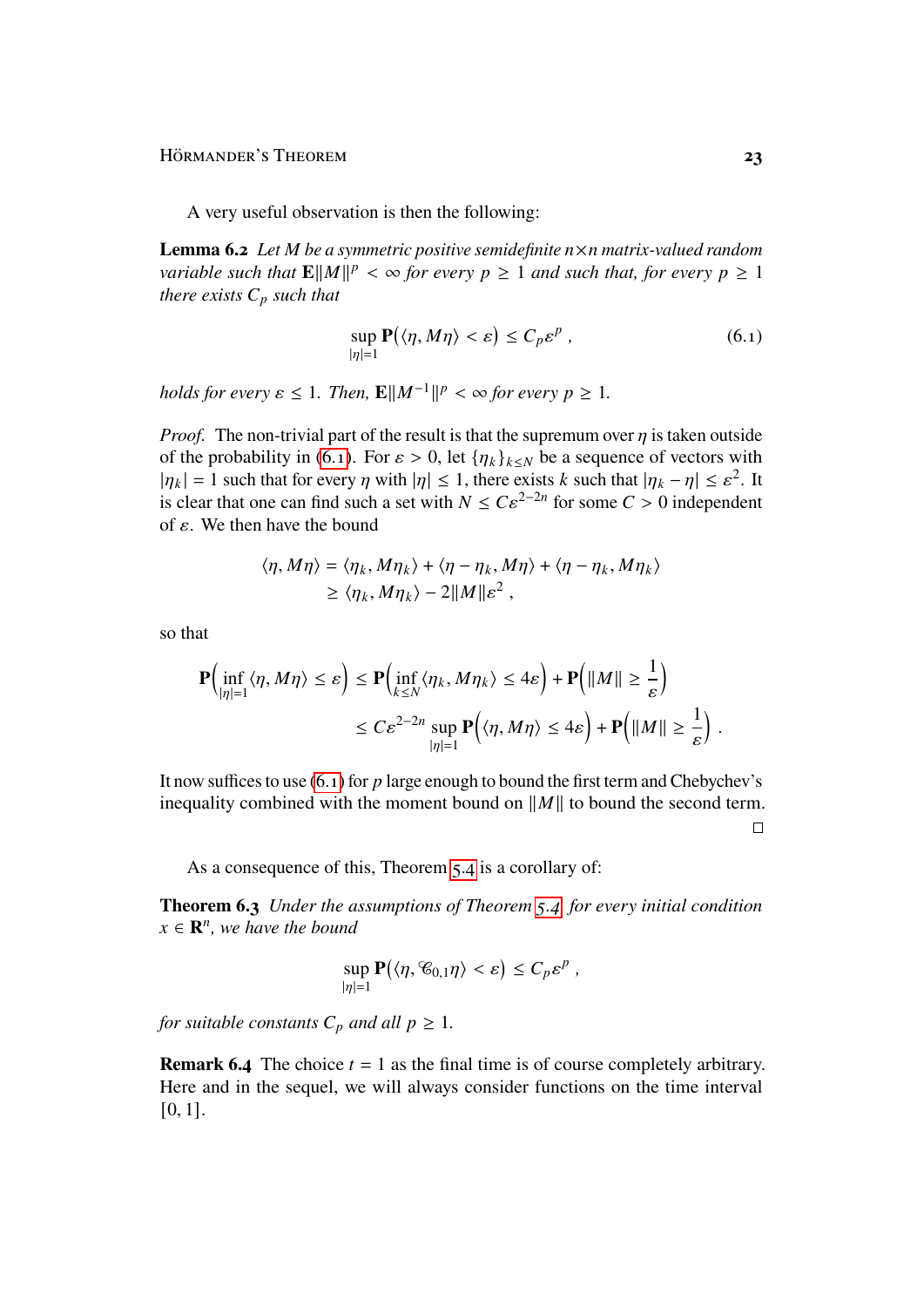Before we turn to the proof of this result, we introduce a very useful notation which was introduced in [\[HM11\]](#page-43-8). Given a family  $A = \{A_{\varepsilon}\}_{{\varepsilon} \in (0,1]}$  of events depending on some parameter  $\varepsilon > 0$ , we say that A is "almost true" if, for every  $p > 0$  there exists a constant  $C_p$  such that  $P(A_{\varepsilon}) \geq 1 - C_p \varepsilon^p$  for all  $\varepsilon \in (0, 1]$ . Similarly for "almost false". Given two such families of events  $A$  and  $B$ , we say that "A almost implies B" and we write  $A \Rightarrow_{\varepsilon} B$  if  $A \setminus B$  is almost false. It is straightforward to check that these notions behave as expected (almost implication is transitive, finite unions of almost false events are almost false, etc). Note also that these notions are unchanged under any reparametrisation of the form  $\varepsilon \mapsto \varepsilon^{\alpha}$ for  $\alpha > 0$ . Given two families X and Y of real-valued random variables, we will similarly write  $X \leq_{\varepsilon} Y$  as a shorthand for the fact that  $\{X_{\varepsilon} \leq Y_{\varepsilon}\}\$  is "almost true".

Before we proceed, we state the following useful result, where  $\|\cdot\|_{\infty}$  denotes the  $L^{\infty}$  norm and  $\|\cdot\|_{\alpha}$  denotes the best possible  $\alpha$ -Hölder constant.

<span id="page-23-0"></span>**Lemma 6.5** *Let*  $f: [0, 1] \rightarrow \mathbb{R}$  *be continuously differentiable and let*  $\alpha \in (0, 1]$ *. Then, the bound*

$$
\|\partial_t f\|_{\infty} = \|f\|_1 \le 4 \|f\|_{\infty} \max\left\{1, \|f\|_{\infty}^{-\frac{1}{1+\alpha}} \|\partial_t f\|_{\alpha}^{\frac{1}{1+\alpha}}\right\}
$$

*holds, where*  $||f||_{\alpha}$  *denotes the best*  $\alpha$ -Hölder constant for f.

*Proof.* Denote by  $x_0$  a point such that  $|\partial_t f(x_0)| = ||\partial_t f||_{\infty}$ . It follows from the definition of the  $\alpha$ -Hölder constant  $\|\partial_t f\|_{\mathscr{C}^{\alpha}}$  that  $|\partial_t f(x)| \geq \frac{1}{2} \|\partial_t f\|_{\infty}$  for every x such that  $|x-x_0| \leq (\|\partial_t f\|_{\infty}/2\|\partial_t f\|_{\infty})^{1/\alpha}$ . The claim then follows from the fact that if f is continuously differentiable and  $|\partial_t f(x)| \geq A$  over an interval I, then there exists a point  $x_1$  in the interval such that  $|f(x_1)| \ge A|I|/2$ .  $\Box$ 

With these notations at hand, we have the following statement, which is essentially a quantitative version of the Doob-Meyer decomposition theorem. Originally, it appeared in [\[Nor86\]](#page-44-0), although some form of it was already present in earlier works. The statement and proof given here are slightly different from those in [\[Nor86\]](#page-44-0), but are very close to them in spirit.

**Lemma 6.6** *Let W be an m-dimensional Wiener process and let A and B be* **R** *and*  ${\bf R}^m$ -valued adapted processes such that, for  $\alpha=\frac{1}{3}$ *h*  $\frac{1}{3}$ , one has  $\mathbf{E}(\Vert A \Vert_{\alpha} + \Vert B \Vert_{\alpha})^{p} < \infty$ *for every p. Let Z be the process defined by* 

<span id="page-23-1"></span>
$$
Z_t = Z_0 + \int_0^t A_s ds + \int_0^t B_s dW(s) .
$$
 (6.2)

*Then, there exists a universal constant*  $r \in (0, 1)$  *such that one has* 

 $\{|Z\|_{\infty} < \varepsilon\} \Rightarrow_{\varepsilon} \{||A||_{\infty} < \varepsilon^r\} \& \{||B||_{\infty} < \varepsilon^r\}.$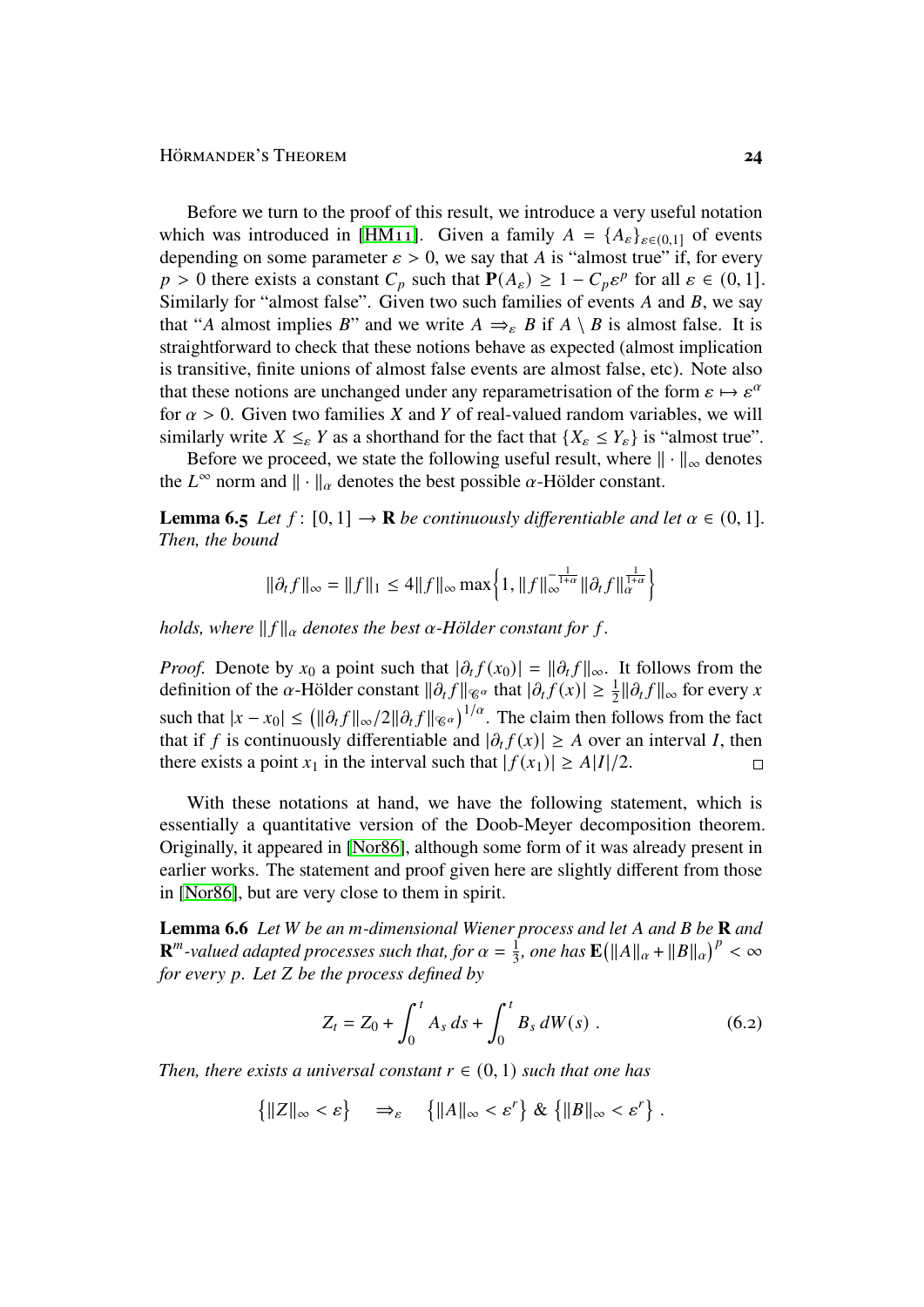*Proof.* Recall the exponential martingale inequality [\[RY99,](#page-44-8) p. 153], stating that if M is any continuous martingale with quadratic variation process  $\langle M \rangle(t)$ , then

$$
\mathbf{P}\Bigl(\sup_{t\leq T}|M(t)|\geq x \quad \& \quad \langle M\rangle(T)\leq y\Bigr)\leq 2\exp\bigl(-x^2/2y\bigr)\;,
$$

for every positive  $T$ , x, y. With our notations, this implies that for any  $q < 1$  and any adapted process  $F$ , one has the almost implication

<span id="page-24-1"></span><span id="page-24-0"></span>
$$
\left\{ \|F\|_{\infty} < \varepsilon \right\} \quad \Rightarrow_{\varepsilon} \quad \left\{ \left\| \int_0^{\cdot} F_t \, dW(t) \right\|_{\infty} < \varepsilon^q \right\} \, . \tag{6.3}
$$

With this bound in mind, we apply Itô's formula to  $Z^2$ , so that

$$
Z_t^2 = Z_0^2 + 2 \int_0^t Z_s \, A_s \, ds + 2 \int_0^t Z_s \, B_s \, dW(s) + \int_0^t B_s^2 \, ds \,. \tag{6.4}
$$

Since  $||A||_{\infty} \leq_{\varepsilon} \varepsilon^{-1/4}$  (or any other negative exponent for that matter) by assumption and similarly for  $B$ , it follows from this and  $(6, 3)$  that

$$
\left\{\|Z\|_{\infty} < \varepsilon\right\} \quad \Rightarrow_{\varepsilon} \quad \left\{\left|\int_0^1 A_s Z_s \, ds\right| \leq \varepsilon^{\frac{3}{4}}\right\} \, \& \left\{\left|\int_0^1 B_s Z_s \, dW(s)\right| \leq \varepsilon^{\frac{2}{3}}\right\}.
$$

Inserting these bounds back into [\(6.4\)](#page-24-1) and applying Jensen's inequality then yields

$$
\left\{\|Z\|_{\infty} < \varepsilon\right\} \quad \Rightarrow_{\varepsilon} \quad \left\{\int_0^1 B_s^2 \, ds \leq \varepsilon^{\frac{1}{2}}\right\} \quad \Rightarrow \quad \left\{\int_0^1 |B_s| \, ds \leq \varepsilon^{\frac{1}{4}}\right\}.
$$

We now use the fact that  $||B||_{\alpha} \leq_{\varepsilon} \varepsilon^{-q}$  for every  $q > 0$  and we apply Lemma [6.5](#page-23-0) with  $\partial_t f(t) = |B_t|$  (we actually do it component by component), so that

$$
\left\{ \|Z\|_{\infty} < \varepsilon \right\} \quad \Rightarrow_{\varepsilon} \quad \left\{ \|B\|_{\infty} \leq \varepsilon^{\frac{1}{17}} \right\},\
$$

say. In order to get the bound on  $A$ , note that we can again apply the exponential martingale inequality to obtain that this "almost implies" the martingale part in  $(6.2)$  is "almost bounded" in the supremum norm by  $\epsilon^{\frac{1}{18}}$ , so that

$$
\left\{||Z||_{\infty} < \varepsilon\right\} \quad \Rightarrow_{\varepsilon} \quad \left\{ \left\|\int_0^{\cdot} A_s \, ds\right\|_{\infty} \leq \varepsilon^{\frac{1}{18}} \right\} \, .
$$

Finally applying again Lemma [6.5](#page-23-0) with  $\partial_t f(t) = A_t$ , we obtain that

$$
\left\{ \|Z\|_{\infty} < \varepsilon \right\} \quad \Rightarrow_{\varepsilon} \quad \left\{ \|A\|_{\infty} \leq \varepsilon^{1/80} \right\},
$$

and the claim follows with  $r = 1/80$ .

 $\Box$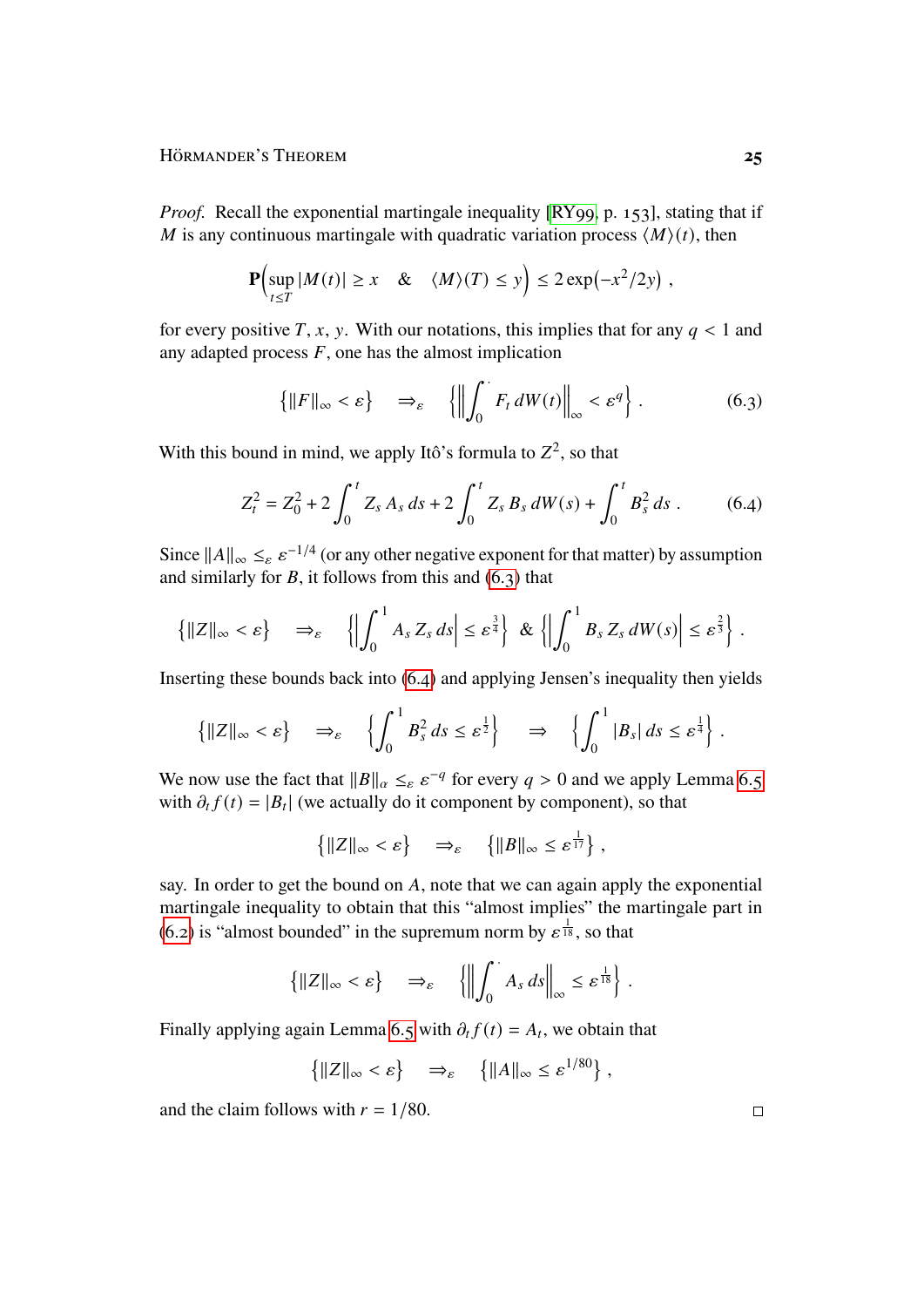**Remark 6.7** By making  $\alpha$  arbitrarily close to 1/2, keeping track of the different norms appearing in the above argument, and then bootstrapping the argument, it is possible to show that

$$
\left\{ \|Z\|_{\infty} < \varepsilon \right\} \quad \Rightarrow_{\varepsilon} \quad \left\{ \|A\|_{\infty} \leq \varepsilon^p \right\} \& \left\{ \|B\|_{\infty} \leq \varepsilon^q \right\},
$$

for p arbitrarily close to  $1/5$  and q arbitrarily close to  $3/10$ . This seems to be a very small improvement over the exponent  $1/8$  that was originally obtained in [\[Nor86\]](#page-44-0), but is certainly not optimal either. The main reason why our result is suboptimal is that we move several times back and forth between  $L^1$ ,  $L^2$ , and  $L^{\infty}$  norms. (Note furthermore that our result is not really comparable to that in [\[Nor86\]](#page-44-0), since Norris used  $L^2$  norms in the statements and his assumptions were slightly different from ours.)

We now have all the necessary tools to prove Theorem [6.3:](#page-22-1)

*Proof of Theorem [6.3.](#page-22-1)* We fix some initial condition  $x_0 \in \mathbb{R}^n$  and some unit vector  $\eta \in \mathbf{R}^n$ . With the notation introduced earlier, our aim is then to show that

$$
\{\langle \eta, \mathcal{C}_{0,1} \eta \rangle < \varepsilon\} \quad \Rightarrow_{\varepsilon} \quad \emptyset , \tag{6.5}
$$

or in other words that the statement  $\langle \eta, \mathcal{C}_{0,1} \eta \rangle < \varepsilon$  is "almost false". As a shorthand, we introduce for an arbitrary smooth vector field  $F$  on  $\mathbb{R}^n$  the process  $Z_F$  defined by

<span id="page-25-2"></span><span id="page-25-1"></span><span id="page-25-0"></span>
$$
Z_F(t) = \langle \eta, J_{0,t}^{-1} F(x_t) \rangle ,
$$

so that

$$
\langle \eta, \mathcal{C}_{0,1} \eta \rangle = \sum_{k=1}^{m} \int_0^1 |Z_{V_k}(t)|^2 \, dt \ge \sum_{k=1}^{m} \Bigl( \int_0^1 |Z_{V_k}(t)| \, dt \Bigr)^2 \,. \tag{6.6}
$$

The processes  $Z_F$  have the nice property that they solve the stochastic differential equation

<span id="page-25-3"></span>
$$
dZ_F(t) = Z_{[F,V_0]}(t) dt + \sum_{i=1}^{m} Z_{[F,V_k]}(t) \circ dW_k(t) , \qquad (6.7)
$$

which can be rewritten in Itô form as

$$
dZ_F(t) = \left(Z_{[F,V_0]}(t) + \sum_{k=1}^m \frac{1}{2} Z_{[[F,V_k],V_k]}(t)\right) dt + \sum_{i=1}^m Z_{[F,V_k]}(t) dW_k(t).
$$
 (6.8)

Since we assumed that all derivatives of the  $V_i$  grow at most polynomially, we deduce from the Hölder regularity of Brownian motion that, provided that the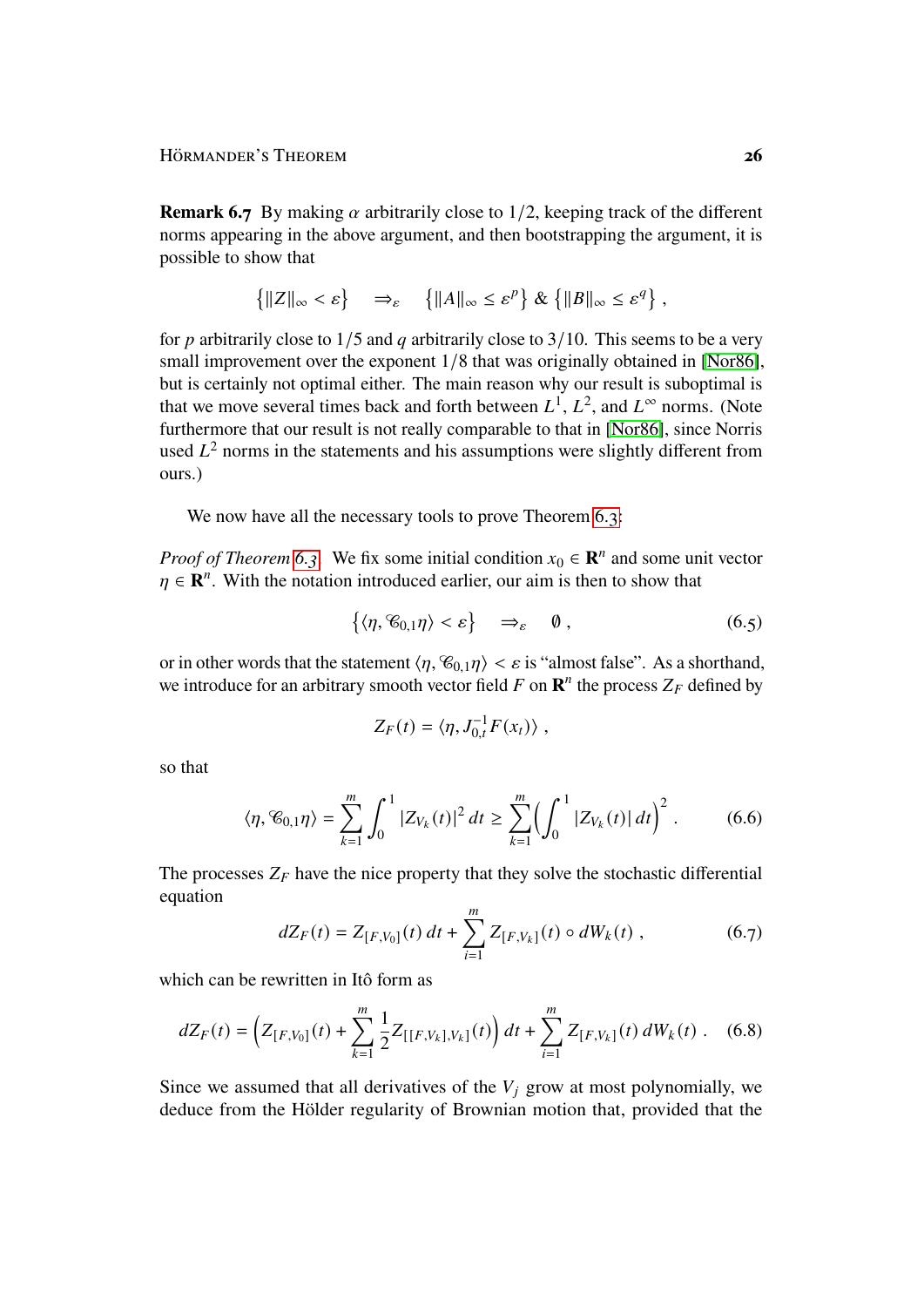derivatives of  $F$  grow at most polynomially fast,  $Z_F$  does indeed satisfy the assumptions on its Hölder norm required for the application of Norris's lemma. The idea now is to observe that, by [\(6.6\)](#page-25-0), the left hand side of [\(6.5\)](#page-25-1) states that  $Z_F$  is "small" for every  $F \in \mathcal{V}_0$ . One then argues that, by Norris's lemma, if  $Z_F$  is small for every  $F \in \mathcal{V}_k$  then, by considering [\(6.7\)](#page-25-2), it follows that  $Z_F$  is also small for every  $F \in \mathcal{V}_{k+1}$ . Hörmander's condition then ensures that a contradiction arises at some stage, since  $Z_F(0) = \langle F(x_0), \xi \rangle$  and there exists k such that  $\mathcal{V}_k(x_0)$  spans all of  $\mathbf{R}^n$ .

Let us make this rigorous. It follows from Norris's lemma and [\(6.8\)](#page-25-3) that one has the almost implication

$$
\left\{ \|Z_F\|_{\infty} < \varepsilon \right\} \quad \Rightarrow_{\varepsilon} \quad \left\{ \|Z_{[F,V_k]}\|_{\infty} < \varepsilon^r \right\} \& \left\{ \|Z_G\|_{\infty} < \varepsilon^r \right\},
$$

for  $k = 1, ..., m$  and for  $G = [F, V_0] + \frac{1}{2} \sum_{k=1}^{m} [[F, V_k], V_k]$ . Iterating this bound a second time, this time considering the equation for  $Z_G$ , we obtain that

$$
\left\{ \|Z_F\|_{\infty} < \varepsilon \right\} \quad \Rightarrow_{\varepsilon} \quad \left\{ \|Z_{[[F,V_k],V_{\ell}]} \|_{\infty} < \varepsilon^{r^2} \right\},
$$

so that we finally obtain the implication

<span id="page-26-1"></span>
$$
\left\{ \|Z_F\|_{\infty} < \varepsilon \right\} \quad \Rightarrow_{\varepsilon} \quad \left\{ \|Z_{[F,V_k]}\|_{\infty} < {\varepsilon'}^2 \right\},\tag{6.9}
$$

for  $k = 0, \ldots, m$ .

At this stage, we are basically done. Indeed, combining [\(6.6\)](#page-25-0) with Lemma [6.5](#page-23-0) as above, we see that

$$
\left\{ \langle \eta, \mathscr{C}_{0,1} \eta \rangle < \varepsilon \right\} \quad \Rightarrow_{\varepsilon} \quad \left\{ \| Z_{V_k} \|_{\infty} < \varepsilon^{1/5} \right\} \, .
$$

Applying [\(6.9\)](#page-26-1) iteratively, we see that for every  $k > 0$  there exists some  $q_k > 0$ such that

$$
\left\{ \langle \eta, \mathscr{C}_{0,1} \eta \rangle < \varepsilon \right\} \quad \Rightarrow_{\varepsilon} \quad \bigcap_{V \in \mathscr{V}_k} \left\{ ||Z_V||_{\infty} < \varepsilon^{q_k} \right\}.
$$

Since  $Z_V(0) = \langle \eta, V(x_0) \rangle$  and since there exists some  $k > 0$  such that  $\mathcal{V}_k(x_0) = \mathbf{R}^n$ , the right hand side of this expression is empty for some sufficiently large value of  $k$ , which is precisely the desired result.  $\Box$ 

### <span id="page-26-0"></span>**7 Hypercontractivity**

<span id="page-26-2"></span>The aim of this section is to prove the following result. Let  $T_t$  denote the semigroup generated by the Ornstein–Uhlenbeck operator  $\Delta$  defined in Section [3.](#page-8-0) In other words, one sets  $T_t = \exp(-\Delta t)$ , which can be defined by functional calculus. Since we have an explicit eigenspace decomposition of  $\Delta$  by Proposition [3.7,](#page-13-0) this is equivalent to simply setting  $T_t X = e^{-nt} X$  for every  $X \in \mathcal{H}_n$ . The main result of this section is the following.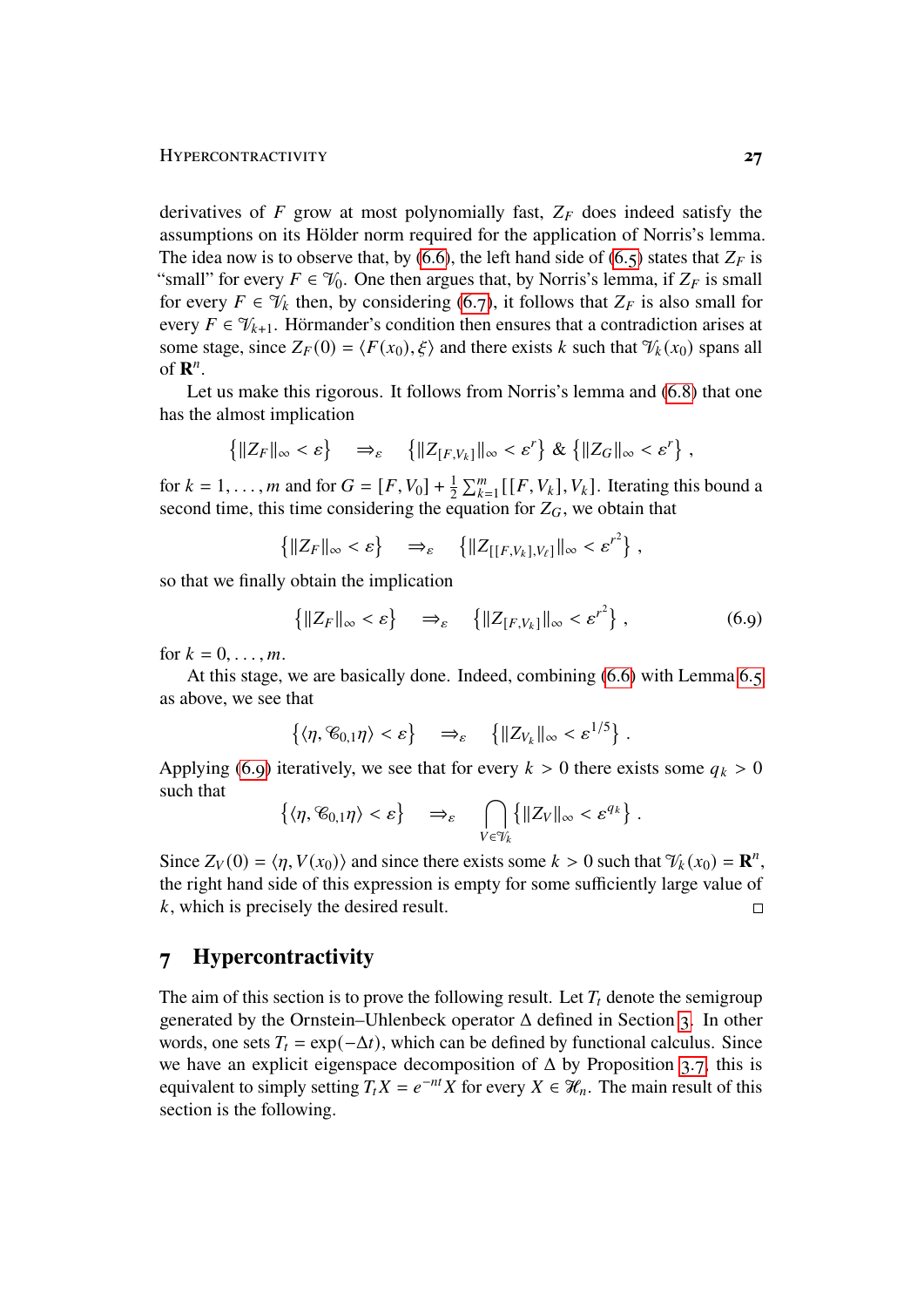**Theorem 7.1** *For p*, *q* ∈ (1, ∞) *and*  $t \ge 0$  *with*  $\frac{p-1}{q-1} = e^{2t}$ *, one has* 

<span id="page-27-0"></span>
$$
||T_t X||_{L^p} \le ||X||_{L^q}, \qquad (7.1)
$$

*for every*  $X \in L^q(\Omega, \mathbf{P})$ *.* 

Versions of this theorem were first proved by Nelson [\[Nel66,](#page-44-9) [Nel73\]](#page-44-10) with again constructive quantum field theory as his motivation. An operator  $T_t$  which satisfies a bound of the type [\(7.1\)](#page-27-0) for some  $p > q$  is called "hypercontractive". An extremely important feature of this bound is that it holds without the appearance of any proportionality constant. As we will see in Corollary [7.3](#page-28-0) below, this makes it stable under tensorisation, which is a very powerful property.

Let us provide a simple application of this result. An immediate corollary is that, for any  $X \in \mathcal{H}_n$  and  $p \geq 1$ , one has the very useful "reverse Jensen's inequality"

<span id="page-27-1"></span>
$$
\mathbf{E}X^{2p} \le (2p-1)^{np} (\mathbf{E}X^2)^p . \tag{7.2}
$$

Although we have made no attempt at optimising this statement, it is already remarkably precise: using Stirling's formula, one can verify from the explicit formula for the moments of a Gaussian distribution that in the case  $n = 1$  (when all elements of  $\mathcal{H}_n$  have Gaussian distributions) and for large p, one has the asymptotic behaviour √

$$
\mathbf{E} X^{2p} \le (2p-1)^p \sqrt{2} e^{\frac{1}{2}-p} (\mathbf{E} X^2)^p.
$$

It is however for  $n \geq 2$  that the bound [\(7.2\)](#page-27-1) reveals its full power since the possible distributions for elements of  $\mathcal{H}_n$  then cannot be described by a finite-dimensional family anymore.

A crucial ingredient in the proof of Theorem [7.1](#page-26-2) is the following tensorisation property. Consider bounded linear operators  $T_i: L^q(\Omega_i, \mathbf{P}_i) \to L^p(\Omega_i, \mathbf{P}_i)$  for  $i \in \{1, 2\}^1$  $i \in \{1, 2\}^1$  $i \in \{1, 2\}^1$  and define the probability space  $(\Omega, \mathbf{P})$  by

$$
\Omega = \Omega_1 \times \Omega_2 , \qquad \mathbf{P} = \mathbf{P}_1 \otimes \mathbf{P}_2 .
$$

Then, on random variables of the form  $X(\omega) = X_1(\omega_1)X_2(\omega_2)$ , one defines an operator  $T = T_1 \otimes T_2$  by setting  $(TX)(\omega) = (T_1X_1)(\omega_1)(T_2X_2)(\omega_2)$ , where we used the notation  $\omega = (\omega_1, \omega_2)$ . Extending T by linearity, this defines T on a dense subset of  $(\Omega, \mathbf{P})$ . On that subset one can also write  $T = \hat{T}_2 \hat{T}_1$  where  $\hat{T}_1$  acts on functions of Ω by

$$
(\hat{T}_1 X)(\omega_1, \omega_2) = (T_1 X(\cdot, \omega_2))(\omega_1) ,
$$

<span id="page-27-2"></span><sup>&</sup>lt;sup>1</sup>We will always assume our spaces to be standard probability spaces, so that no pathologies arise when considering products and conditional expectations.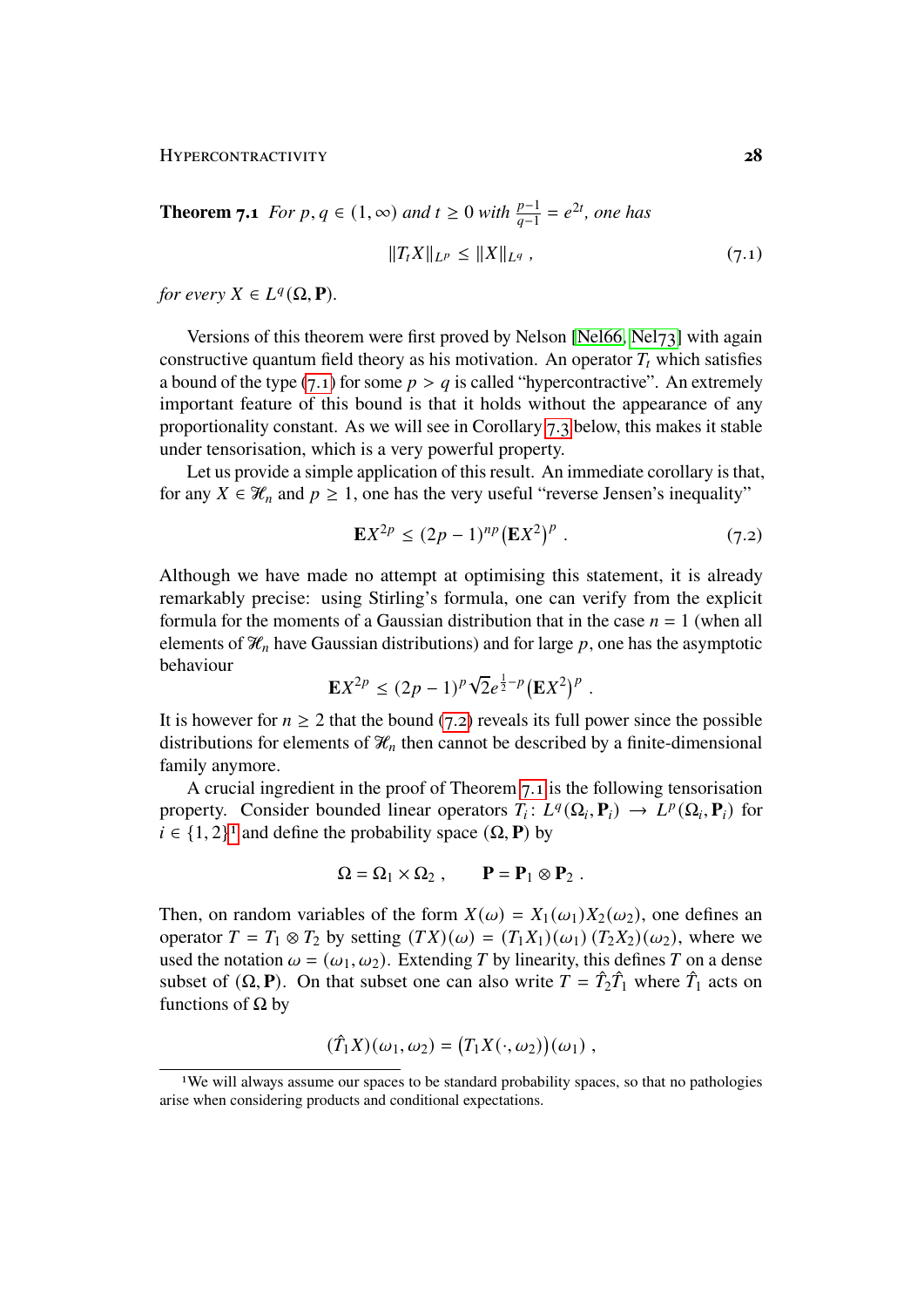and similarly for  $\hat{T}_2$ . We claim that if each  $T_i$  satisfies a hypercontractive bound of the type  $(7.1)$ , then so does T. A key ingredient for proving this is the following lemma, where we write for example  $||X||_{L_1^p}$  as a shorthand for the function  $\omega_2 \mapsto ||X(\cdot, \omega_2)||_{L^p(\Omega_1, \mathbf{P}_1)}.$ 

**Lemma 7.2** *If*  $p \ge q \ge 1$ *, then one has*  $\|\|X\|_{L_1^q}\|_{L^p} \le \|\|X\|_{L_2^p}\|_{L^q}$ .

*Proof.* The holds for  $q = 1$  by the triangle inequality since

$$
\|\|X\|_{L_1^1}\|_{L^p} = \left\|\int_{\Omega} |X(\omega_1, \cdot)| \mathbf{P}_1(d\omega_1)\right\|_{L^p} \le \int_{\Omega} \|X(\omega_1, \cdot)\|_{L^p} \mathbf{P}_1(d\omega_1)
$$
  
= \| \|X\|\_{L\_2^p}\|\_{L^1}.

Exploiting the fact that  $||X||_{L^q} = |||X|^q||_{L^1}^{1/q}$  $_{L_1}^{1/q}$ , the general case follows:

$$
\begin{aligned} \|||X\|_{L_1^q}\|_{L^p} &= \|||X\|_{L_1^q}^q \|\|_{L^{p/q}}^{1/q} = \|\|||X|^q \|\|_{L_1^1} \|\|_{L^{p/q}}^{1/q} \\ &\le \| \| \|X\|^q \|\|_{L_2^{p/q}} \|\|_{L^1}^{1/q} = \|\|X\|_{L_2^p}^q \|\|_{L^1}^{1/q} = \|\|X\|_{L_2^p} \|_{L^q} \end{aligned}
$$

thus concluding the proof.

<span id="page-28-0"></span>**Corollary 7.3** *In the above setting if, for some*  $p \ge q \ge 1$  *one has*  $||T_i X||_{L^p} \le$  $||X||_{L^q}$ , then one also has  $||TX||_{L^p} \le ||X||_{L^q}$ .

*Proof.* One has

$$
||TX||_{L^p} = ||||\hat{T}_1 \hat{T}_2 X||_{L_1^p} ||_{L^p} \le ||||\hat{T}_2 X||_{L_1^q} ||_{L^p}
$$
  
\n
$$
\le ||||\hat{T}_2 X||_{L_2^p} ||_{L^q} \le ||||X||_{L_2^q} ||_{L^q} = ||X||_{L^q},
$$

as claimed.

Recall now that, in the context of a Gaussian probability space, the space  $\mathcal W$ consisting of random variables of the type

$$
X = F(\xi_1, \dots, \xi_n) , \qquad F \in \mathcal{C}_b^{\infty} , \tag{7.3}
$$

where  $\xi_i = W(e_1)$  for an orthonormal basis  $\{e_i\}$  of the Cameron-Martin space H, is dense in  $L^2(\Omega, \mathbf{P})$ . Similarly, one can show that it is actually dense in every  $L^p(\Omega, \mathbf{P})$  for  $p \in [1, \infty)$ , and we will assume this in the sequel.

As a consequence, in order to prove Theorem [7.1,](#page-26-2) it suffices to show that  $(7.1)$ holds for random variables of the type  $(7.3)$  for any fixed *n*. Note now that, using [\(3.9\)](#page-12-2) for the evaluation of the Skorokhod integral, one has

$$
\Delta X = \delta \mathcal{D} X = \delta \sum_{i} (\partial_i F)(\xi_1, \dots, \xi_n) e_i
$$

 $\Box$ 

<span id="page-28-1"></span> $\Box$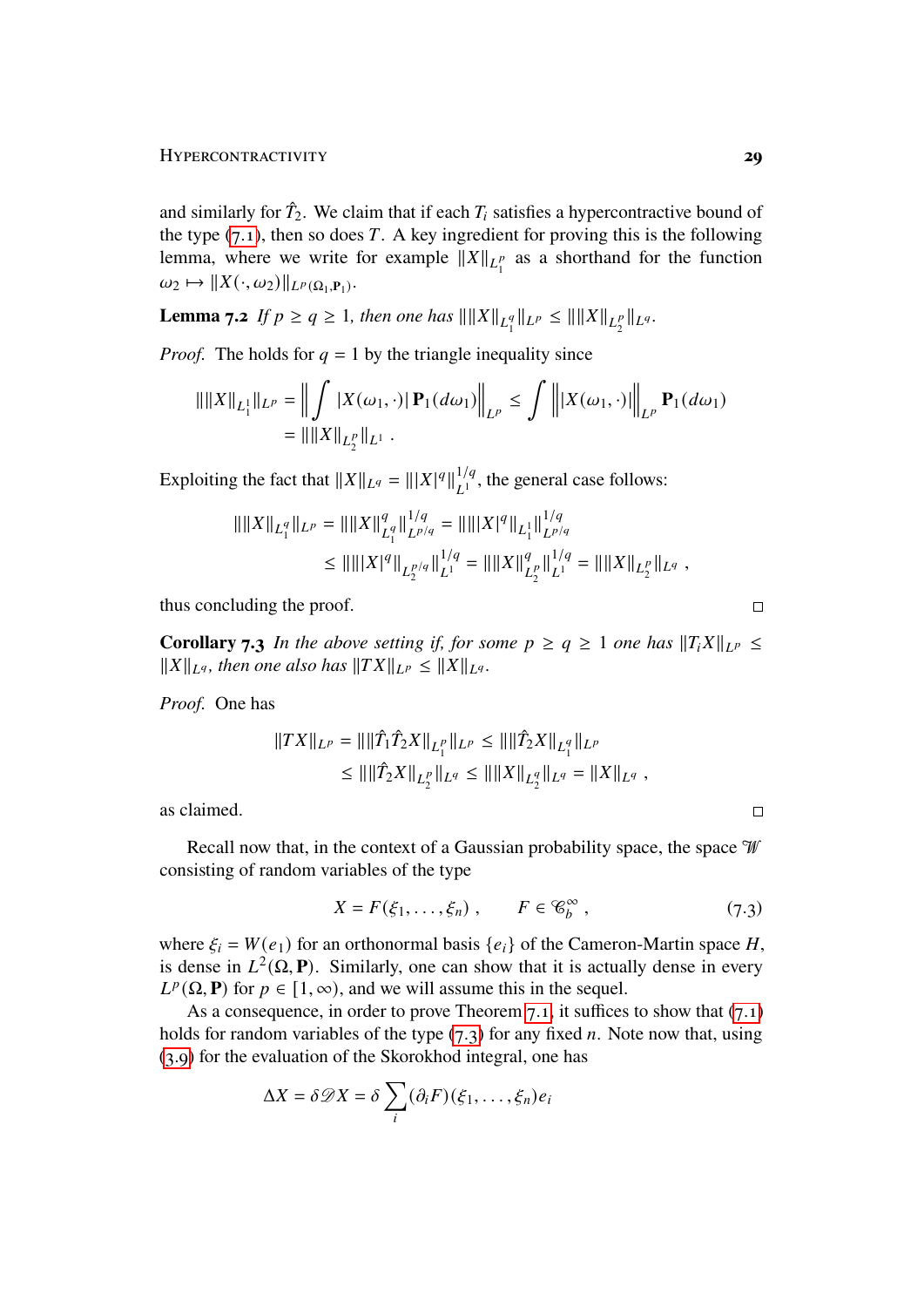Hypercontractivity **30**

$$
= \sum_i \bigl((\partial_i F)(\xi_1,\ldots,\xi_n)\xi_i - (\partial_i^2 F)(\xi_1,\ldots,\xi_n)\bigr) .
$$

In other words, one has  $\Delta = \sum_{i=1}^{n} \Delta_i$ , where

$$
\Delta_i = -\partial_i^2 + \xi_i \, \partial_i \, .
$$

At this stage we note that, given an ordered orthonormal basis as above, the closed subspace of  $L^p(\Omega, \mathbf{P})$  given by the closure of the subspace spanned by random variables of the type  $(7.3)$  for any fixed *n* is canonically isomorphic (precisely via [\(7.3\)](#page-28-1)) to  $L^p(\mathbf{R}^n, \mathcal{N}(0, id))$ . Furthermore,  $T_t$  maps that space into itself, so let us write  $T_t^{(n)}$  for the corresponding operator on  $L^p(\mathbf{R}^n, \mathcal{N}(0, id))$ . It follows from the fact that all of the  $\Delta_i$  commute that one has

$$
T_t^{(n)} = T_t^{(1)} \otimes \ldots \otimes T_t^{(1)} \quad (n \text{ times}),
$$

so that as a consequence of Corollary [7.3,](#page-28-0) Theorem [7.1](#page-26-2) follows if we can show the analogous statement for  $T_t^{(1)}$ .

At this stage, we note that the operator  $\mathscr{L} \stackrel{\text{def}}{=} \partial_x^2 - x \partial_x$  is the generator of the standard one-dimensional Ornstein-Uhlenbeck process given by the solutions to the SDE √

$$
dX = -X dt + \sqrt{2} dB(t) , \qquad X_0 = x , \qquad (7.4)
$$

where  $B$  is a standard one-dimensional Brownian motion. The Brownian motion  $B$ appearing here has nothing to do whatsoever with the white noise process  $W$  that was the start of our discussion! In other words, it follows from Itô's formula that if we define an operator  $P_t$  on  $L^p(\mathbf{R}, \mathcal{N}(0, 1))$  by

<span id="page-29-0"></span>
$$
(P_t\varphi)(x) = \mathbf{E}_x\varphi(X_t) ,
$$

then  $P_t\varphi$  solves the equation

<span id="page-29-1"></span>
$$
\partial_t P_t \varphi = \mathcal{L} P_t \varphi \tag{7.5}
$$

Since the operator  $\mathscr E$  is essentially self-adjoint on  $\mathscr C_b^{\infty}$  (see for example [\[RS72,](#page-44-11) [RS75\]](#page-44-12) for more details), it follows that  $P_t$  as defined above does indeed coincide with the operator  $T_t^{(1)}$ , modulo the isomorphism mentioned above. By the variation of constants formula, the solution to  $(7.4)$  is given by

$$
X(t) = e^{-t}x + \sqrt{2} \int_0^t e^{s-t} dB(s) .
$$

In law, for any fixed  $t$  (not as a function of  $t$ !), this can be rewritten as

$$
X(t) \stackrel{\text{law}}{=} e^{-t}x + \sqrt{1 - e^{-2t}}\theta, \qquad \theta \sim \mathcal{N}(0, 1) ,
$$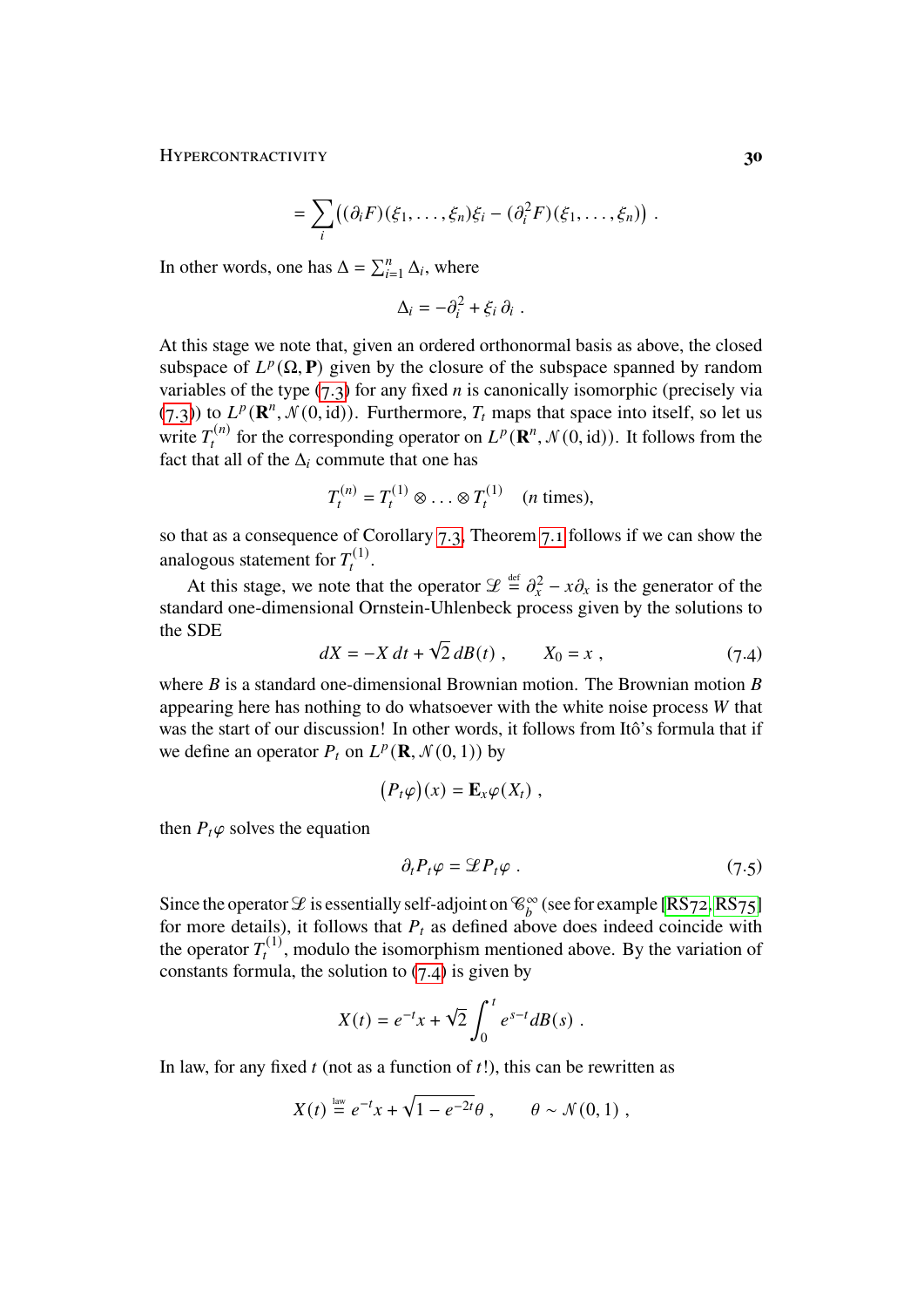#### Hypercontractivity **31**

so that

$$
(P_t \varphi)(x) = \mathbf{E}\varphi \left(e^{-t}x + \sqrt{1 - e^{-2t}}\theta\right).
$$
 (7.6)

We immediately deduce from this formula the following important properties. First, by differentiating both sides in  $x$ , we see that

<span id="page-30-5"></span><span id="page-30-4"></span><span id="page-30-3"></span><span id="page-30-0"></span>
$$
\partial_x (P_t \varphi)(x) = e^{-t} (P_t \partial_x \varphi)(x) . \qquad (7.7)
$$

Applying the Cauchy-Schwarz inequality to  $(7.6)$ , we also obtain the pointwise bound

$$
(P_t(\varphi \cdot \psi))(x)^2 \le (P_t\varphi^2)(x) (P_t\psi^2)(x) . \tag{7.8}
$$

We also note that if we take x random  $\mathcal{N}(0, 1)$ , independent of  $\theta$ , and interpret the expectation in the right-hand side of [\(7.6\)](#page-30-0) as ranging over both x and  $\theta$ , then it is independent of t. In other words, setting  $\mu = \mathcal{N}(0, 1)$ , one has

$$
\int (P_t f)(x) \mu(dx) = \int f(x) \mu(dx) , \qquad \forall t \ge 0 . \tag{7.9}
$$

Differentiating in t and setting  $t = 0$  thus yields for  $f \in \mathcal{C}_b^{\infty}$ 

<span id="page-30-2"></span><span id="page-30-1"></span>
$$
\int (\mathcal{L}f)(x)\,\mu(dx) = 0\,, \qquad \mu = \mathcal{N}(0,1)\;.
$$
 (7.10)

Finally, recall that integration by parts yields

$$
\int f(x) (\mathscr{L}g)(x) \mu(dx) = - \int f'(x) g'(x) \mu(dx) . \tag{7.11}
$$

(This of course also follows from how the Ornstein–Uhlenbeck operator  $\delta\mathscr{D}$  was defined in the first place.)

Before we can give the proof of hypercontractivity of  $P_t$ , we need a final ingredient. Recall that Sobolev embedding guarantees that the  $L^p$  norm of a function can be bounded by its  $H^1$  Sobolev norm, provided that  $1/p \geq 1/2 - 1/n$ , where  $n$  denotes the dimension of the ambient space. The problem with this embedding is twofold: the exponent  $p$  depends on the dimension of the space, as do the proportionality constants that arise. It turns out that if we weaken  $L^p$  to "L log L", then a Sobolev-type embedding still holds, but this time *independently of dimension*. This was first remarked by Gross [\[Gro75\]](#page-43-12) and has turned out to be extremely useful in a variety of context. The precise statement is as follows.

**Theorem 7.4** *The measure*  $\mu$  *satisfies the log-Sobolev inequality, namely* 

$$
\int f^2 \log f^2 d\mu - \int f^2 d\mu \log \int f^2 d\mu \le 2 \int |\partial_x f|^2 d\mu,
$$

*for all*  $f \in \mathcal{W}^{1,2}$ *.*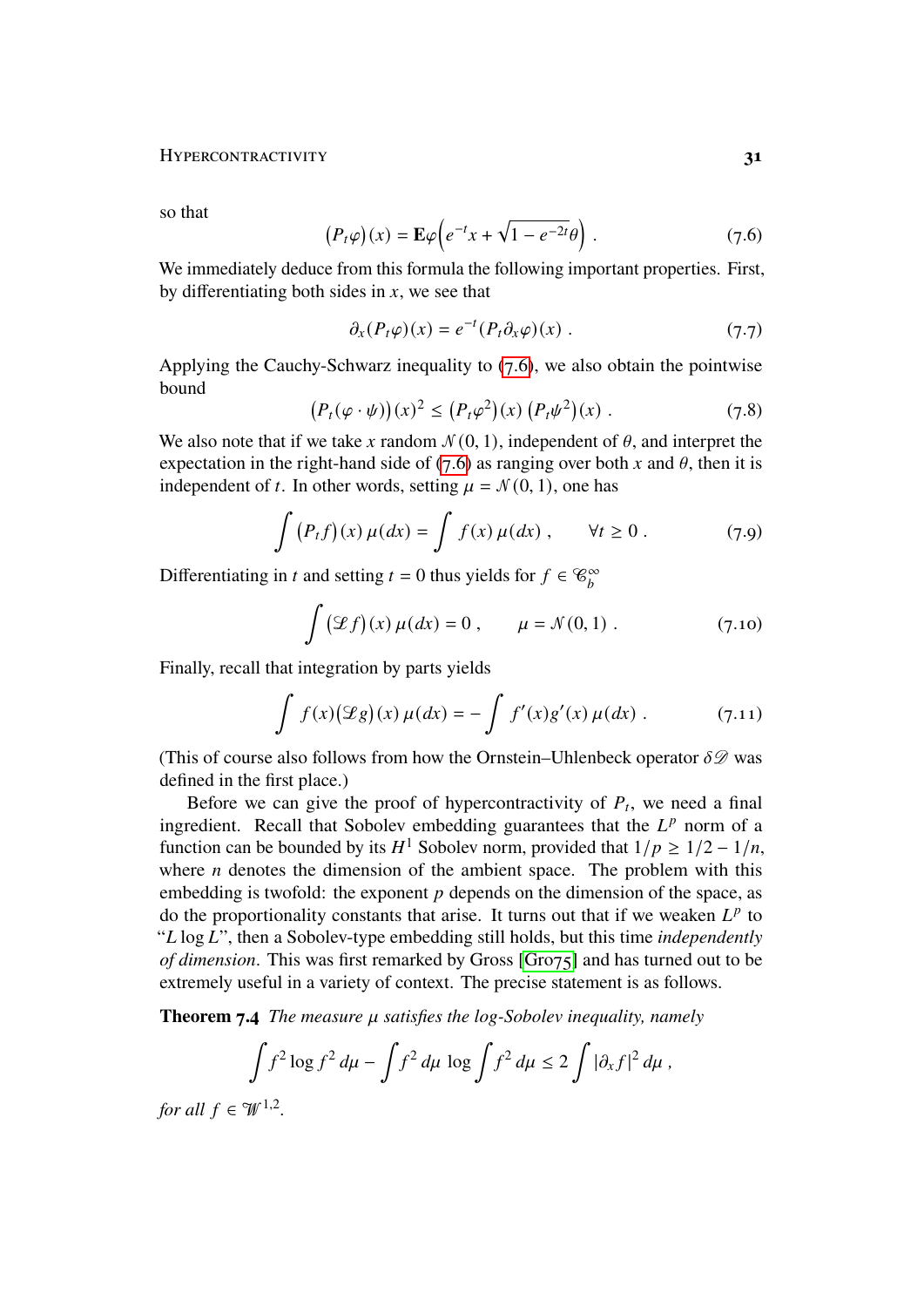#### HYPERCONTRACTIVITY **32**

*Proof.* (This proof is essentially taken from [\[Led92\]](#page-43-13).) By a simple density argument, we can assume that f is smooth and bounded. One then has  $\lim_{t\to\infty} (P_t f^2)(x) =$  $\int f^2 du$ , uniformly over compact sets. As a consequence, we can use the fundamental theorem of calculus to write

$$
\int f^2 \log f^2 d\mu - \int f^2 d\mu \log \int f^2 d\mu
$$
  
=  $-\int_0^{\infty} \frac{d}{dt} \int P_t f^2 \log P_t f^2 d\mu dt = -\int_0^{\infty} \int (\mathcal{L}P_t f^2) \log P_t f^2 d\mu dt$   
=  $\int_0^{\infty} \int \frac{(\partial_x P_t f^2)^2}{P_t f^2} d\mu dt = 4 \int_0^{\infty} e^{-2t} \int \frac{(P_t (f \partial_x f))^2}{P_t f^2} d\mu dt$   
 $\leq 4 \int_0^{\infty} e^{-2t} \int P_t (\partial_x f)^2 d\mu dt = 4 \int_0^{\infty} e^{-2t} \int (\partial_x f)^2 d\mu dt$ ,

and the claim follows. Here, we first used [\(7.5\)](#page-29-1), as well as the fact that  $\int \mathcal{L}P_t f^2 d\mu =$ 0 by [\(7.10\)](#page-30-1). To get the third line, we used [\(7.11\)](#page-30-2), followed by [\(7.7\)](#page-30-3). Finally, we used  $(7.8)$  and  $(7.9)$ .  $\Box$ 

We now have everything in place for the proof of the main theorem of this section.

*Proof of Theorem* [7.1.](#page-26-2) As already discussed, we only need to show [\(7.1\)](#page-27-0) for  $P_t$ rather than  $T_t$ . Take a smooth strictly positive function  $f \in \mathcal{C}_b^{\infty}(\mathbf{R})$  and write  $\Phi(t) = ||P_t f||_{p(t)}$ , with  $p(t) = 1 + (q - 1)e^{2t}$ , so that in particular  $p = 2(p - 1)$ . We also recall that for smooth positive functions  $g$  and  $h$  one has

$$
\frac{d}{dt}g^h = g^{h-1} (h g \log g + h \dot{g}).
$$

A simple calculation then shows that, writing  $f_t = P_t f$ , one has

$$
\Phi(t) = \Phi^{1-p} \left( -\frac{2(p-1)}{p^2} \int f_t^p d\mu \log \int f_t^p d\mu \right.\n+ \frac{1}{p} \int (p f_t^{p-1} \mathcal{L} f_t + 2(p-1) f_t^p \log f_t) d\mu \right)\n= -\frac{2(p-1)}{p^2} \Phi^{1-p} \left( \int f_t^p d\mu \log \int f_t^p d\mu - \int f_t^p \log f_t^p d\mu \right.\n+ 2 \int (\partial_x f^{p/2})^2 d\mu \right).
$$

The log-Sobolev inequality precisely guarantees that the right-hand side is always negative, thus proving the claim. $\Box$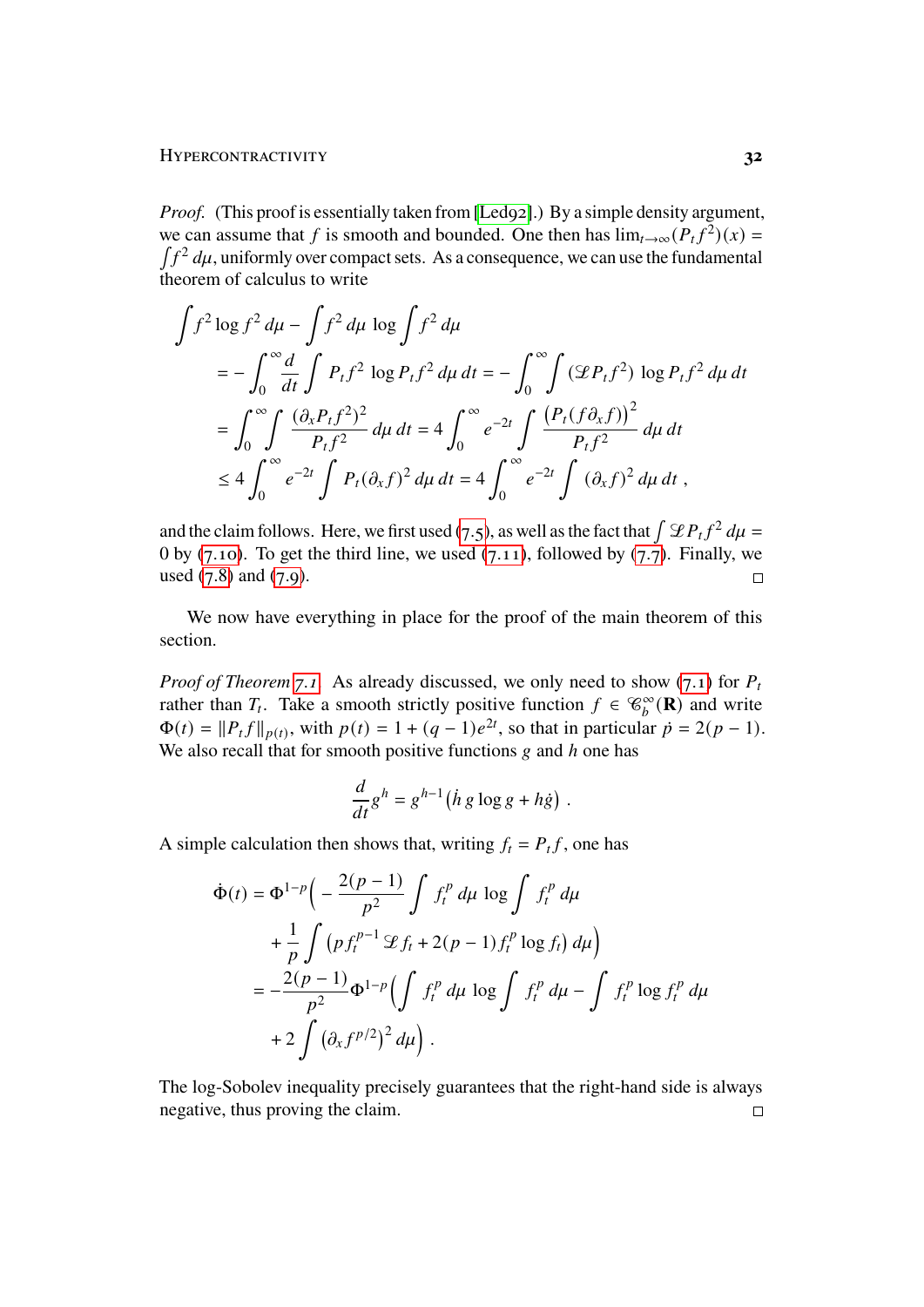#### <span id="page-32-0"></span>**8 Graphical notations and the fourth moment theorem**

In this section we show that random variables that belong to a Wiener chaos of fixed order satisfy an incredibly strong form of the central limit theorem: any sequence of random variables such that their variances converge to a finite value and their fourth cumulants converge to 0 must necessarily converge in law to a Gaussian distribution! On the other hand, we will see that if  $X \in \mathcal{H}_n$  for some  $n \geq 2$ , then the law of  $X$  itself cannot be Gaussian. (In particular, the convergence to a Gaussian mentioned above can only ever hold in law, never in probability.) In fact, its fourth cumulant is necessarily strictly positive!

These surprising results were obtained quite recently by Nualart and Peccati in [\[NP05\]](#page-44-13). Their proof can make advantageous use of some graphical notation. As usual, we fix a separable Hilbert space  $H$  and we note that there is a natural definition of tensor powers  $H^{\otimes S}$  for any finite set S. Elements of  $H^{\otimes S}$  are linear combinations of expressions of the form  $\bigotimes_{i \in S} h_i$  with the usual identifications suggested by the notation. (Of course,  $H^{\otimes S}$  is isomorphic to  $H^{\otimes k}$  with k the number of elements of  $S$ , but this isomorphism is not canonical since it depends on a choice of enumeration of  $S$ .) We will sometimes call elements of  $S$  "indices".

It is oftentimes natural to consider S as being endowed with a subgroup  $G<sub>S</sub>$  of its group of permutations. There is a natural action of  $G<sub>S</sub>$  onto  $H^{\otimes S}$  and we will again write  $H^{\otimes S}$  for the subspace of those elements that are invariant under that action. In all the cases we consider, one can write  $S = S_1 \sqcup \dots \sqcup S_m$  for some  $m \geq 1$  and  $G<sub>S</sub>$  is given by all the permutations leaving the  $S<sub>i</sub>$  invariant. In such a situation, we will say that elements belonging to the same  $S_i$  are indistinguishable and  $H^{\otimes S}$  is canonically isomorphic to  $H^{\otimes_s S_1} \otimes \ldots \otimes H^{\otimes_s S_m}$ .

It will be convenient to use graphical notations to represent elements of spaces of the type  $H^{\otimes S}$ . In particular, the partition of S into subsets of indistinguishable elements will be clear from such a notation. For example, if  $S$  is a set of 4 indistinguishable elements, we may denote  $f \in H^{\otimes_s S}$  by



with the four black nodes representing the elements of  $S$ . If on the other hand one has  $\bar{S} = \bar{S}_1 \sqcup \bar{S}_2$  with each  $\bar{S}_i$  having two indistinguishable elements, we may write  $g \in H^{\otimes_s \tilde{S}}$  for example as



Tensor products are then naturally denoted by juxtaposition of pictures, so  $f \otimes g$  is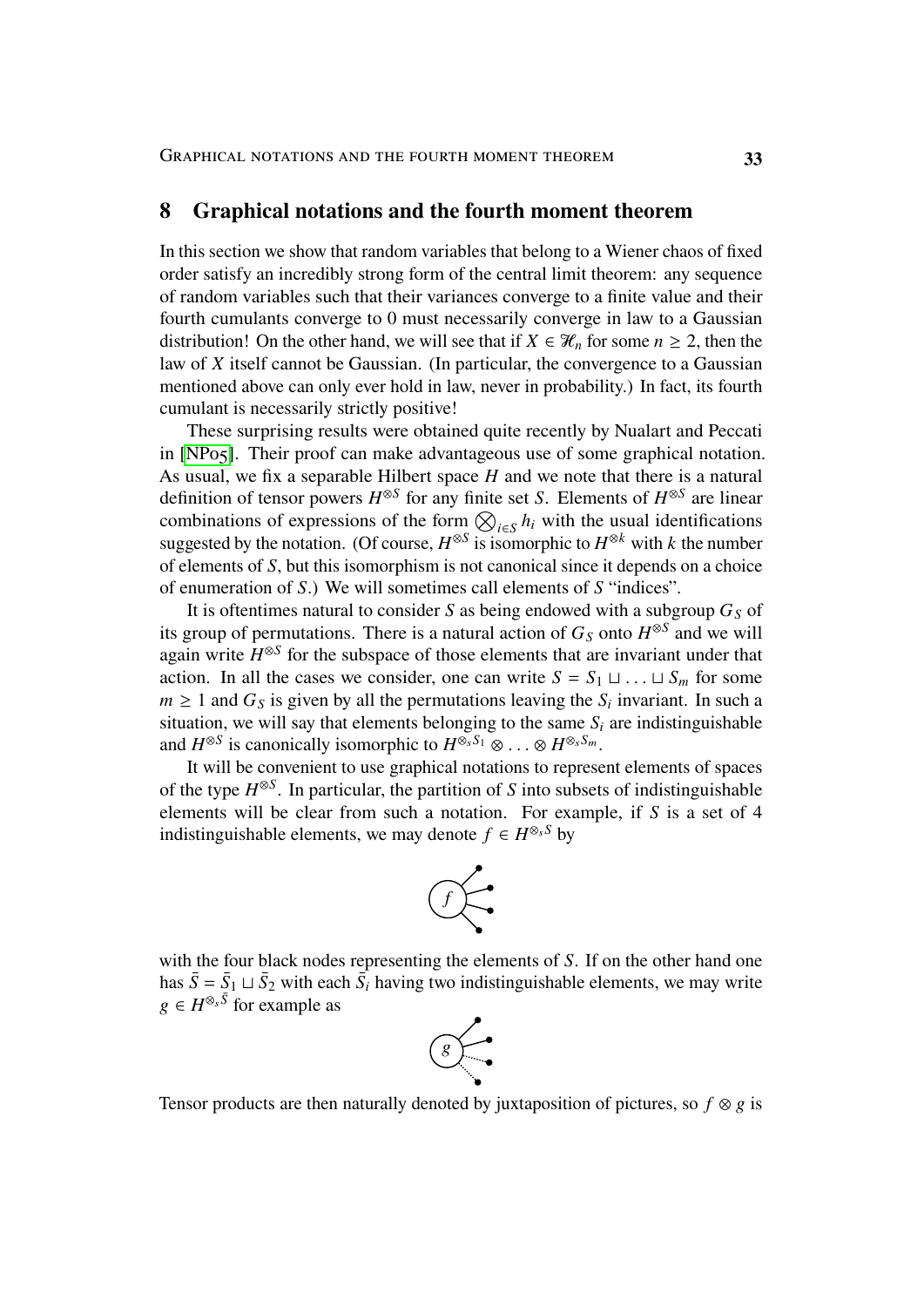simply denoted by



Another important operation is a "partial trace" operation. Given a set  $S$  and a pair  $p = \{x, y\}$  of two distinct elements of S, we write  $\text{Tr}_p : H^{\otimes S} \to H^{\otimes (S \setminus p)}$  for the linear map such that

$$
\operatorname{Tr}_p \bigotimes_{i \in S} h_i = \langle h_x, h_y \rangle \bigotimes_{i \in S \setminus p} h_i . \tag{8.1}
$$

Note that if  $p$  and  $\bar{p}$  are two disjoint pairs, the corresponding partial traces commute, so one has natural operators  $Tr_{\mathcal{P}}$  for  $\mathcal{P}$  any collection of disjoint pairs. Such operations will be represented by identifying the elements in the pair  $p$  in our graphical notation and drawing them in grey.

For example, if g is as above and  $p = (x, y)$  with  $x \in \overline{S}_1$  and  $y \in \overline{S}_2$ , one would denote  $\text{Tr}_{p} g$  by

<span id="page-33-1"></span><span id="page-33-0"></span>
$$
\underbrace{\textcircled{\scriptsize{8}}}_{\bullet}
$$
 (8.2)

**Remark 8.1** Despite [\(8.1\)](#page-33-0) looking quite "harmless", the operator  $Tr_p$  is unbounded and not even closable! For example, if  $\{e_n\}_{n\geq 1}$  is an orthonormal basis of H and we set  $f = \sum_n \frac{(-1)^n}{n}$  $\frac{(1)^n}{n}$   $(e_n \otimes e_n)$ , then  $f \in H \otimes H$  since  $\sum 1/n^2 < \infty$ , but Tr f is not defined. Furthermore, one can easily find approximations  $f_k$  such that  $f_k \to f$  in  $H \otimes H$  but Tr  $f_k$  converges to any given real number (or diverges).

However, we will only ever consider expressions of the form  $\text{Tr}_{\mathcal{P}}(f_1 \otimes \ldots \otimes f_m)$ where  $f_i \in H^{\otimes S_i}$  and every pair  $p = \{x, y\} \in \mathcal{P}$  is such that  $x \in S_i$  and  $y \in S_j$  for  $i \neq j$ . In this particular case, it turns out that this expression is bounded as an *m*-linear operator, i.e.  $|| \text{Tr}_{\mathcal{P}}(f_1 \otimes \ldots \otimes f_m) || \leq \prod_i ||f_i||$ . In particular, expressions like [\(8.2\)](#page-33-1) actually never appear.

Given a finite set S partitioned into two sets:  $S = S_f \sqcup S_n$  (standing for 'free indices' and 'noise indices'), we define the linear map  $\mathcal{I}: H^{\otimes S} \to \mathcal{H}_k(H^{\otimes S_f})$ where  $k = |S_n|$  which acts on elements of the form  $h = h_f \otimes h_n$  by

$$
\mathcal{F}(h_f \otimes h_n) = h_f \sqrt{k!} I_k(\Pi h_n) , \quad k = |S_n| ,
$$

where  $I_k$  was defined in [\(2.8\)](#page-5-1) and the symmetrisation operator  $\Pi$  was defined just before. Here, we identify  $h_n$  with an element of  $H^{\otimes k}$  by using some enumeration of  $S_n$ . The choice of enumeration does not matter thanks to the presence of  $\Pi$ . Graphically, we denote  $\mathcal{F}(h)$  by colouring the elements of  $S_n$  in red. This is consistent with our notation so far since, in the case when  $S_n = \emptyset$ ,  $\mathcal{F}$  is the identity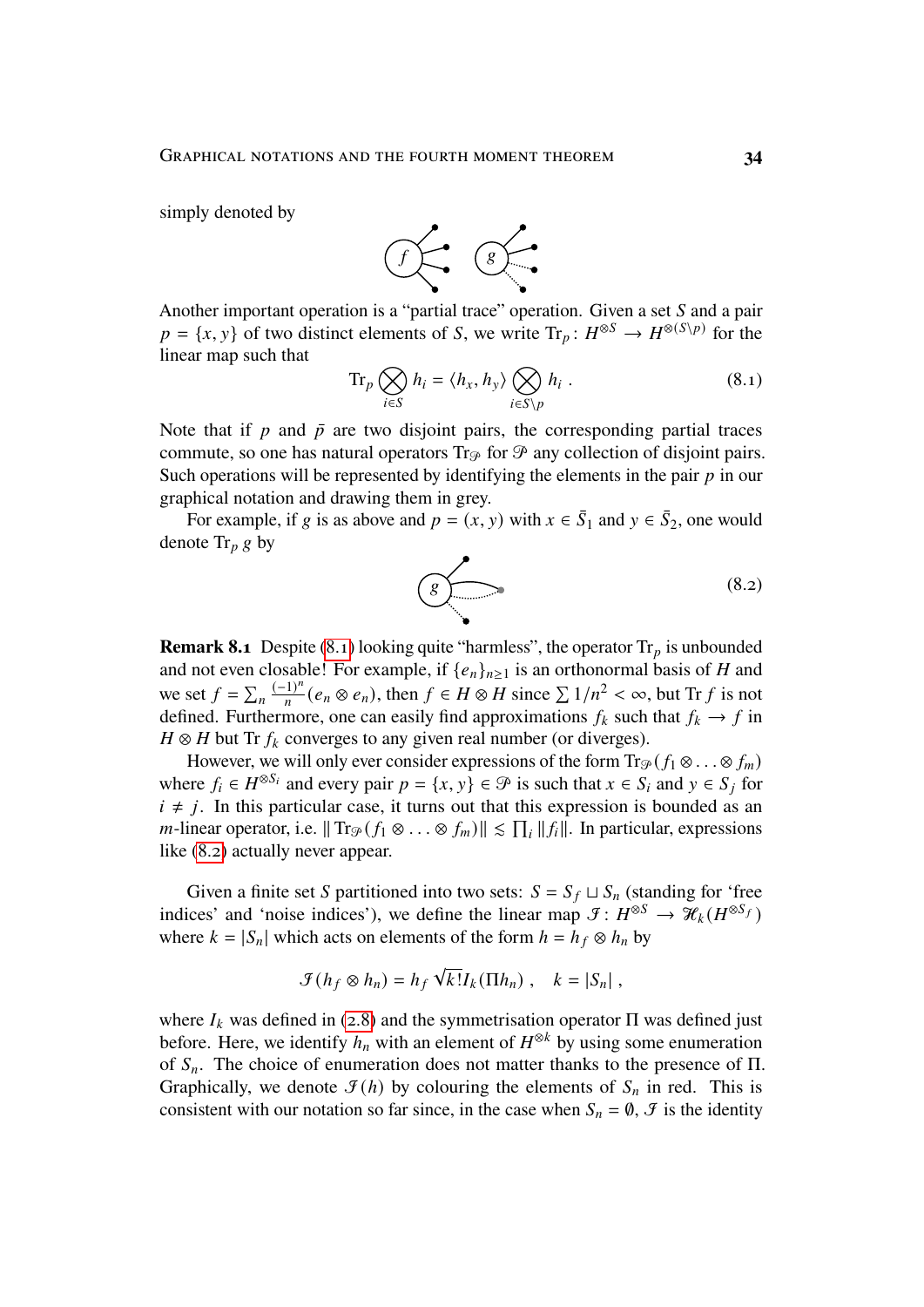under the canonical identification  $\mathcal{H}_0(H^{\otimes S_f}) \simeq H^{\otimes S}$ . Note that  $\mathcal F$  is *not* an isometry in general due to the presence both of the projection  $\Pi$  and of the factor  $\sqrt{k!}$ . On the other hand,  $\mathcal{F}$  is arguably more "natural" in the sense that

<span id="page-34-1"></span>
$$
\mathcal{F}\left(\bigotimes_{x\in S}e_{i(x)}\right)=\Phi_{k}\bigotimes_{x\in S_{f}}e_{i(x)},\qquad(8.3)
$$

where k is such that  $k_i = |\{x \in S_n : i(x) = j\}|$ , without any additional combinatorial factor.

The power of these notations can already be appreciated by noting that the Malliavin derivative  $\mathscr D$  of an element depicted by such a graphical notation is obtained simply by adding up all ways of turning one red node black. Conversely, to define the divergence  $\delta$  of an element of  $\mathcal{H}_k(H^{\otimes S})$ , one needs to specify an element  $x \in S$  so that  $\mathcal{H}_k(H^{\otimes S}) \simeq \mathcal{H}_k(H \otimes H^{\otimes S_x})$ , where  $S_x = S \setminus \{x\}$ . The divergence operator  $\delta$ :  $\mathcal{H}_k(H\otimes H^{\otimes S_x}) \to \mathcal{H}_k(H^{\otimes S_x})$  is then obtained in our graphical notations by simply colouring the node x red. The fact that  $\delta \mathcal{D} = k$  on  $\mathcal{H}_k$  is then immediate: an element  $f \in \mathcal{H}_k$  is depicted by a graph with k red nodes and no black nodes;  $\mathscr{D}f$  is obtained by summing over all k ways of turning one of these nodes black, while  $\delta \mathcal{D} f$  is then obtained by turning the single black node back red again, thus yielding  $k$  times the original graph.

We have the following product formula which should be interpreted as a far-reaching generalisation of Wick's theorem for computing the moments of a Gaussian

<span id="page-34-0"></span>**Proposition 8.2** *Let S* and  $\bar{S}$  *be finite sets and let*  $h \in H^{\otimes S}$ ,  $\bar{h} \in H^{\otimes \bar{S}}$ . *Then, one has*

<span id="page-34-2"></span>
$$
\mathcal{F}(h) \otimes \mathcal{F}(\bar{h}) = \sum_{\mathcal{P} \in P(S_n, \bar{S}_n)} \mathcal{F}\big(\operatorname{Tr}_{\mathcal{P}}(h \otimes \bar{h})\big) ,\tag{8.4}
$$

where  $P(S_n, \bar{S}_n)$  denotes all collections of disjoint pairs  $\{x, y\} \subset S_n \sqcup \bar{S}_n$  such that  $x \in S_n$ ,  $y \in \overline{S}_n$ .

**Remark 8.3** Here, if  $S = S_f \sqcup S_n$  as before and similarly for  $\overline{S}$ , we have implicitly set  $(S \sqcup \overline{S})_f = S_f \sqcup \overline{S}_f$  and similarly for the noise indices. Note that the tracing operation removes some noise indices but does not affect the free indices, so that both sides are random variables taking values in  $H^{\otimes S_f} \otimes H^{\otimes S_f} \simeq H^{\otimes (S_f \sqcup \overline{S}_f)}$ .

The graphical interpretation of Proposition [8.2](#page-34-0) is that the product of two graphs is obtained by iterating over all ways of juxtaposing them and then "contracting" any number of red nodes from the first graph with an identical number of red nodes from the second graph. For example, one has

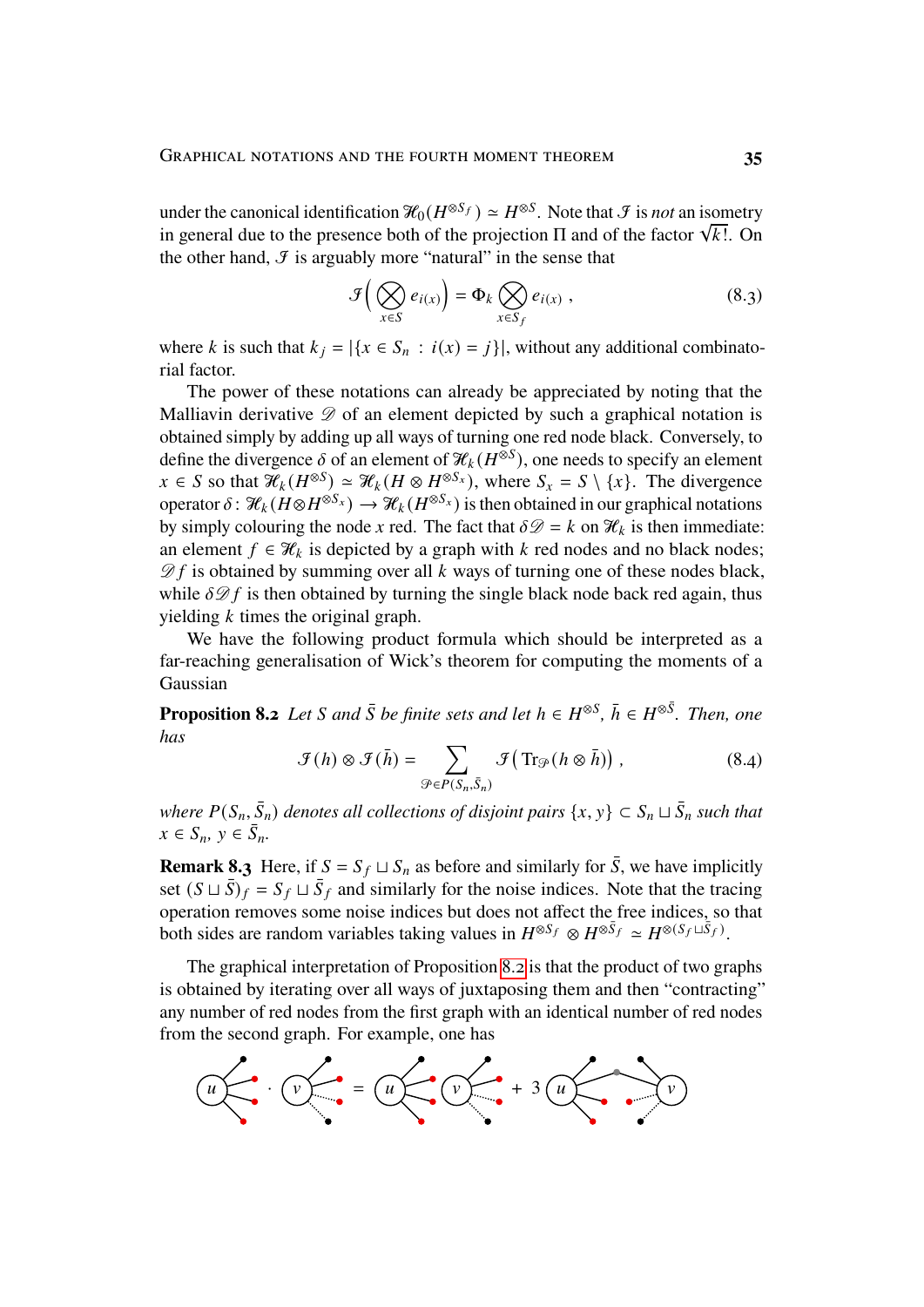

where we made use of indistinguishability. Before we proceed to the proof of Proposition [8.2,](#page-34-0) we provide the following preliminary result on the product of Hermite polynomials.

<span id="page-35-2"></span>**Lemma 8.4** *For*  $n, m \geq 0$ *, one has* 

$$
H_n(x)H_m(x) = \sum_{p\geq 0} C(m, n; p)H_{n+m-2p}(x) , \quad C(m, n; p) = p! \binom{m}{p} \binom{n}{p} , \quad (8.5)
$$

*with the convention that*  $C(m, n; p) = 0$  *whenever*  $p > \min\{m, n\}$ *.* 

*Proof.* We fix *n* and proceed by induction on *m*. The case  $m = 0$  is trivial, while the case  $m = 1$  reads

<span id="page-35-0"></span>
$$
H_1 \cdot H_n = H_{n+1} + nH_{n-1} ,
$$

which is immediate from  $H_1(x) = x$ , combined with [\(2.3\)](#page-3-1) and [\(2.5\)](#page-4-1). Since *n* is fixed, we write  $C_n^{m,p} = C(m, n; p)$  and we note that these coefficients satisfy the recursions

$$
C_n^{m;p-1} = C_n^{m+1;p} \frac{p}{(m+1)(n-p+1)},
$$
  
\n
$$
m C_n^{m-1;p-1} = C_n^{m+1;p} \frac{p(m+1-p)}{(m+1)(n-p+1)},
$$
  
\n
$$
C_n^{m;p} = C_n^{m+1;p} \frac{m+1-p}{m+1}.
$$
\n(8.6)

(This also holds for  $p = 0$  if we use the convention that  $C_n^{m,p} = 0$  for  $p < 0$ .) We now assume that  $(8.5)$  holds for some  $m$  (and all smaller values) and we write

$$
H_n H_{m+1} = H_n (H_1 H_m - m H_{m-1})
$$
  
=  $\sum_{p \ge 0} C_n^{m;p} H_1 H_{n+m-2p} - m \sum_{p \ge 0} C_n^{m-1;p} H_{n+m-1-2p}$   
=  $\sum_{p \ge 0} C_n^{m;p} H_{n+m+1-2p} + \sum_{p \ge 0} (n+m-2p) C_n^{m;p} H_{n+m-1-2p}$   
-  $m \sum_{p \ge 0} C_n^{m-1;p} H_{n+m-1-2p}$   
=  $\sum_{p \ge 0} (C_n^{m;p} + (2+n+m-2p) C_n^{m;p-1} - m C_n^{m-1;p-1}) H_{n+m+1-2p}$ .

Combining this with [\(8.6\)](#page-35-1) completes the proof.

<span id="page-35-1"></span>

 $\Box$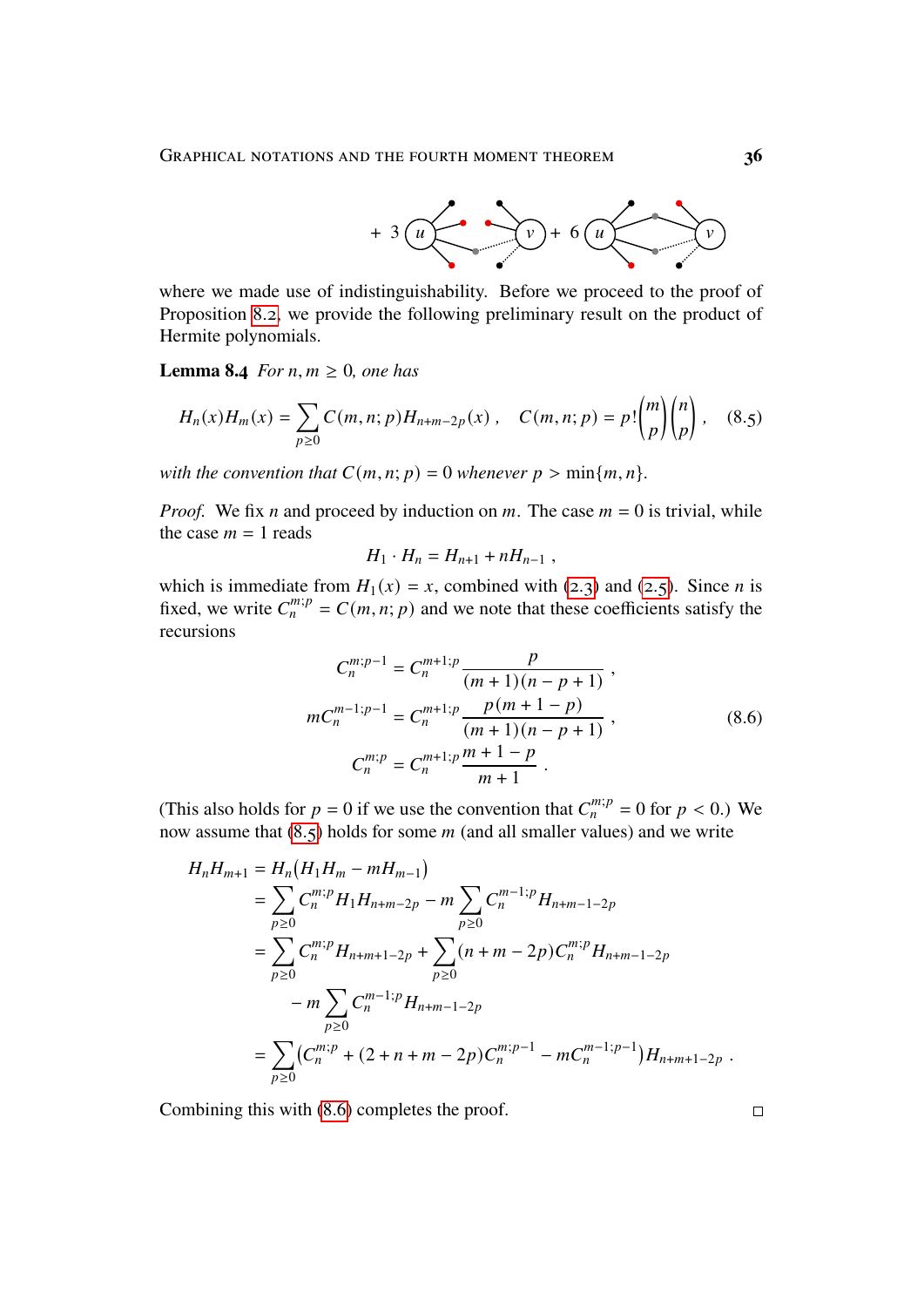*Proof of Proposition* [8.2.](#page-34-0) In view of [\(8.3\)](#page-34-1) and the definition of Tr<sub>P</sub>, we can assume without loss of generality that  $S = S_n$  and similarly for  $\overline{S}$ . Since both sides of [\(8.4\)](#page-34-2) are linear in h and  $\bar{h}$ , it suffices to show that the formula holds for h and  $\bar{h}$  of the form

$$
h = \bigotimes_{x \in S} e_{i(x)}, \qquad \bar{h} = \bigotimes_{y \in \bar{S}} e_{j(x)},
$$

for some fixed orthonormal basis  $\{e_n\}_{n\in\mathbb{N}}$  and functions  $i: S \to \mathbb{N}, j: \overline{S} \to \mathbb{N}$ . Write  $k(i)$ :  $N \rightarrow N$  for the function such that

$$
k(i)_j = |\{x \in S : i(x) = j\}|,
$$

and similarly for  $k(j)$  (but with S replaced by  $\overline{S}$ ).

Since this basis is orthonormal, the only terms that contribute to the right-hand side of  $(8.4)$  are those pairings  $\mathcal{P}$  such that

$$
i(x) = j(y) , \qquad \forall \{x, y\} \in \mathcal{P} .
$$

Call such a pairing admissible. Every admissible pairing  $\mathcal P$  then yields a function  $k(\mathcal{P}): \mathbb{N} \to \mathbb{N}$  by setting  $k(\mathcal{P})_l = |\{\{x, y\} \in \mathcal{P} : i(x) = l\}|$ . With this notation, and in view of  $(8.3)$  and  $(8.1)$ , one has

$$
\mathcal{F}\big(\operatorname{Tr}_{\mathcal{P}}(h\otimes\bar{h})\big)=\Phi_{k(i)+k(j)-2k(\mathcal{P})}
$$

if  $\mathcal P$  is admissible, and 0 otherwise.

Given  $p : \mathbb{N} \to \mathbb{N}$ , we see that the number of pairings  $\mathcal{P}$  such that  $k(\mathcal{P}) = p$ is precisely given by  $p! \binom{k(i)}{n}$  $\binom{n}{p}$  $\binom{k(j)}{p}$ . This is because it is determined by, for every  $\ell \in \mathbb{N}$ , first choosing  $p_{\ell}$  elements among the  $k(i)_{\ell}$  indices  $x \in S$  with  $i(x) = \ell$ , then choosing  $p_\ell$  elements among the  $k(j)_\ell$  indices  $x \in \overline{S}$  with  $j(x) = \ell$ , and finally choosing one of the  $p_\ell$ ! ways of pairing these indices up. As a consequence, the right-hand side of  $(8.5)$  is given by

$$
\sum_{p\colon N\to N}p!\binom{k(i)}{p}\binom{k(j)}{p}\Phi_{k(i)+k(j)-2p}.
$$

Since the left-hand side is given by  $\Phi_{k(i)} \cdot \Phi_{k(j)}$  and in view of the definition [\(2.6\)](#page-5-2) of the  $\Phi_k$ , the claim immediately follows from Lemma [8.4.](#page-35-2)  $\Box$ 

<span id="page-36-0"></span>**Remark 8.5** A final, but important, remark before we can proceed with the proof of the fourth moment theorem is the following. Recall that with our graphical notation, a graph  $\Gamma$  containing only grey and black nodes represents a deterministic element  $f \in H^{\otimes S}$ . The squared norm  $||f||^2$  is then represented by the graph  $|\Gamma|^2$ obtained by taking two identical copies  $\Gamma_1$  and  $\Gamma_2$  of  $\Gamma$  and pairing up each one of the black nodes of  $\Gamma_1$  with the corresponding node of  $\Gamma_2$ . In particular, any graph that can be obtained in this way necessarily represents a positive number.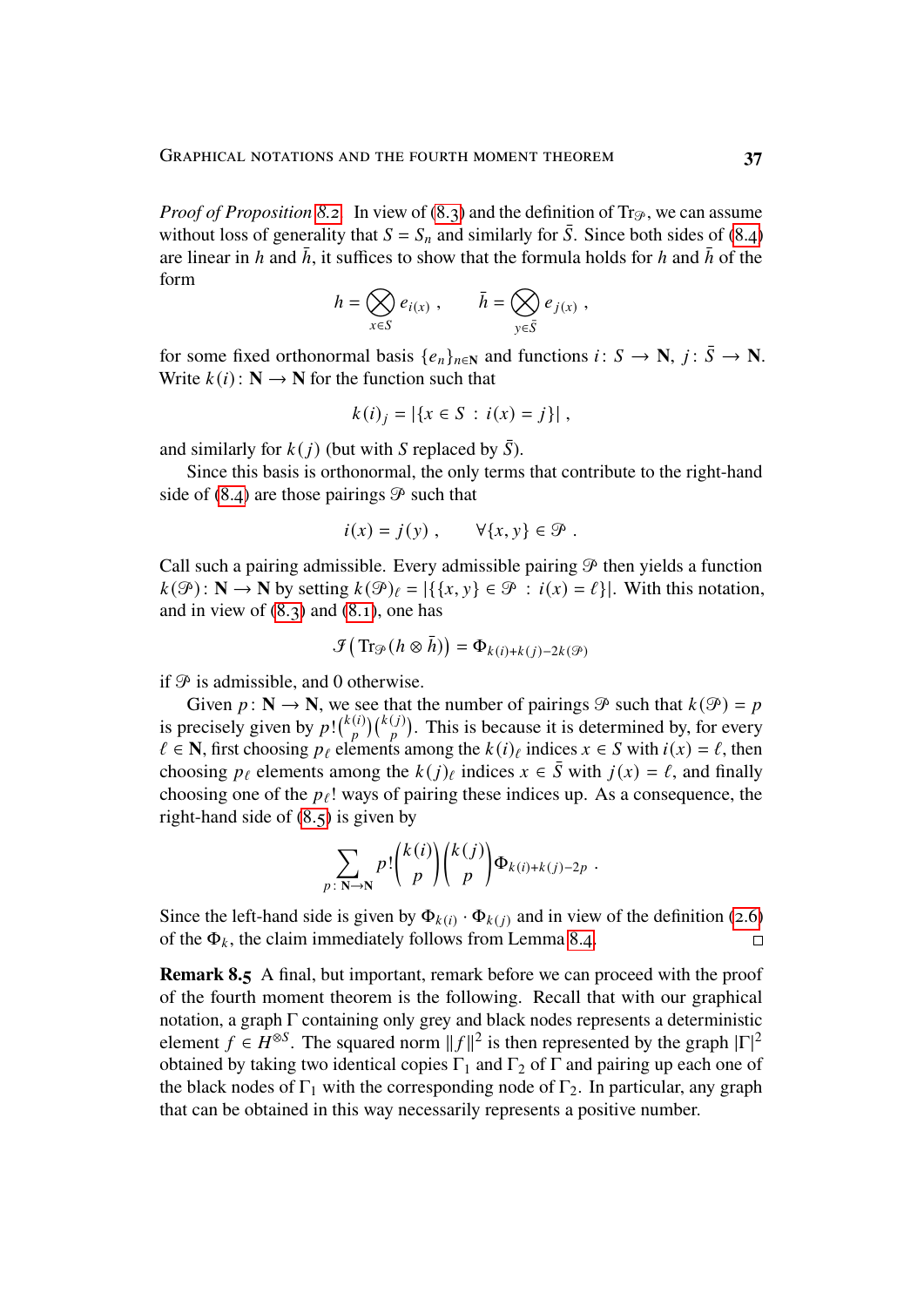The following lemma which was obtained in [\[NP05\]](#page-44-13) is now elementary.

<span id="page-37-2"></span>**Lemma 8.6** *Let*  $F \in \mathcal{H}_n$  *for some*  $n \geq 2$  *with*  $F \neq 0$ *. Then, there exists*  $c > 0$ *depending only on n such that* 

$$
\mathbf{E}F^4 - 3(\mathbf{E}F^2)^2 \ge c(\mathbf{E}||\mathcal{D}F||^4 - (\mathbf{E}||\mathcal{D}F||^2)^2) > 0.
$$
 (8.7)

*Proof.* Since  $F \in \mathcal{H}_n$ , we can represent it and its Malliavin derivative as

<span id="page-37-1"></span><span id="page-37-0"></span>
$$
F = \underbrace{\qquad F} \qquad \qquad \mathscr{D}F = n \qquad \qquad F
$$

As a consequence of Proposition [8.2,](#page-34-0) we then have



(Here, each line connecting two copies of  $F$  should be thought of as having a grey node, but we don't draw these.) Since the  $k$ th term in this sum belongs to the  $2k$ th Wiener chaos, they are all orthogonal.

Regarding  $\|\mathscr{D}F\|^2$ , one also obtains a positive linear combination of the exact same terms, but with slightly different combinatorial prefactors. The main difference however is that the last term is absent since taking the norm squared corresponds to contracting the two black nodes, so one always has at least one contraction between the two copies of  $F$ . In particular, this already shows why the second inequality in [\(8.7\)](#page-37-0) is strict when  $n \ge 2$ : the second term in [\(8.8\)](#page-37-1) is of the form  $\mathcal{I}(g)$  for some  $g \in H^{\otimes}$  with Tr  $g = nE F^2$ . Since  $E F^2 > 0$ , we conclude that one cannot have  $g = 0$ , so this term has strictly positive  $L^2$  norm.

Since the first term of  $(8.8)$  (including the factor *n*!) is nothing but  $EF^2$ , we conclude that there exists a constant  $c > 0$  such that

$$
\mathbf{E}F^4 \geq (\mathbf{E}F^2)^2 + c(\mathbf{E}||\mathscr{D}F||^4 - (\mathbf{E}||\mathscr{D}F||^2)^2) + \mathbf{E}\left(\sum_{F}^{n} \sum_{r=1}^{n} \mathbf{E} \left(\sum_{F}^{n} \mathbf{F}^T\right)^2\right).
$$

Denoting the last term in this expression by  $D$ , it therefore remains to show that  $D \ge 2(EF^2)^2$ . As a consequence of Proposition [8.2,](#page-34-0) we have

$$
D \geq \sum_{p=0}^{n} {n \choose p}^2 (n!)^2 F_p^4,
$$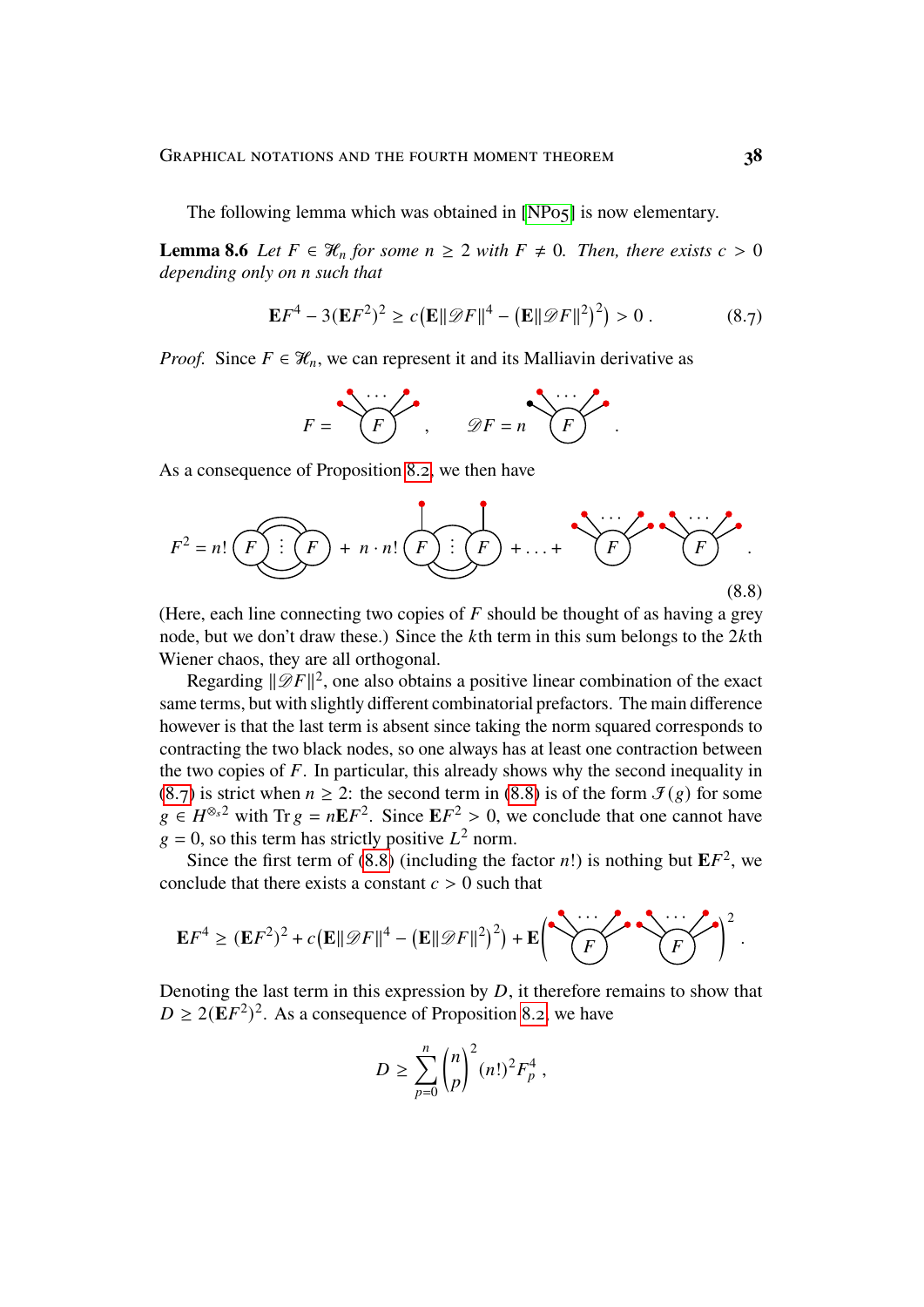with



where we have p "vertical connections" between any two copies of  $F$  and  $n - p$ "diagonal connections". Since each of these  $F_p^4$  is positive by Remark [8.5](#page-36-0) (just "untwist" the picture by flipping the two copies of F on the right), we conclude that  $D \geq (n!)^2 (F_0^4)$  $\frac{1}{9}^4 + F_n^4$ , but  $(n!)^2 F_0^4$  $v_0^4 = (n!)^2 F_n^4 = (\mathbf{E} F^2)^2$ , thus yielding the claim.  $\Box$ 

Note that since the last inequality in  $(8.7)$  is strict, this implies that  $\mathcal{H}_n$  itself cannot contain any Gaussian random variable! We are now in a position to prove the fourth moment theorem of [\[NP05\]](#page-44-13):

**Theorem 8.7** *Let*  $n \geq 2$  *and let*  ${F_k}_{k \geq 0} \in \mathcal{H}_n$  *be a sequence of random variables such that*  $\mathbf{E} \vec{F}_k^2$  $\mathcal{L}_k^2 = 1$  *(say) for all k. Then, the*  $F_k$  *converge in law to*  $\mathcal{N}(0, 1)$  *if and only if*  $\lim_{k\to\infty} E F_k^4$  $k^4 = 3.$ 

*Proof.* We follow the exposition of [\[NOL08\]](#page-44-14). Since all moments of the sequence  $F_k$  are uniformly bounded by [\(7.2\)](#page-27-1), the necessity of  $\mathbf{E} F_k^4 \to 3$  is immediate. For the converse implication, we note first that by tightness we can assume that the  $F_k$ have some limit in law (modulo extraction of a subsequence which we again denote by  $F_k$ ) and we write

$$
\varphi(t) = \lim_{k \to \infty} \varphi_k(t) = \lim_{k \to \infty} \mathbf{E} e^{itF_k},
$$

for its Fourier transform, so it remains to show that  $\varphi(t) = e^{-t^2/2}$ . Note that  $\varphi$ is differentiable and  $\dot{\varphi} = \lim_{k \to \infty} \dot{\varphi}_k$  locally uniformly as a consequence of the boundedness of the moments of  $F_k$ . Since we know that  $\varphi(0) = 1$ , it is therefore sufficient to show that  $\lim_{k\to\infty} (\dot{\varphi}_k(t) + t\varphi_k(t)) = 0$ .

Since  $\Delta F_k = nF_k$  we then have

$$
\dot{\varphi}_k(t) = i \mathbf{E} \big( F_k e^{itF_k} \big) = \frac{i}{n} \mathbf{E} \big( (\delta \mathcal{D} F_k) e^{itF_k} \big) = \frac{i}{n} \mathbf{E} \langle \mathcal{D} F_k, \mathcal{D} e^{itF_k} \rangle
$$

$$
= -\frac{i}{n} \mathbf{E} \big( \| \mathcal{D} F_k \|^2 e^{itF_k} \big).
$$

Since  $\mathbf{E} \|\mathcal{D}F_k\|^2 = n$ , we conclude that

$$
|\dot{\varphi}_k(t) + t\varphi_k(t)| = \frac{t}{n} |\mathbf{E}((\|\mathcal{D}F_k\|^2 - n)e^{itF_k})|
$$
  

$$
\leq \frac{t}{n} |\mathbf{E}((\|\mathcal{D}F_k\|^2 - n)^2)|^{1/2} \leq \frac{t}{n} \sqrt{\mathbf{E}F_k^4 - 3},
$$

where we used Lemma [8.6](#page-37-2) in the last bound, whence the claim follows at once.  $\Box$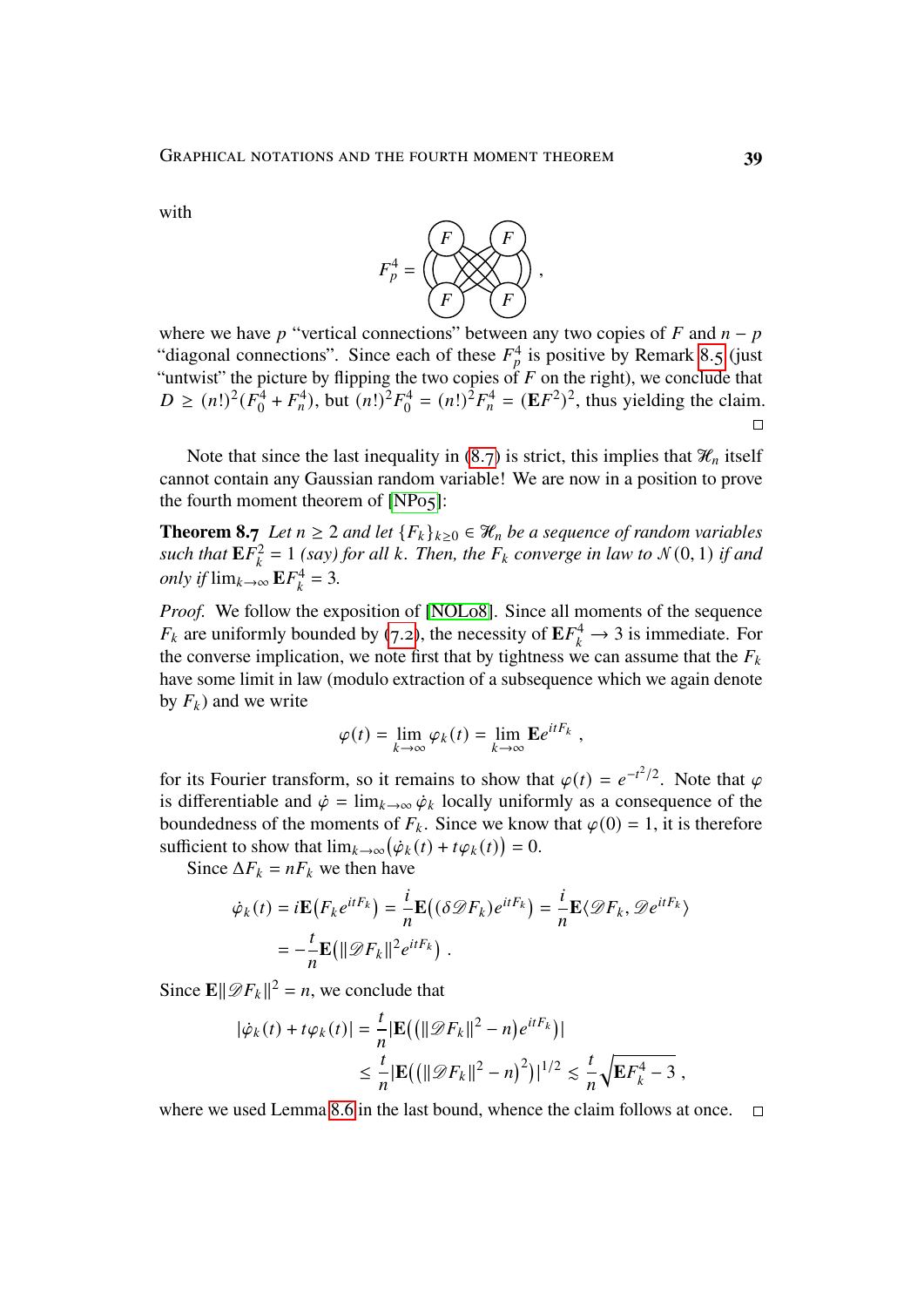# <span id="page-39-0"></span>**9** Construction of the  $\Phi_2^4$  field

We now sketch the argument given by Nelson in [\[Nel66\]](#page-44-9), showing how the hypercontractive bounds of the previous section can be used to construct  $\Phi_2^4$ Euclidean field theory. The goal is to build a measure **P** on the space  $\mathcal{D}'(\mathbf{T}^2)$  of distributions on the two-dimensional torus which is *formally* given by

$$
\mathbf{P}(d\Phi) \propto \exp\left(-\frac{1}{2}\int |\nabla \Phi(x)|^2 dx - \int |\Phi(x)|^4 dx\right) \text{``} d\Phi\text{''}.
$$

This expression is of course completely nonsensical in many respects, not least because there is no "Lebesgue measure" in infinite dimensions. However, the first part in this description is quadratic and should therefore define a Gaussian measure. Recalling that the Gaussian measure with covariance  $C$  has density  $exp(-\frac{1}{2}\langle x, C^{-1}x\rangle)$  with respect to Lebesgue measure, this suggests that we should rewrite **P** as

<span id="page-39-1"></span>
$$
\mathbf{P}(d\Phi) \propto \exp\left(-\int |\Phi(x)|^4 dx\right) \mathbf{Q}(d\Phi) , \qquad (9.1)
$$

where **Q** is Gaussian with covariance given by the inverse of the Laplacian. In other words, under **Q**, the Fourier modes of Φ are distributed as independent Gaussian random variables (besides the reality constraint) with  $\hat{\Phi}(k)$  having variance  $1/|k|^2$ . In order to simplify things, we furthermore postulate that  $\hat{\Phi}(0) = 0$ .

The measure **Q** is the law of the *free field*, which also plays a crucial role in the study of critical phenomena in two dimensions due to its remarkable invariance properties under conformal transformations. However, it turns out that [\(9.1\)](#page-39-1) is unfortunately still nonsensical. Indeed, for this to make sense, one would like at the very least to have  $\Phi \in L^4$  almost surely. It turns out that one does not even have  $\Phi \in L^2$  since, at least formally, one has

$$
\mathbf{E} \|\Phi\|_{L^2}^2 = \sum_k \mathbf{E} |\hat{\Phi}(k)|^2 = \sum_{k \neq 0} \frac{1}{|k|^2} = \infty ,
$$

since we are in two dimensions.

Denote now by  $G$  the Green's function for the Laplacian. One way of defining G is the following. Take a cut-off function  $\chi : \mathbf{R}^2 \to \mathbf{R}$  which is smooth, positive, compactly supported, and such that  $\chi(k) = 1$  for  $|k| \leq 1$ .

$$
G(x) = \lim_{N \to \infty} G_N(x) , \qquad G_N(x) = \sum_{k \neq 0} \varphi(k/N) |k|^{-2} e^{ikx} .
$$

It is a standard result that this limit exists, does not depend on the choice of  $\chi$ , and is such that  $G(x) \sim -\frac{1}{2\pi} \log |x|$  for small values of x, and is smooth otherwise.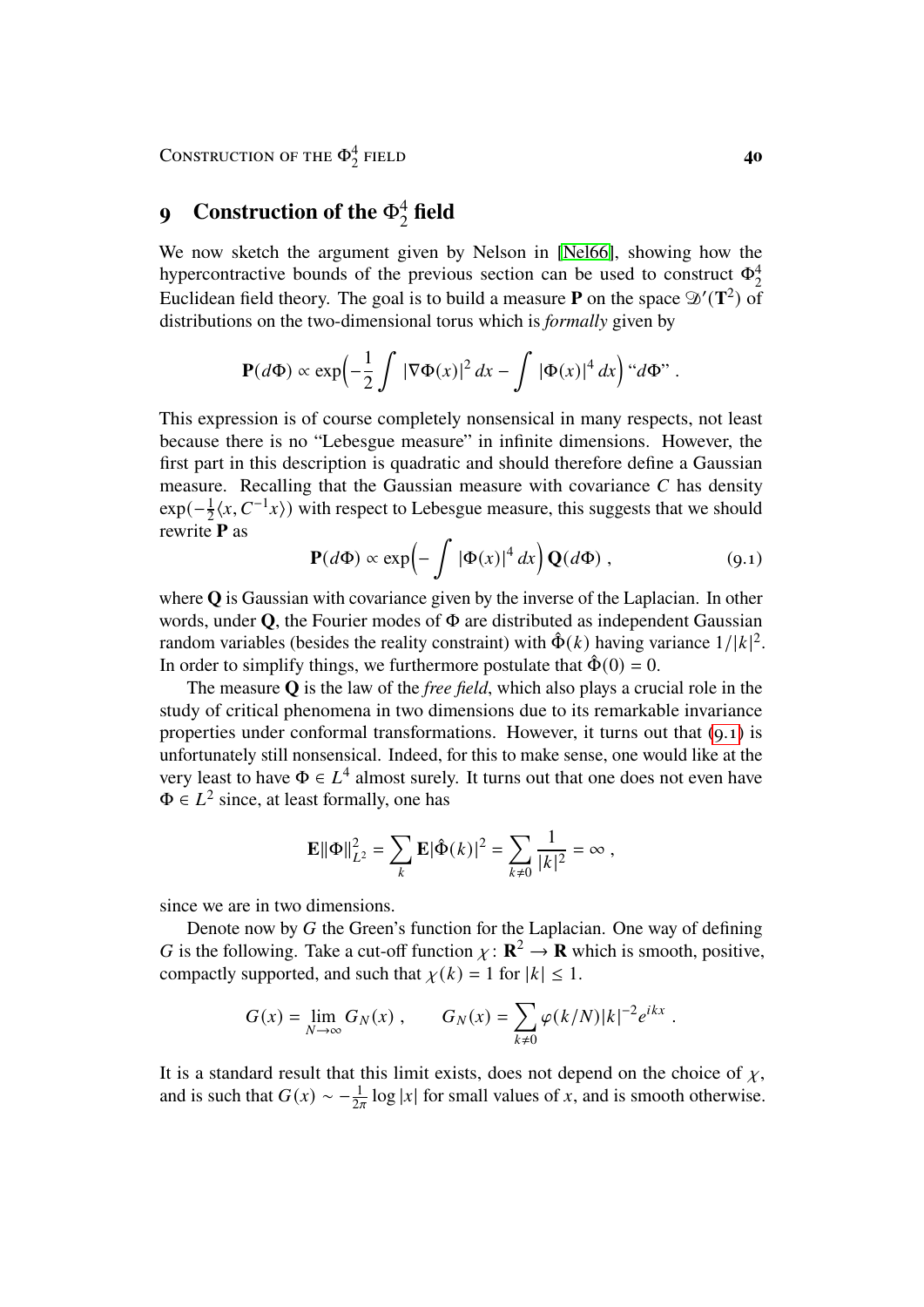Furthermore, the function  $G_N$  has the property that  $|G_N(x)| \leq \log |x|^{-1} \wedge \log N$ for all  $x$ . Finally, one has

$$
|G(x) - G_N(x)| \lesssim |\log N|x|| \wedge \frac{1}{N^2|x|^2}.
$$

Note now that for every N, one can find fields  $\Phi_N$  and  $\Psi_N$  that are independent and with independent Gaussian Fourier coefficients such that

$$
\mathbf{E}|\hat{\Phi}_N(k)|^2 = \varphi(k/N)|k|^{-2}, \qquad \mathbf{E}|\hat{\Psi}_N(k)|^2 = (1 - \varphi(k/N))|k|^{-2}
$$

One then has  $\Phi_N + \Psi_N \stackrel{\text{law}}{=} \Phi$  with  $\Phi$  a free field. We can furthermore choose  $\Phi_N$  to be a function of  $\Phi$  by simply setting

$$
\hat{\Phi}_N(k) = \sqrt{\varphi(k/N)} \hat{\Phi}(k) . \qquad (9.2)
$$

Furthermore,  $\Psi_N$  is "small" in some sense to be made precise and  $\Phi_N$  is almost surely a smooth Gaussian field with covariance  $G_N$ .

Note however that  $C^2$  $\bar{N}$  $\stackrel{\text{def}}{=} \mathbf{E} |\Phi_N(x)|^2 = G_N(0) \sim \log N \text{ as } N \to \infty.$  The idea now is to reinterpret the quantity  $\Phi^4$  appearing in [\(9.1\)](#page-39-1) as a "Wick power" which is defined in terms of the 4th Hermite polynomial by

$$
:\!\!\Phi_N(x)^4:\stackrel{\text{def}}{=}C_N^4H_4(\Phi_N(x)/C_N)\;.\tag{9.3}
$$

The point here is that by the defining properties of the Hermite polynomials, one has  $\mathbf{E}: \Phi_N(x)^4 = 0$ . Furthermore, and even more importantly, one can easily verify from a simple calculation using Wick's formula that

$$
\mathbf{E}(\mathbf{D} \Phi_N(x)^4 \mathbf{D} \mathbf{D} \Phi_N(y)^4 \mathbf{D}) = 24 G_N^4(x - y) .
$$

In particular, setting

$$
X_N \stackrel{\text{def}}{=} \int_{\mathbf{T}^2} \, \mathbf{D}_N(x)^4 \, dx \ ,
$$

one has

$$
\mathbf{E}X_N^2 = 24 \int_{\mathbf{T}^2} \int_{\mathbf{T}^2} G_N^4(x - y) \, dx \, dy \;,
$$

which is uniformly bounded as  $N \to \infty$ . Furthermore, by [\(9.3\)](#page-40-0),  $X_N$  is an element of the fourth homogeneous Wiener chaos  $\mathcal{H}_4$  on the Gaussian probability space generated by Φ. It is now a simple exercise to show that there exists a random variable X belonging to  $\mathcal{H}_4$  such that  $\lim_{N\to\infty} X_N = X$  in  $L^2$ , and therefore in every  $L^p$  by [\(7.2\)](#page-27-1). At this stage, we would like to define our measure **P** by

<span id="page-40-1"></span>
$$
\mathbf{P}(d\Phi) \propto \exp(-X(\Phi)) \mathbf{Q}(d\Phi) , \qquad (9.4)
$$

<span id="page-40-0"></span>.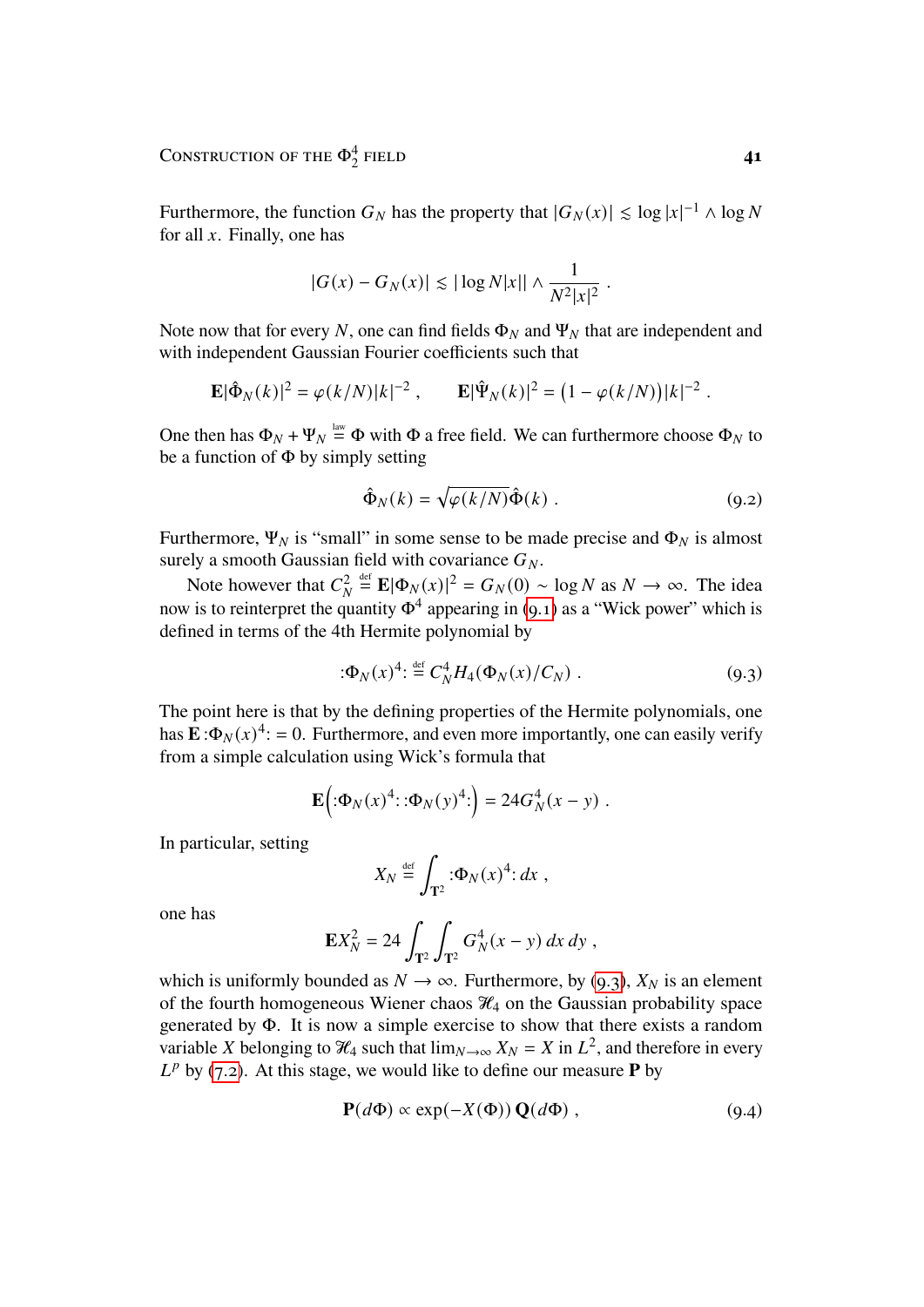with  $X$  given by the finite random variable we just constructed.

The problem with this is that although  $|\Phi_N(x)|^4$  is obviously bounded from below, uniformly in  $N$ , : $\Phi_N(y)^4$ : is not! Indeed, the best one can do is

$$
(\Phi_N(y)^4) = (\Phi_N(y)^2 - 3C_N^2)^2 - 6C_N^4 \ge -6C_N^4 \sim -c(\log N)^2,
$$

for some constant  $c > 0$  (actually  $c = \frac{3}{2\pi}$  $\frac{3}{2\pi^2}$ ), so that

$$
X_N \ge -c(\log N)^2 \,. \tag{9.5}
$$

In order to make sense of [\(9.4\)](#page-40-1) however, we would like to show that the random variable  $exp(-X)$  is integrable. This is where the optimal bound [\(7.2\)](#page-27-1) plays a crucial role. The idea of Nelson is to exploit the decomposition  $\Phi_N + \Psi_N \stackrel{\text{law}}{=} \Phi$ together with Lemma [2.2](#page-5-3) to write

$$
X \stackrel{\text{law}}{=} X_N + Y_N ,
$$
  
\n
$$
Y_N \stackrel{\text{def}}{=} 4 \int_{\mathbf{T}^2} : \Phi_N(x)^3 :: \Psi_N(x) : dx + 6 \int_{\mathbf{T}^2} : \Phi_N(x)^2 :: \Psi_N(x)^2 : dx
$$
  
\n
$$
+ 4 \int_{\mathbf{T}^2} : \Phi_N(x) :: \Psi_N(x)^3 : dx + \int_{\mathbf{T}^2} : \Psi_N(x)^4 : dx = Y_N^{(1)} + ... + Y_N^{(4)}.
$$

Note now that, setting  $\tilde{G}_N = G - G_N$ , one has

$$
\mathbf{E}|Y_N^{(1)}|^2 = 96 \int_{\mathbf{T}^2} \int_{\mathbf{T}^2} G_N^3(x-y) \, \tilde{G}_N(x-y) \, dx \, dy \lesssim \frac{|\log N|^4}{N^2} \, .
$$

Analogous bounds can be obtained for the other  $Y_{\mu}^{(i)}$  $\mathcal{L}_{N}^{(i)}$ . Combining this with [\(7.2\)](#page-27-1) and the fact that  $Y_N$  belongs to the chaos of order 4, we obtain the existence of finite constants  $c$  and  $C$  such that

$$
\mathbf{E}|Y_N|^{2p} \leq \frac{c^p p^{4p} |\log N|^{4p}}{N^{2p}} \leq C \frac{p^{4p}}{N^p},
$$

uniformly over  $N \ge C$  and  $p \ge 1$ . In the sequel, the values of the constants c and  $C$  are allowed to change from expression to expression. We conclude that

$$
\mathbf{P}(X < -K) = \mathbf{P}(X_N + Y_N < -K) \le \mathbf{P}(Y_N \le c(\log N)^2 - K)
$$
\n
$$
\le \mathbf{P}(|Y_N| \ge K - c(\log N)^2) \le \frac{\mathbf{E}|Y_N|^{2p}}{(K - c(\log N)^2)^p}
$$
\n
$$
\le \frac{Cp^{4p}}{N^p(K - c(\log N)^2)^p},
$$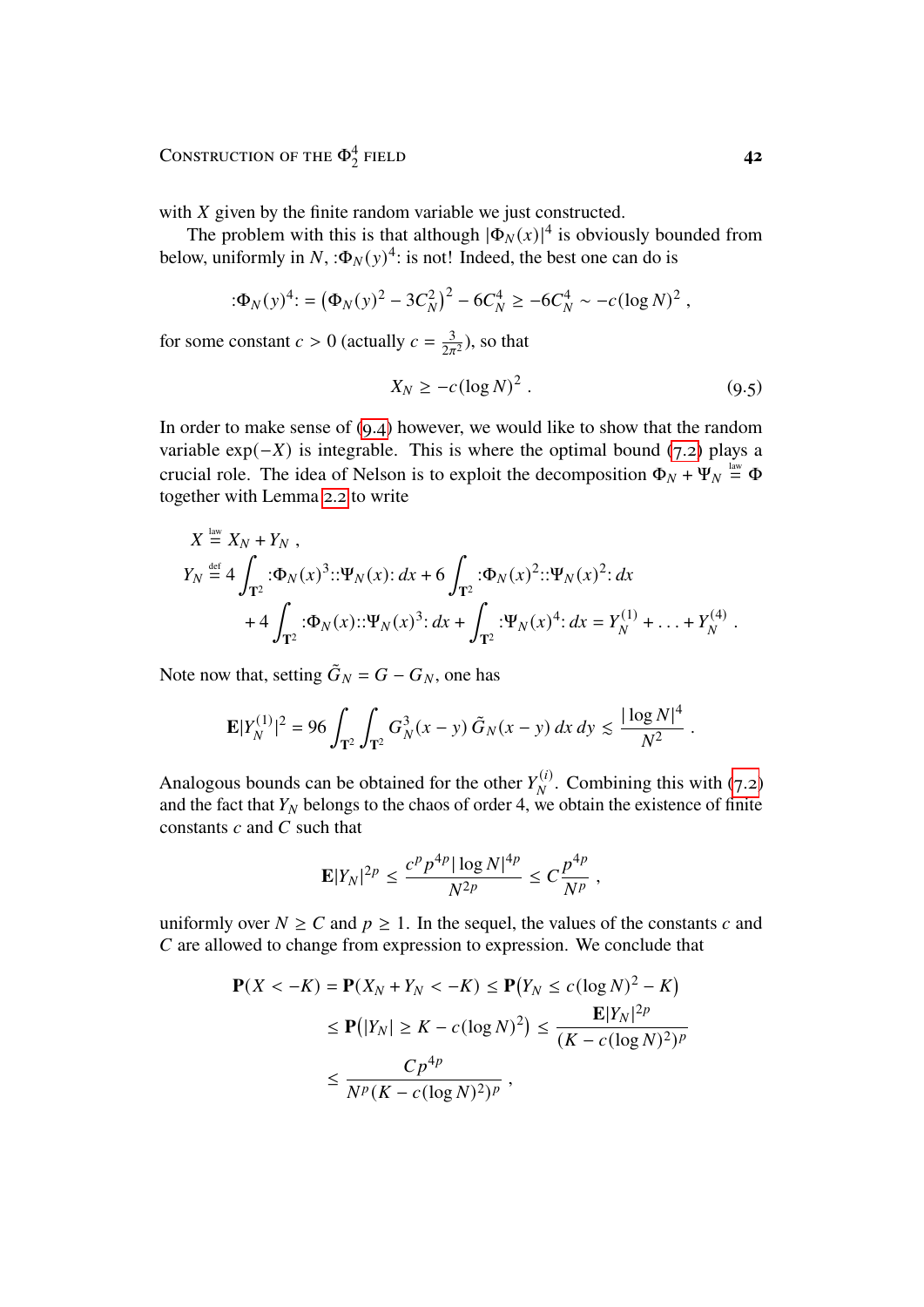provided that  $c(\log N)^2 \le K$  and  $N \ge C$ . We now exploit our freedom to choose both N and p. First, we choose N such that  $c(\log N)^2 - K \in [1, 2]$  (this is always possible if  $K$  is large enough), so that

$$
\mathbf{P}(X < -K) \le \frac{Cp^{4p}}{N^p} \le C(p e^{-c\sqrt{K}})^{4p}.
$$

We now choose  $p = e^{\tilde{c}\sqrt{K}}$  for some  $\tilde{c} < c$ , so that eventually

$$
\mathbf{P}(X < -K) \leq C \exp\left(-ce^{c\sqrt{K}}\right).
$$

We can rewrite this as

$$
\mathbf{P}(\exp(-X) > M) \leq C \exp(-ce^{C\sqrt{\log M}}).
$$

In particular, the right hand side of this expression is smaller than any inverse power of  $M$ , so that  $exp(-X)$  is indeed integrable as claimed.

#### **References**

- <span id="page-42-4"></span>[BH07] F. BAUDOIN and M. HAIRER. A version of Hörmander's theorem for the fractional Brownian motion. *Probab. Theory Related Fields* **139**, no. 3-4, (2007), 373–395.
- <span id="page-42-1"></span>[Bis81a] J.-M. Bismut. Martingales, the Malliavin calculus and Hörmander's theorem. In *Stochastic integrals (Proc. Sympos., Univ. Durham, Durham, 1980)*, vol. 851 of *Lecture Notes in Math.*, 85–109. Springer, Berlin, 1981.
- <span id="page-42-0"></span>[Bis81b] J.-M. Bismut. Martingales, the Malliavin calculus and hypoellipticity under general Hörmander's conditions. *Z. Wahrsch. Verw. Gebiete* **56**, no. 4, (1981), 469–505.
- <span id="page-42-7"></span>[Bog98] V. I. Bogachev. *Gaussian measures*, vol. 62 of *Mathematical Surveys and Monographs*. American Mathematical Society, Providence, RI, 1998. [doi:10.1090/surv/062](http://dx.doi.org/10.1090/surv/062).
- <span id="page-42-3"></span>[BT05] F. BAUDOIN and J. TEICHMANN. Hypoellipticity in infinite dimensions and an application in interest rate theory. *Ann. Appl. Probab.* **15**, no. 3, (2005), 1765–1777.
- <span id="page-42-2"></span>[Cas09] T. Cass. Smooth densities for solutions to stochastic differential equations with jumps. *Stochastic Process. Appl.* **119**, no. 5, (2009), 1416–1435.
- <span id="page-42-5"></span>[CF10] T. Cass and P. Friz. Densities for rough differential equations under Hörmander's condition. *Ann. of Math. (2)* **171**, no. 3, (2010), 2115–2141.
- <span id="page-42-6"></span>[CHLT<sub>15</sub>] T. Cass, M. HAIRER, C. LITTERER, and S. TINDEL. Smoothness of the density for solutions to Gaussian rough differential equations. *Ann. Probab.* **43**, no. 1, (2015), 188–239. [doi:10.1214/13-AOP896](http://dx.doi.org/10.1214/13-AOP896).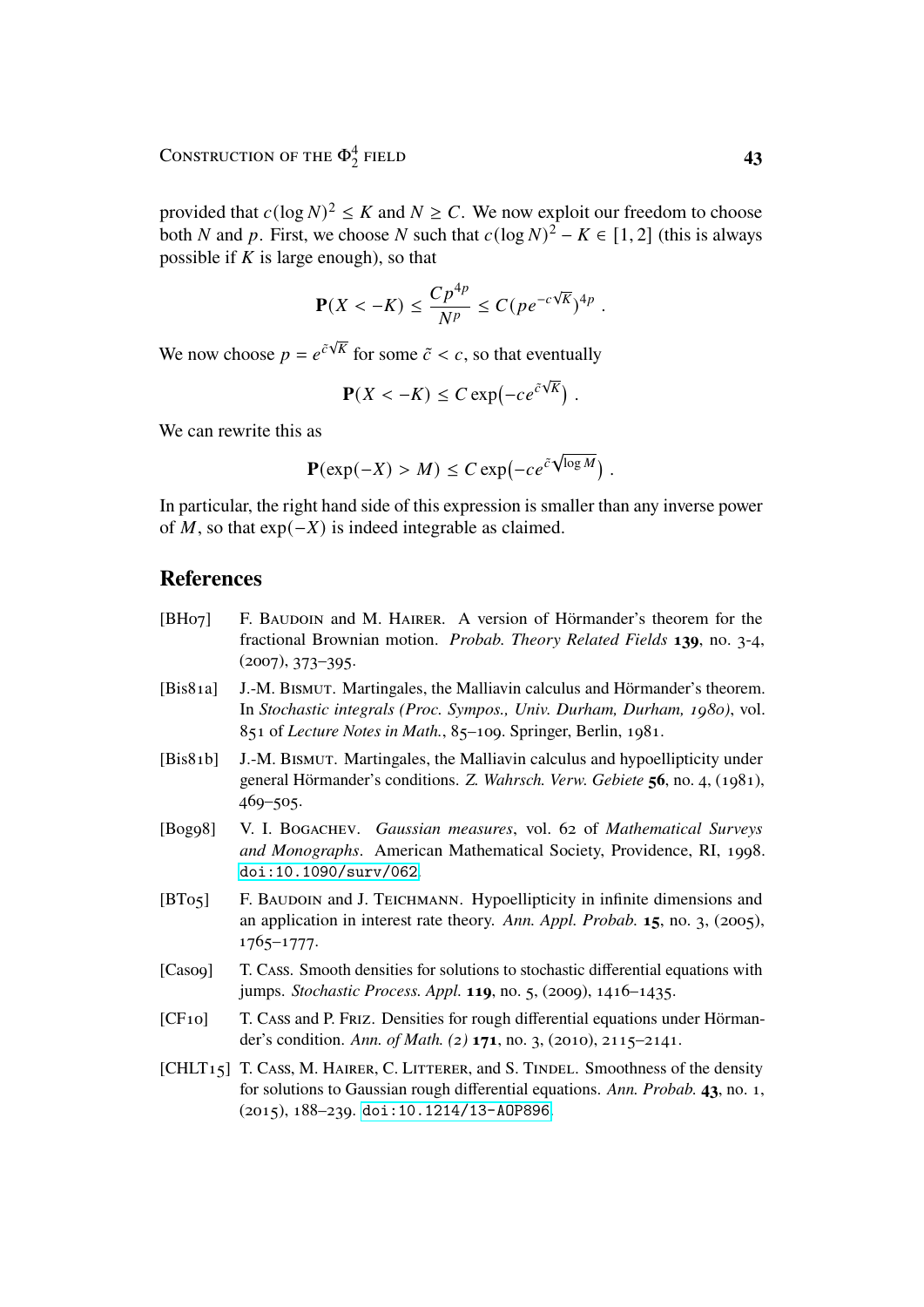- <span id="page-43-12"></span>[Gro75] L. Gross. Logarithmic Sobolev inequalities. *Amer. J. Math.* **97**, no. 4, (1975), 1061–1083.
- <span id="page-43-11"></span>[Hai<sub>11</sub>] M. HAIRER. On Malliavin's proof of Hörmander's theorem. *Bull. Sci. Math.* **135**, no. 6-7, (2011), 650–666. [doi:10.1016/j.bulsci.2011.07.007](http://dx.doi.org/10.1016/j.bulsci.2011.07.007).
- <span id="page-43-7"></span>[HM06] M. HAIRER and J. C. MATTINGLY. Ergodicity of the 2D Navier-Stokes equations with degenerate stochastic forcing. *Ann. of Math. (2)* **164**, no. 3, (2006), 993– 1032.
- <span id="page-43-8"></span>[HM<sub>11</sub>] M. HAIRER and J. C. MATTINGLY. A theory of hypoellipticity and unique ergodicity for semilinear stochastic PDEs. *Electron. J. Probab.* **16**, (2011), 658–738.
- <span id="page-43-1"></span>[Hör67] L. Hörmander. Hypoelliptic second order differential equations. *Acta Math.* **119**, (1967), 147–171.
- <span id="page-43-9"></span>[HP<sub>11</sub>] M. HAIRER and N. PILLAI. Ergodicity of hypoelliptic SDEs driven by fractional Brownian motion. *Ann. IHP Ser. B* (2011). To appear.
- <span id="page-43-6"></span>[IK06] Y. ISHIKAWA and H. KUNITA. Malliavin calculus on the Wiener-Poisson space and its application to canonical SDE with jumps. *Stochastic Process. Appl.* **116**, no. 12, (2006), 1743–1769.
- <span id="page-43-3"></span>[KS84] S. KUSUOKA and D. STROOCK. Applications of the Malliavin calculus. I. In *Stochastic analysis (Katata/Kyoto, 1982)*, vol. 32 of *North-Holland Math. Library*, 271–306. North-Holland, Amsterdam, 1984.
- <span id="page-43-4"></span>[KS85] S. KUSUOKA and D. STROOCK. Applications of the Malliavin calculus. II. *J. Fac. Sci. Univ. Tokyo Sect. IA Math.* **32**, no. 1, (1985), 1–76.
- <span id="page-43-5"></span>[KS87] S. KUSUOKA and D. STROOCK. Applications of the Malliavin calculus. III. *J. Fac. Sci. Univ. Tokyo Sect. IA Math.* **34**, no. 2, (1987), 391–442.
- <span id="page-43-0"></span>[Law77] H. B. Lawson, Jr. *The quantitative theory of foliations*. American Mathematical Society, Providence, R. I., 1977. Expository lectures from the CBMS Regional Conference held at Washington University, St. Louis, Mo., January 6–10, 1975, Conference Board of the Mathematical Sciences Regional Conference Series in Mathematics, No. 27.
- <span id="page-43-13"></span>[Led92] M. Ledoux. On an integral criterion for hypercontractivity of diffusion semigroups and extremal functions. *J. Funct. Anal.* **105**, no. 2, (1992), 444–465. [doi:10.1016/0022-1236\(92\)90084-V](http://dx.doi.org/10.1016/0022-1236(92)90084-V).
- <span id="page-43-2"></span>[Mal78] P. MALLIAVIN. Stochastic calculus of variation and hypoelliptic operators. In *Proceedings of the International Symposium on Stochastic Differential Equations (Res. Inst. Math. Sci., Kyoto Univ., Kyoto, 1976)*, 195–263. Wiley, New York-Chichester-Brisbane, 1978.
- <span id="page-43-10"></span>[Mal97] P. Malliavin. *Stochastic analysis*, vol. 313 of *Grundlehren der Mathematischen Wissenschaften [Fundamental Principles of Mathematical Sciences]*. Springer-Verlag, Berlin, 1997. [doi:10.1007/978-3-642-15074-6](http://dx.doi.org/10.1007/978-3-642-15074-6).